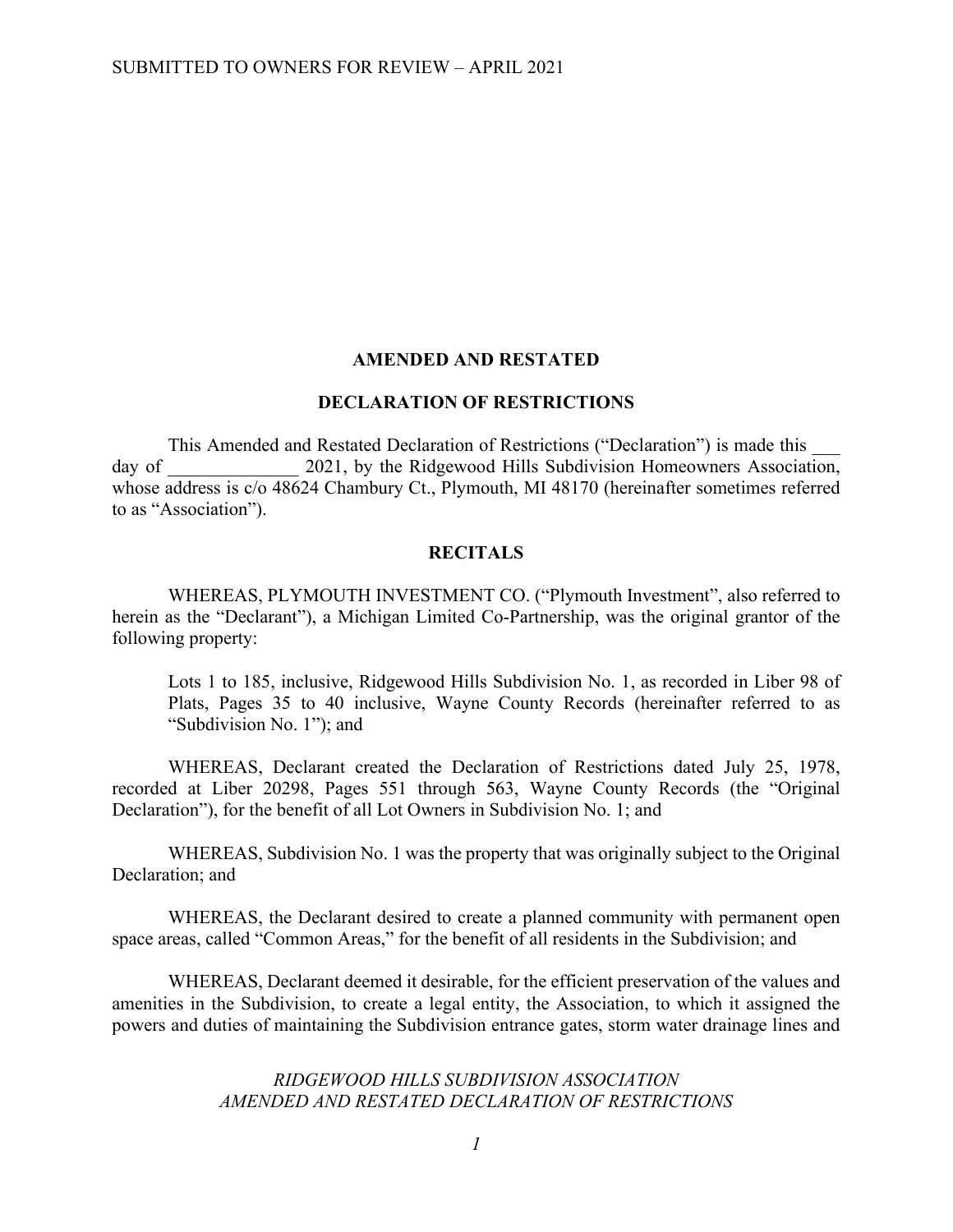### SUBMITTED TO OWNERS FOR REVIEW – APRIL 2021

retention areas, drainage outlets and facilities serving the Subdivision, as well as owning, maintaining and administering the Common Area and facilities constructed thereon and collecting and disbursing the assessments and charges created in the Original Declaration, and in connection therewith, promoting the recreation, health, safety and welfare of the residents; and

WHEREAS, in connection with the above, the, Declarant and the Township of Plymouth entered into an Open Space Agreement which established certain obligations of the Association to the Township in relation to the ownership and administration of the Common Area, and maintenance of the Subdivision entrance gates, the storm drainage lines, outlets and water retention areas and storm water facilities serving the Subdivision; and

WHEREAS, Declarant later amended the Original Declaration through a Declaration of Restrictions for Ridgewood Hills Subdivision No. 2 and First Amendment to Declaration of Restrictions for Ridgewood Hills Subdivision No. 1 dated October 1, 1984, recorded on December 30, 1985, in Liber 22628, Pages 916 through 918, Wayne County Records, which added the following property to the land that is subject to the Declaration:

Lots 186 to 241 inclusive, Ridgewood Hills Subdivision No. 2, as recorded in Liber 100 of Plats, Pages 98 to 100 inclusive, Wayne County Records (hereinafter referred to as "Subdivision No. 2"); and

WHEREAS, Declarant later amended the Original Declaration through a Declaration of Restrictions for Ridgewood Hills Subdivision No. 2 and Second Amendment to Declaration of Restrictions for Ridgewood Hills Subdivision No. 1 dated December 6, 1985, recorded on December 30, 1985, in Liber 22629, Pages 201 through 203, Wayne County Records, which added the following property to the land that is subject to the Original Declaration:

Lots 242 to 305 inclusive, Ridgewood Hills Subdivision No. 3, as recorded in Liber 101 of Plats, Pages 29 to 32 inclusive, Wayne County Records (hereinafter referred to as "Subdivision No. 3"); and

WHEREAS, Declarant later amended the Original Declaration through a Declaration of Restrictions for Ridgewood Hills Subdivision No. 4 and Third Amendment to Declaration of Restrictions for Ridgewood Hills Subdivision No. 1 dated April 15, 1987, recorded on May 26, 1987, in Liber 23257, Pages 737 through 739, Wayne County Records, which added the following property to the land that is subject to the Original Declaration:

Lots 306 to 385 inclusive, Ridgewood Hills Subdivision No. 4, as recorded in Liber 102 of Plats, Pages 1 to 3 inclusive, Wayne County Records, hereinafter referred to as "Subdivision No. 4"; and

WHEREAS, Declarant later re-recorded the Declaration of Restrictions for Ridgewood Hills Subdivision No. 4 and Third Amendment to Declaration of Restrictions for Ridgewood Hills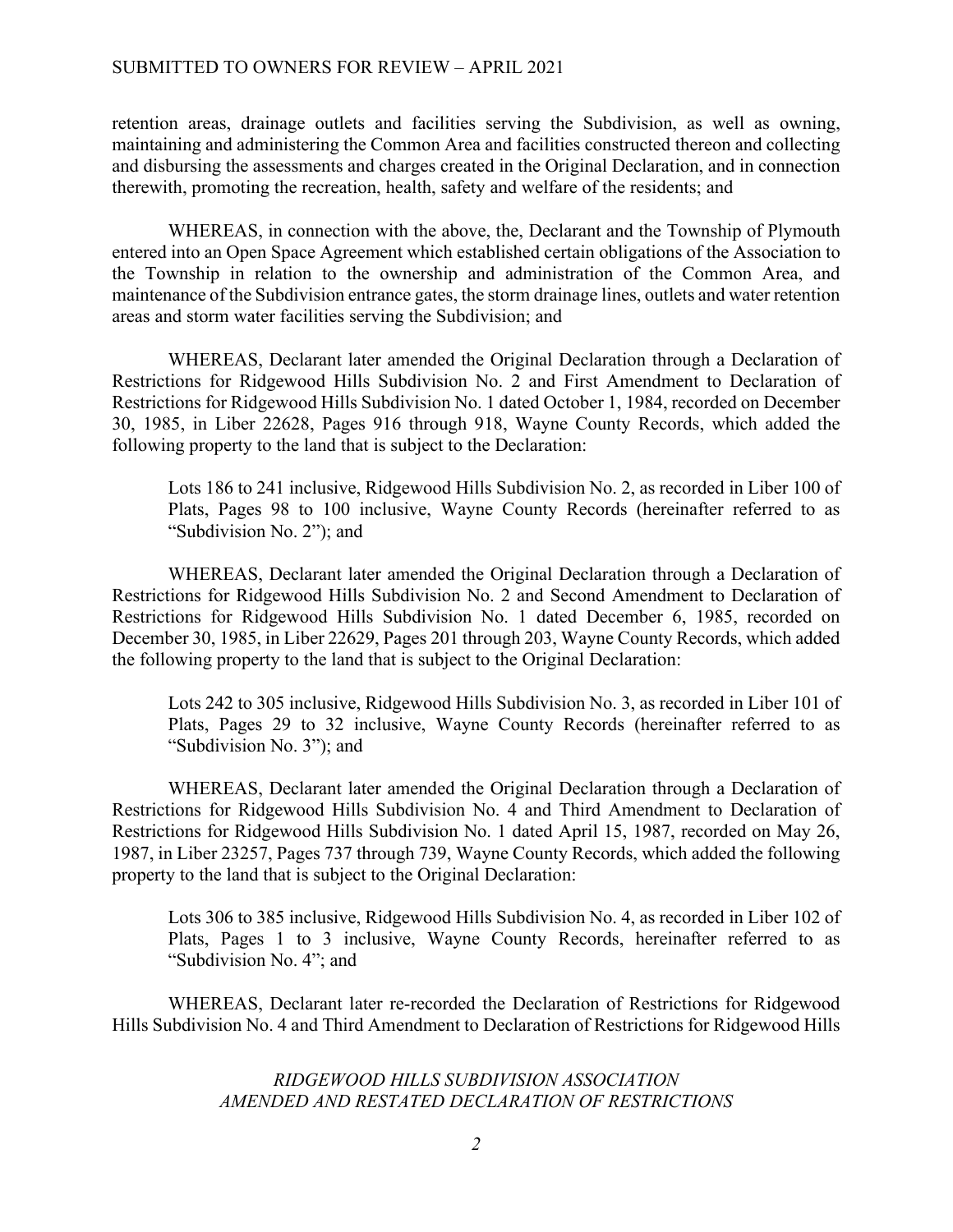Subdivision No. 1 on March 10, 1988, in Liber 23640, Pages 912 through 914, Wayne County Records, ostensibly for the purpose of including the Liber and Page information for the Plat for Subdivision No. 4 in the document; and

WHEREAS, the Association later amended the Original Declaration through a Fourth Amendment to Declaration of Restrictions for Ridgewood Hills Subdivision No. 1, No. 2, No. 3 and No. 4, Plymouth Township, Michigan, dated December 29, 2011 and recorded on May 21, 2012, in Liber 49879, Page 370, Wayne County Records, for the purpose of amending certain provisions in Article V of the Original Declaration regarding chain link fencing and swimming pools; and

WHEREAS, the Association later recorded a Written Approval for Fourth Amendment to Declaration of Restrictions for Ridgewood Hills Subdivision No. 1, No. 2, No. 3 and No. 4, Plymouth Township, Michigan, dated March 1, 2013, and recorded on August 14, 2013, in Liber 50999, Page 358 et seq., Wayne County Records, for the purpose of recording the requisite written consents of the Lot Owners and Plymouth Township to the amendments contained in the previous amendment to Article V of the Original Declaration regarding chain link fencing and swimming pools; and

WHEREAS, the property that is subject to the Original Declaration, as amended, is described in the attached Exhibit "A";

WHEREAS, the Association's Board of Directors has proposed certain changes to the terms of the Original Declaration, as amended, which are contained herein, and which have been approved by both the Township of Plymouth and by the Owners via a written instrument signed by the Township and by the Owners of not less than seventy-five (75%) percent of the Lots in the Subdivision, in accordance with Article VII, Section 2 of the Original Declaration; and

WHEREAS, the written instrument signed by the Owners which indicates the approval of seventy-five percent of the Lot Owners to the amendments contained in this Declaration to the Original Declaration are the signed, written consents attached hereto as Exhibits B-1 through B- \_\_\_, which are hereby incorporated by reference into this Declaration;

WHEREAS, the Association desires to promote the proper use and appropriate development, enhancement and improvement of the Property; protect the Owners of the Property against improper use of surrounding Lots and/or parcels as may depreciate the value of the Property; guard against the construction of buildings with improper or unsuitable materials; promote adequate and reasonable development of the Property; encourage the construction of attractive improvements on the Property and establish appropriate locations of such improvements to secure and maintain proper setbacks from the streets and adequate free spaces between structures; provide for the maintenance of the Common Areas, and to this end desires to subject the Subdivision and the Common Area to the covenants, restrictions, easements, charges and liens hereinafter set forth herein, each and all of which is and are for the benefit of the Subdivision and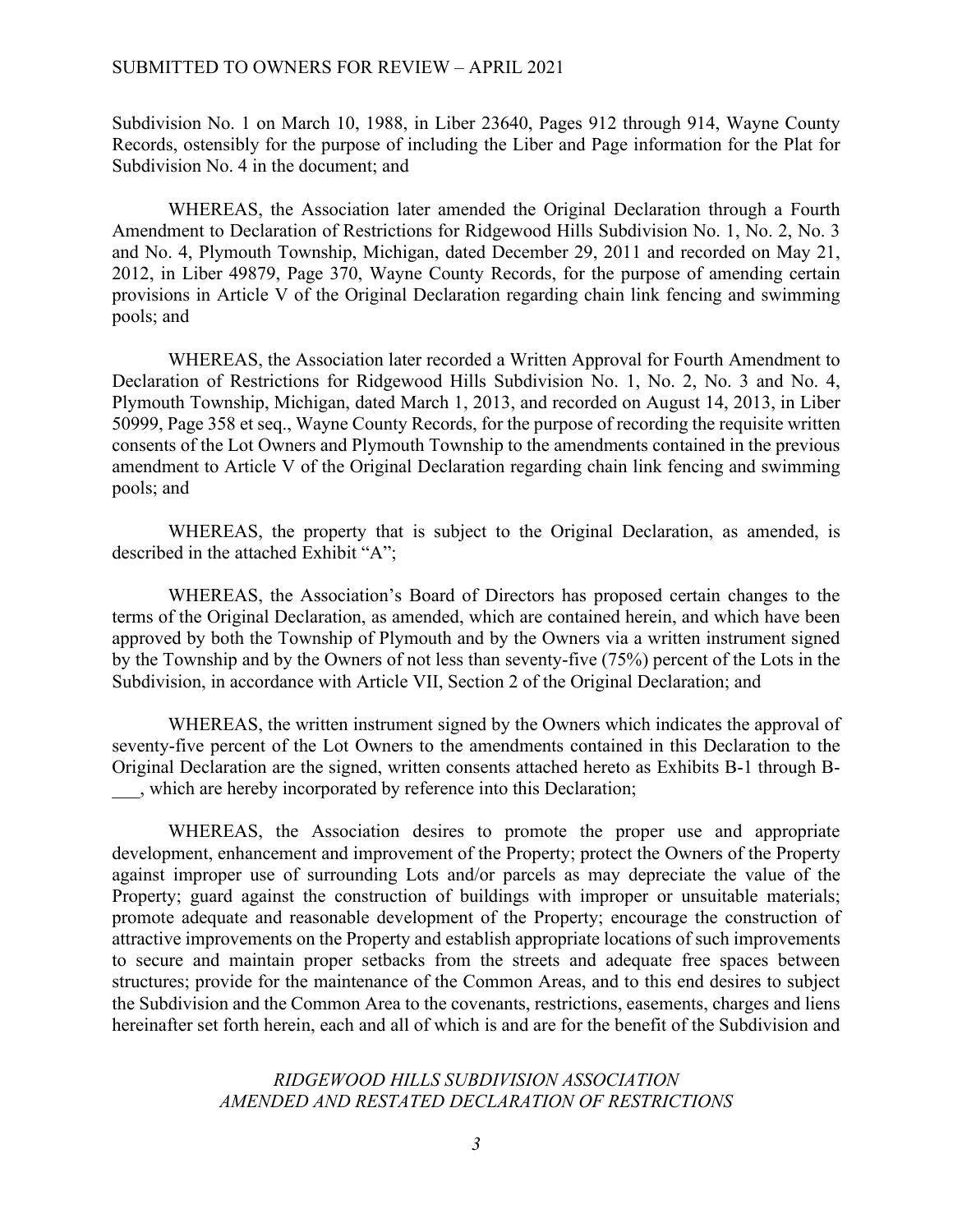each Owner of a Lot therein; promote high standards of maintenance and operation of open areas, facilities and services for the benefit and convenience of all Lot Owners and residents; and, in general, provide for a residential subdivision of the highest quality and character;

**NOW, THEREFORE,** the Association hereby re-declares and affirms that the real property described on attached Exhibit "A" is, and any parcels and/or lots into which the Property may be divided is, and shall be, held, transferred, sold, conveyed and occupied subject to the conditions, covenants, restrictions, reservations and grants hereinafter set forth, together with the agreements which comprise the general improvement plan, as well as the Open Space Agreement between Declarant and the Township of Plymouth (both of which shall be incorporated by reference in all deeds of conveyance and contracts for the sale of said Lots), and such other conditions, covenants, restrictions, reservations and grants which are hereafter recorded with respect to the Property, all of which conditions, covenants, restrictions, reservations and grants are for the benefit of all Lot Owners, and which shall run with and bind the Property and all parties having any right, title or interest in the Property or any part thereof, or improvements thereon, as well as their heirs, successors and assigns.

This Declaration amends and restates in its entirety the Original Declaration, as previously amended.

## **ARTICLE I**

## **DEFINITIONS**

**Section 1.** Act. The "Act" means the Michigan Nonprofit Corporation Act, Public Act 162 of 1982, as amended, MCL 450.2101 et seq.

**Section 2. Association, Corporation.** The terms "Association" shall mean Ridgewood Hills Subdivision Association, a Michigan non-profit corporation, of which all Lot Owners shall be Members. The term "Corporation," when used herein in specific reference to the Association, shall be synonymous with the term "Association." The Association shall administer, operate, manage and maintain the Subdivision in accordance with the Declaration and other Governing Documents.

Any action required of or permitted to the Association shall be exercisable exclusively by its Board of Directors unless specifically reserved to its members by the Governing Documents (defined below) or the laws of the State of Michigan.

**Section 3. Ballot.** "Ballot" means an instrument in writing or electronic form that is designed to record the vote or votes of members under Section 408 (MCL 450.2408) or Section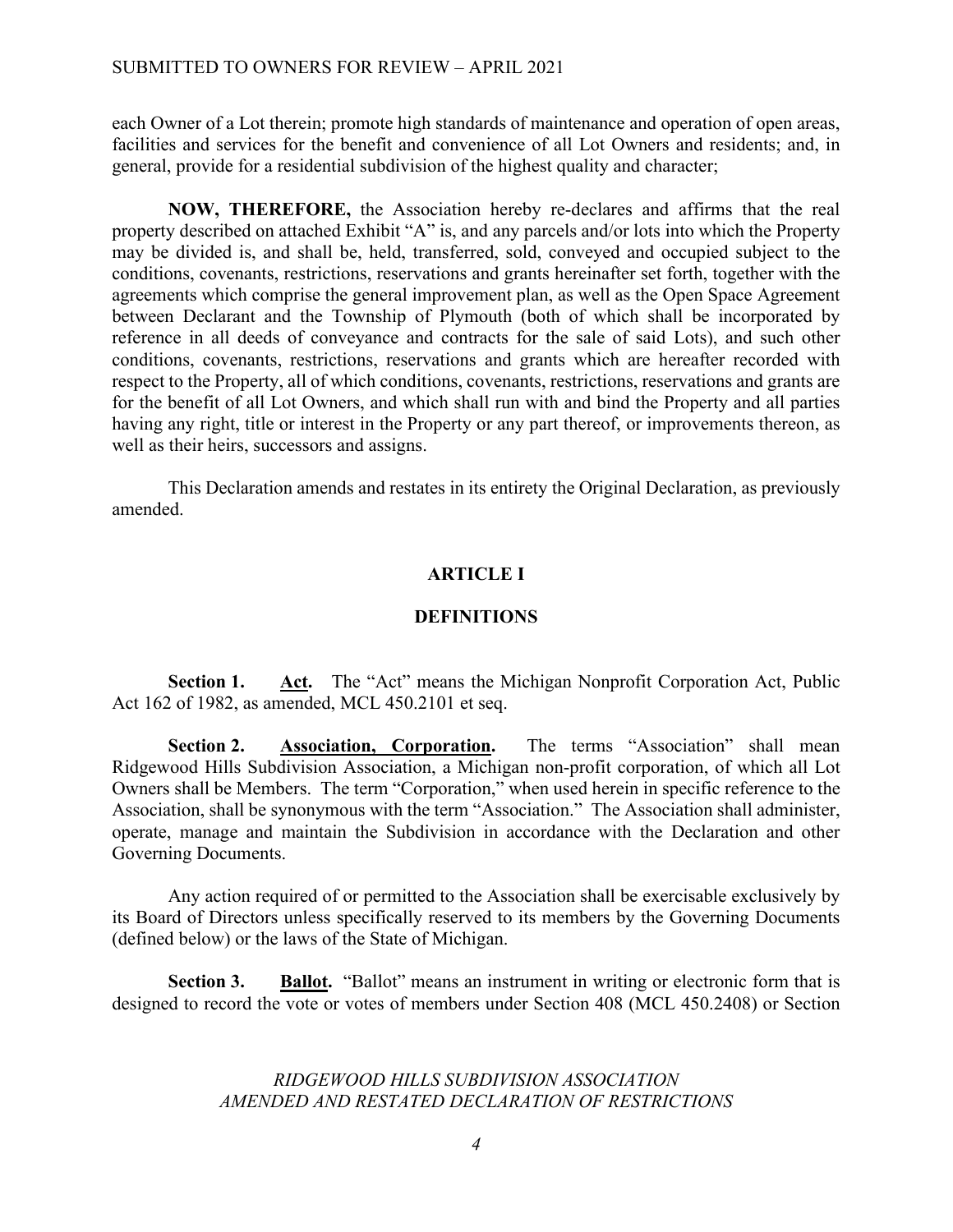409 (MCL 450.2409) of the Michigan Nonprofit Corporation Act, or at a vote conducted at a meeting of the members.

**Section 4. Board of Directors, Board.** The "Board of Directors" or "Board" means the Board of Directors of the Ridgewood Hills Subdivision Association.

**Section 5. Bylaws.** This Declaration shall also constitute the Bylaws of the Association as provided under the Michigan Nonprofit Corporation Act.

**Section 6. Commercial Vehicle.** A "Commercial Vehicle" means any vehicle that has any one of the following characteristics:

- **(a)** more than two axles;
- **(b)** gross vehicle weight rating in excess of 10,000 pounds;
- **(c)** visibly equipped with or carrying equipment or materials used in a

business; or

**(d)** carrying a sign advertising or identifying a business.

**Section 7. Common Areas.** The "Common Areas" shall mean those areas of land shown on the recorded plat of the Subdivision (including the improvements thereto) owned by the Association for the common use and enjoyment of the Owners, including those areas designated as parks on the recorded plats with respect to the Subdivision or as otherwise referenced in this Declaration, together with any improvements constructed within the foregoing areas, including without limitation, the Recreational Facilities, Entrance Way, cul de sac street islands, Landscaping and Perimeter Improvements, Irrigation Improvements and Storm Water Drainage Facilities.

The Common Area parks in the Subdivision include Ridgewood Center Park, Ridgewood Park South, Pineview Park, Winterset Park, Ridgewood Park West, Ridgewood Park Northwest, and Ridgewood Park North.

The Common Area parks shall be owned by the Association.

**Section 8. Declarant.** "Declarant" shall mean and refer to Plymouth Investment Co., a Michigan Limited Co-Partnership, and its successors and assigns.

**Section 9. Declaration.** "Declaration" shall mean and refer to this Amended and Restated Declaration of Restrictions, as recorded in the office of the Wayne County Register of Deeds, State of Michigan, as it may be subsequently amended from time to time.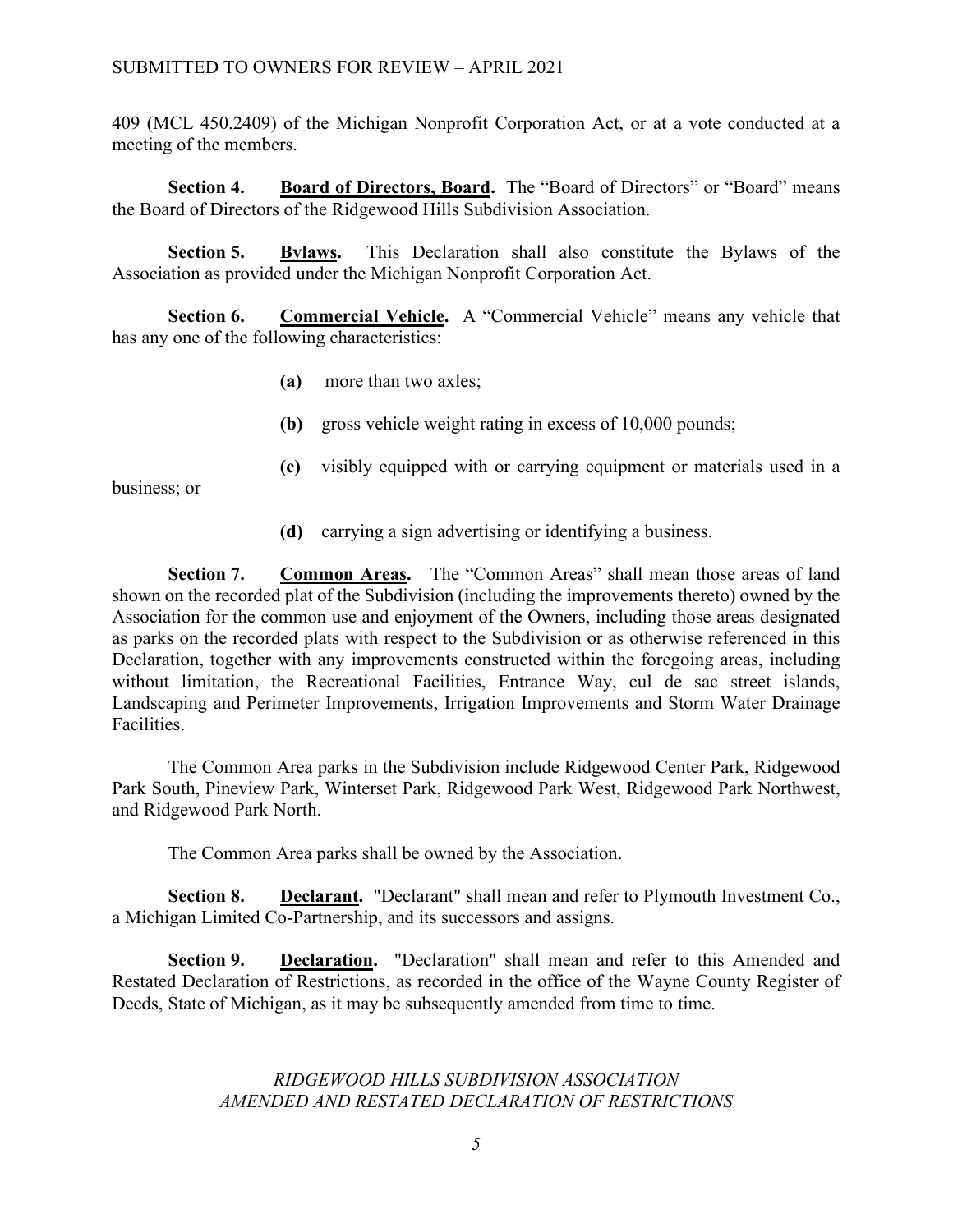## SUBMITTED TO OWNERS FOR REVIEW – APRIL 2021

**Section 10. Default, Owner Fault.** "Default" or "Owner Fault" means any action or any refusal or failure to act (including, without limitation, intentional acts, negligence, gross negligence, misuse, omissions, neglect, misfeasance, or malfeasance) which renders an Owner, tenant or non-Owner occupant in default of, in noncompliance with, or in breach of the Association's Governing Documents.

**Section 11. Dwelling**. "Dwelling" shall mean the single-family residence constructed on a Lot within any of the Subdivision, and all structures and improvements relating thereto.

**Section 12. Electronic Transmission, Electronically Transmitted**. "Electronic Transmission" or "electronically transmitted" means any form of communication that meets all of the following:

- **(a)** It does not directly involve the physical transmission of paper.
- **(b)** It creates a record that may be retained and retrieved by the recipient.
- **(c)** It may be directly reproduced in paper form by the recipient through an automated process.

**Section 13. Entrance Way, Landscaping and Perimeter Improvements.** "Entrance Way, Landscaping and Perimeter Improvements" shall mean any entrance way monuments, signs, landscaping and related improvements, and any perimeter landscaping, sidewalks, or fencing located within the Common Areas. These shall also include any cul de sac street islands located within the Subdivision's roads.

**Section 14. Good Standing.** A Lot Owner in "Good Standing" means an Owner whose assessment and all other payment or performance obligations to the Association, as determined by the Board of Directors, are not in arrears, and who is not otherwise in default of any provisions of the Association's Governing Documents. An Owner must be in "Good Standing" in order to be entitled to vote under the Act and the Governing Documents.

**Section 15. Governing Documents.** The Association's "Governing Documents" shall mean and include this Declaration, the Association's Amended and Restated Articles of Incorporation, as well as any rules or regulations duly adopted in accordance with the Declaration, as any and all of said Documents might be amended from time to time.

**Section 16. Irrigation Improvements.** "Irrigation Improvements" shall mean any irrigation systems and related facilities, including meters and back flow protectors, located in the Common Areas.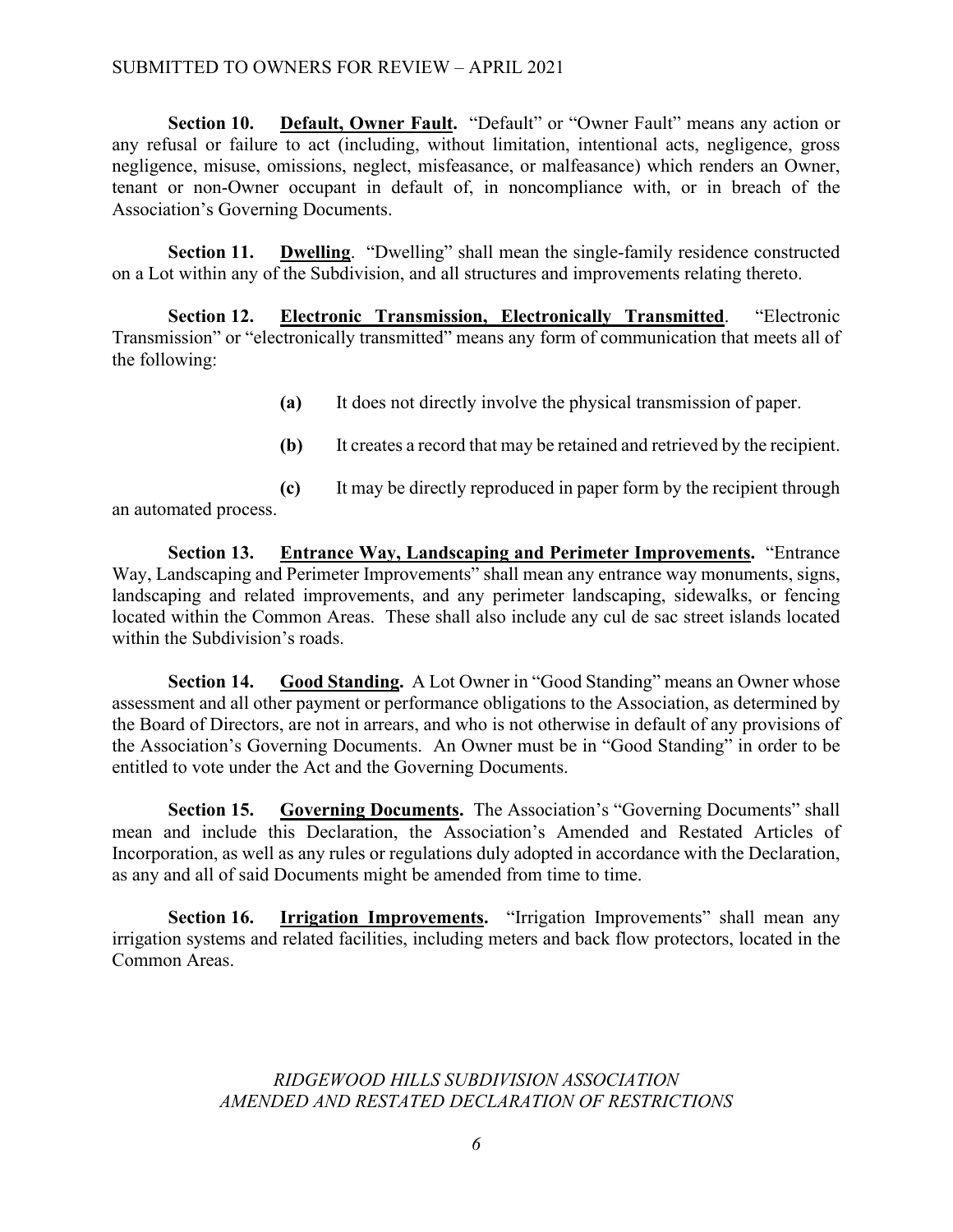**Section 17. Lot.** A "Lot" shall mean each numbered unit of land designated for residential use and the construction thereon of a single-family Dwelling, as identified on the recorded plats with respect to each of the Subdivision.

**Section 18. Member.** "Member" shall mean a member of the Ridgewood Hills Subdivision Association. Each Owner of a Lot in the Subdivision shall be a Member of the Association, and no other person or entity shall be entitled to membership.

**Section 19.** Mortgagee. "Mortgagee" means the named mortgagee or owner of any mortgage on all or any portion of the Subdivision or any Subdivision Lot.

**Section 20. Non-Owner Occupant.** "Non-Owner Occupant" means any person or entity which holds a possessory right or interest or otherwise occupies a Lot by any means whatsoever, whether by lease or rental agreement, as well as without the payment of rent or any other consideration to the Owner, or otherwise.

**Section 21. Owner.** "Owner" means a person, firm, corporation, partnership, association, trust or other legal entity, or any combination thereof, who or which owns record fee simple title to one or more Lots in the Project, regardless of whether the Lot is owned by one or more persons or entities.

The term "Owner," wherever used, shall be synonymous with the term "Lot Owner." Both Land Contract vendees and vendors shall be considered "Owners," and shall be jointly and severally liable for all obligations and responsibilities of Owners under the Governing Documents and the Act.

The term "Owner" shall not include any mortgagee or any other person or entity having an interest in a Lot merely as security for the performance of an obligation, unless and until such mortgagee or other person or entity shall have acquired fee simple title to such Lot by foreclosure or other proceeding or conveyance in lieu of foreclosure.

**Section 22. Proper Purpose.** "Proper purpose" means a purpose that is reasonably related to a person's interest as a member of the Association, as that term is further defined in the common law of Michigan and the Nonprofit Corporation Act.

**Section 23. Property.** The term, "Property" shall mean that certain real property described on Exhibit "A" attached hereto and previously made a part hereof. The term "Property" shall be synonymous with the term, "Subdivision."

**Section 24. Record.** "Record" means to record as provided by Michigan law relating to the recording of deeds or other evidences of title or any interest in a Lot or the Project.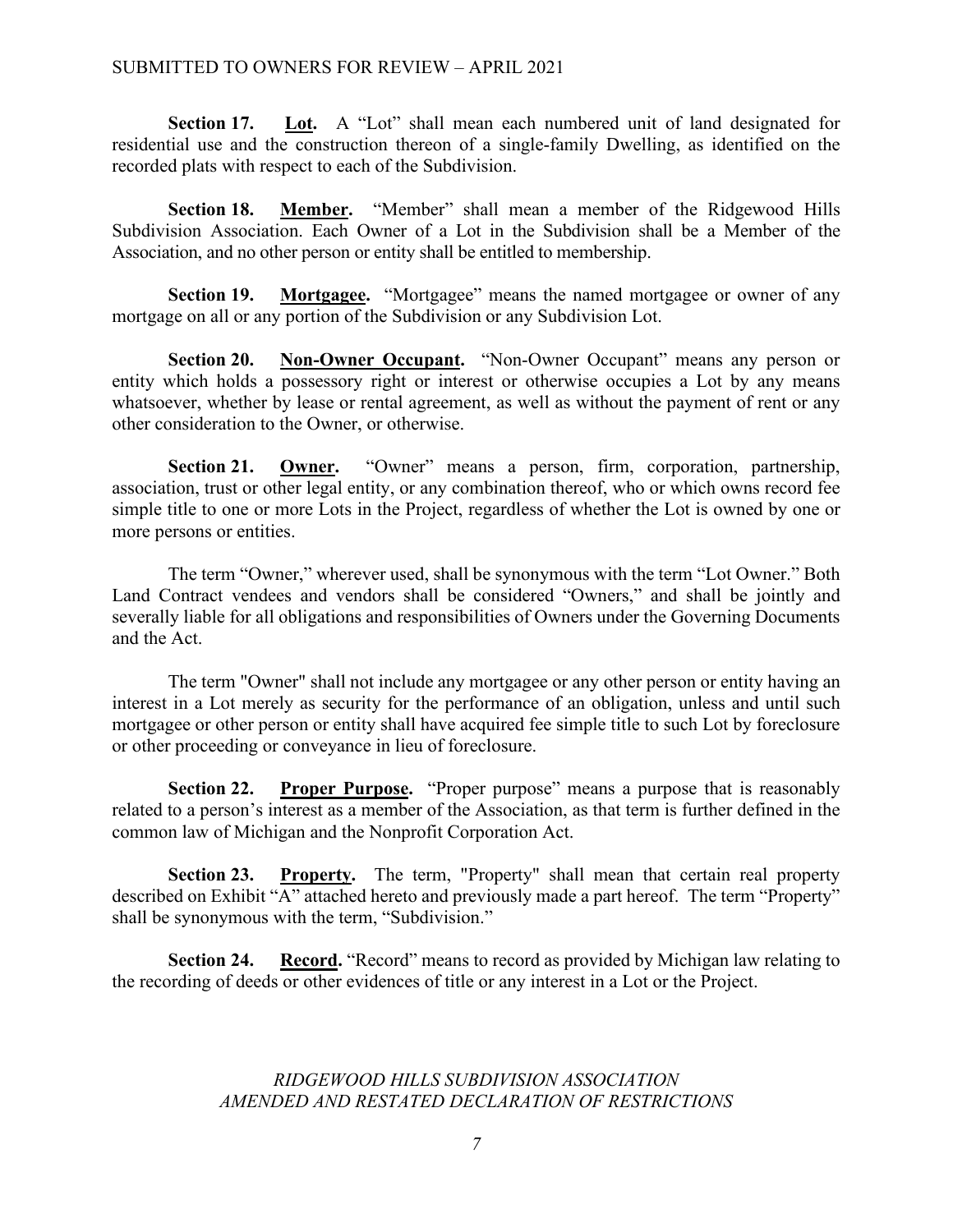### SUBMITTED TO OWNERS FOR REVIEW – APRIL 2021

**Section 25. Right to Inspect.** "Right to inspect" includes the right to copy and make extracts from the records of the Association and, if reasonable, the right to require the Association to supply copies made by photographic, xerographic, or other means as permitted by the Act, or as provided for in the Governing Documents.

To cover the costs of labor and material, the Association may require a member to pay a reasonable charge for copies of the documents provided to the Member.

**Section 26. Subdivision.** The "Subdivision" shall mean the single-family residential subdivisions known as Ridgewood Hills Subdivisions No. 1, No. 2, No. 3, and No. 4, pursuant to the plats recorded thereof, collectively. Whenever used in the Governing Documents, the term, "Subdivision" shall mean and refer to all four of the Ridgewood Hills Subdivisions collectively unless otherwise expressly indicated.

Ridgewood Hills Subdivision No. 1 is recorded in Liber 98 of Plats, Pages 35 through 50, inclusive, Wayne County Records; Ridgewood Hills Subdivision No. 2 is recorded in Liber 100 of Plats, Pages 98 through 100, inclusive, Wayne County Records; Ridgewood Hills Subdivision No. 3 is recorded in Liber 101 of Plats, Pages 29 to 32, inclusive, Wayne County Records; and Ridgewood Hills Subdivision No. 4 is recorded in Liber 102 of Plats, Pages 1 to 3 inclusive, Wayne County Records.

**Section 27. Township.** "Township" shall mean the Charter Township of Plymouth, Wayne County, Michigan, a Michigan municipal corporation.

**Section 28. Volunteer.** "Volunteer" means an individual who performs services for the Association, other than services as a volunteer Director, and who does not receive compensation or any other type of consideration for the services other than reimbursement for reasonable expenses actually incurred.

### **ARTICLE II**

### **PROPERTY SUBJECT TO THIS DECLARATION**

**Section 1. Legal Description of Property.** The Property which is subject to and which shall be held, transferred, sold, conveyed and occupied pursuant to this Declaration is more particularly described on Exhibit "A" attached hereto.

**Section 2. Owners' Easements of Enjoyment.** Every Owner shall have a right and easement of enjoyment in and to the Common Area which shall pass with the title to every Lot, subject to the following provisions: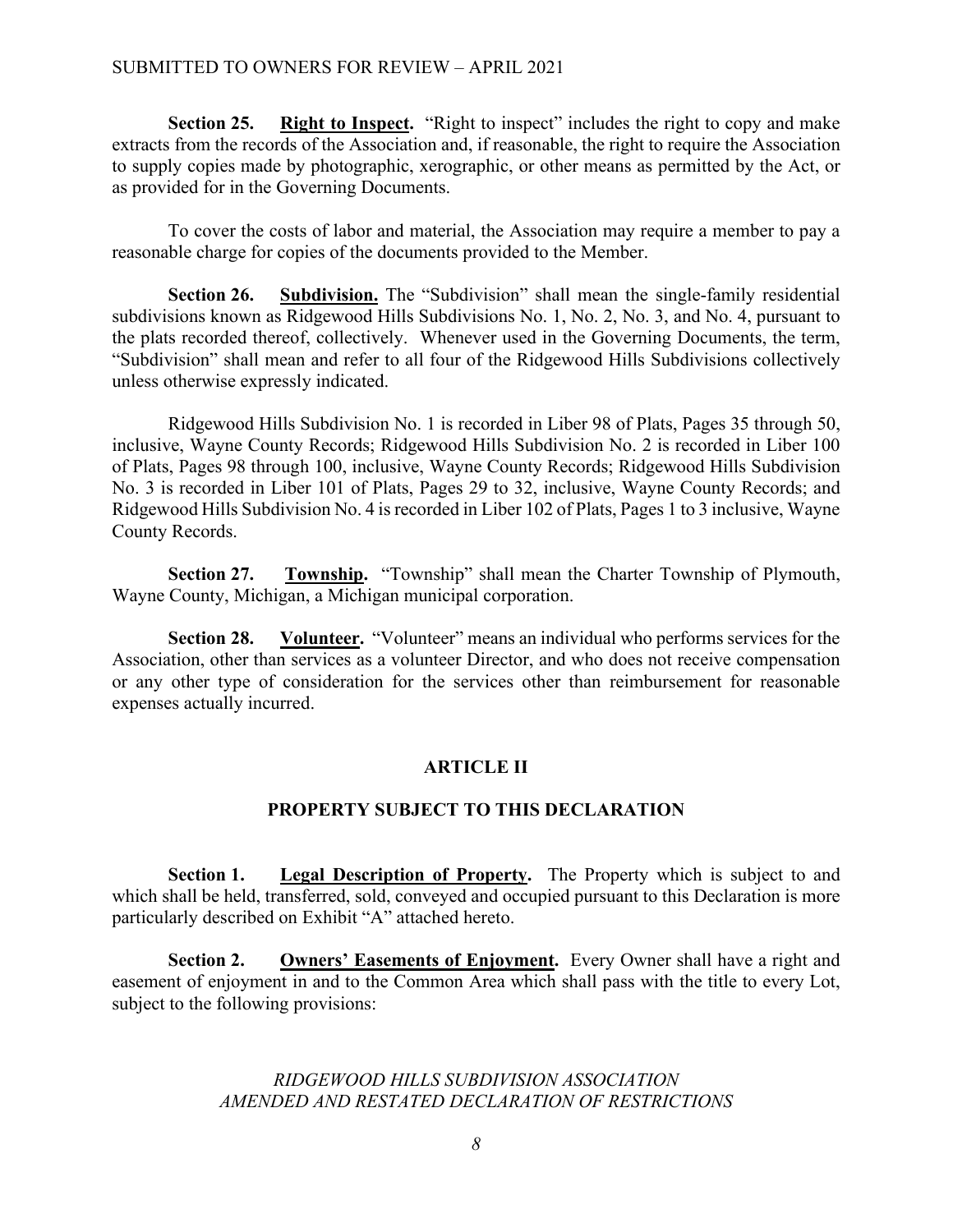**(a)** The right of the Association to charge reasonable admission and other fees for the use of any recreational facility situated upon the Common Area;

**(b)** The right of the Association to suspend the voting rights and right to use the recreational facilities by an Owner for any period during which any general or special assessment against their Lot remains unpaid; and for a period not to exceed sixty (60) days for any infraction of its published rules and regulations; and

**(c)** The right of the Association to dedicate or transfer all or any part of the Common Area to any public agency, authority, or utility for such purposes and subject to such conditions as may be agreed to by the members;

No such dedication or transfer shall be effective unless an instrument agreeing to such dedication or transfer signed by the Owners of two-thirds (2/3rds) of the Lots in the Subdivision has been recorded, and provided further, that no such dedication or transfer or determination as to the conditions thereof shall be effective unless the prior consent thereto of the Township of Plymouth by and through its Township Board of Trustees shall have first been obtained; and

**(d)** Easements shown on the recorded plat of the Subdivision.

**Section 3.** Delegation of Use. Any Owner may delegate, in accordance with this Declaration, their right of enjoyment to the Common Area and facilities to the members of their family, tenants, Non-Owner Occupants, or purchasers who reside on the Property.

## **ARTICLE III**

## **HOMEOWNERS ASSOCIATION**

**Section 1. Creation and Purposes.** The Subdivision is and shall be managed by the Ridgewood Hills Subdivision Association, a Michigan non-profit corporation created in accordance with the Act.

The Association and its Members shall have those rights and obligations which are set forth in this Declaration and in the Articles of Incorporation of the Association, as amended.

The purposes of the Association shall be to:

**(a)** maintain the Common Areas for the common use, safety, enjoyment and benefit of all residents and Owners, and to arrange for the provision of services and facilities of common benefit;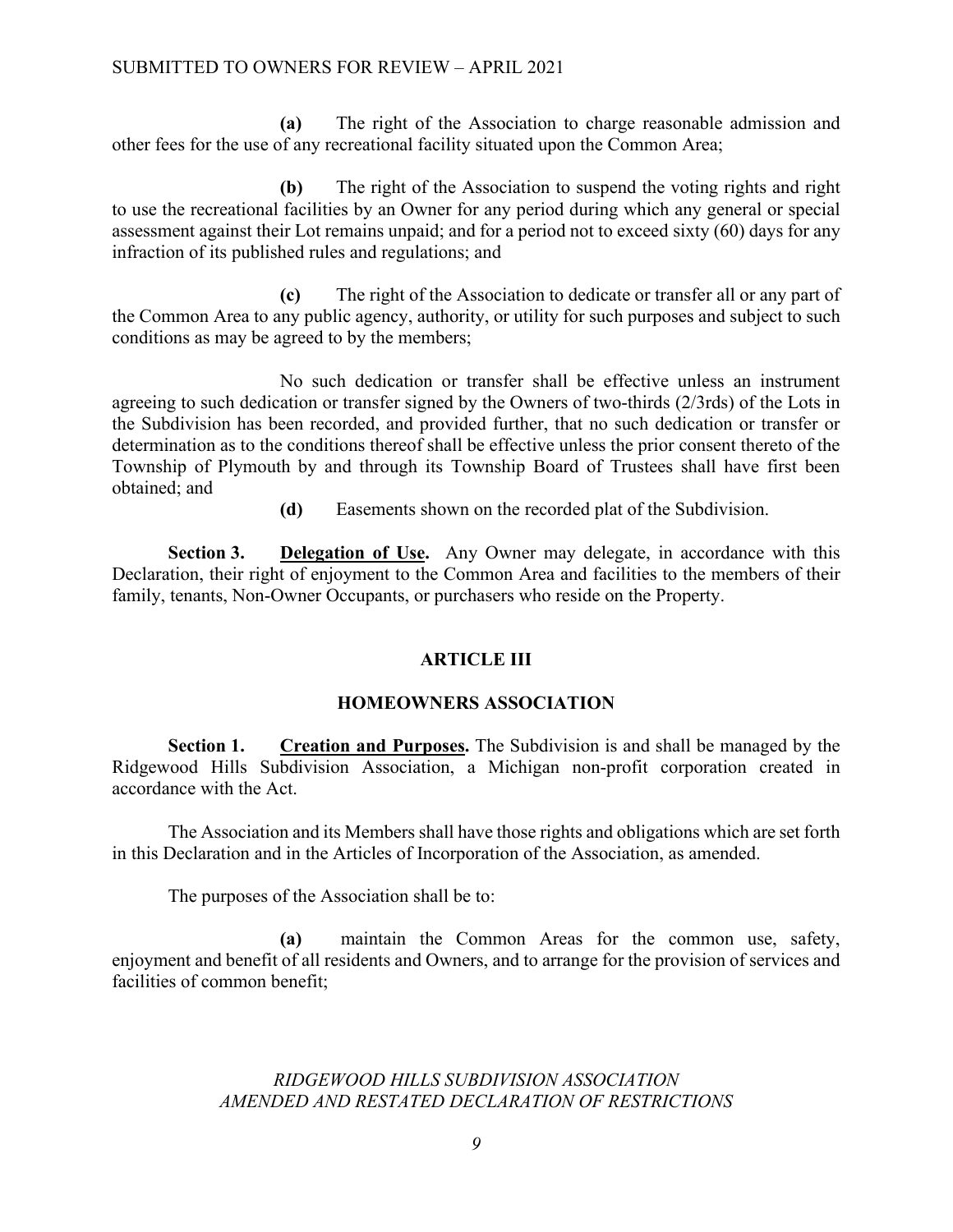**(b)** to control, as permitted by this Declaration, the specifications, architecture, design and appearance of all building and improvements of any type to the Property so as to ensure proper use and appropriate development thereof consistent with a harmonious general plan of improvement for the Subdivision; and

**(c)** to perform all of the functions contemplated of the Association as set forth herein and in general to maintain and promote the desired character of the Subdivision.

**Section 2. Membership.** Every Owner of a Lot in the Subdivision shall be a mandatory member of the Association. Membership shall be appurtenant to and may not be separated from ownership of any Lot. Every Lot Owner shall become a Member commencing on the date on which said Owner is conveyed fee simple title to said Lot or, if applicable, the date on which a land contract purchaser enters into a land contract to purchase said Lot. Both land contract vendees and vendors shall be considered "Owners," and shall be jointly and severally liable for all obligations and responsibilities of Owners under the Governing Documents.

**Section 3. Articles and Bylaws.** The Association shall be organized, governed and operated in accordance with its Articles of Incorporation and this Declaration. The provisions of the Articles shall be consistent with the provisions and purposes of this Declaration. This Declaration shall also constitute the "Bylaws" for the Association.

In the event there exists any conflict between the provisions contained within the Association's Articles of Incorporation and the provisions contained within this Declaration, the provisions of this Declaration shall control.

**Section 4. Directors.** The right to manage the affairs of the Association shall be exclusively vested in the Association's Board of Directors. The Directors shall be elected by the Members in accordance with the provisions of the Articles of Incorporation and this Declaration.

The eligibility requirements, voting rights, powers, duties, and other relevant provisions regarding Directors and the operations of the Board shall be as set forth elsewhere in this Declaration.

**Section 5.** Principal Office. The principal office of Association shall be located as the Board of Directors may determine or as the affairs of the Association may require.

## **ARTICLE IV**

## **VOTING**

**Section 1. Voting Rights.** The Association shall have one (1) class of voting membership. Each Lot shall be entitled to one (1) vote. A Member shall be entitled to one (1)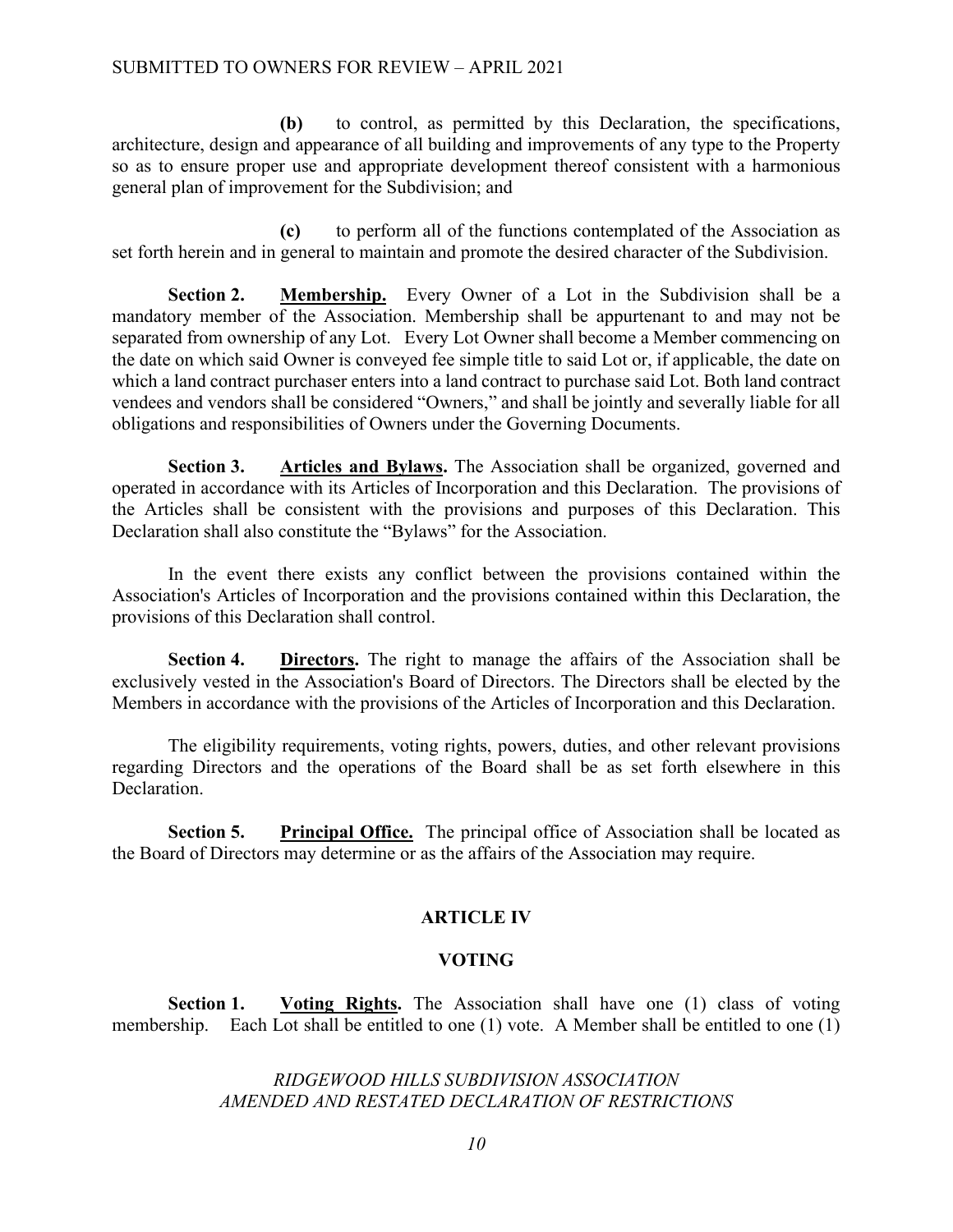vote on each matter submitted to a vote of the Members for each Lot owned by the Member. The voting rights of members shall be as further set forth in the Association's Articles of Incorporation and this Declaration.

When more than one person holds an interest in any Lot, all such persons shall be Members. The vote for such Lot shall be exercised as they determined in accordance with Section 3 of this Article, but in no event shall more than one vote be cast with respect to any one Lot.

**Section 2. Eligibility to Vote.** Upon receiving a request from the Board, an Owner shall present a copy of their deed or other evidence of ownership to their Lot in the Subdivision to the Board to verify their membership in the Association and eligibility to vote. If an Owner fails to provide such evidence of membership after the Board has made such a request, then the Owner shall not be entitled to vote at any Association or Board meeting until they have presented evidence of ownership of a Lot in the Subdivision to the Board.

The vote for each Lot may be cast by any Owner of the Lot or by the Owner designated as the Voting Representative for such Lot in the notice described in Section 3 of this Article IV below, or by a proxy given by such individual representative.

An Owner must be in Good Standing as of the record date for such vote to be eligible to vote. The right to vote includes the right to sign any petitions, and the Owner must be in Good Standing at the time of presentation and signature of a petition in order to validly sign or circulate a petition.

## **Section 3. Voting of Lots Owned by More than One Owner; Designation of Voting Representative.**

**(a) Right to Vote – Lots Owned by More than One Owner.** If a Lot is owned by more than one person or entity, then any one of the Owners may cast the Lot's vote unless the Owners of the Lot have agreed in writing that only the Owner they have designated via their written agreement may cast the Lot's vote (the Lot's "Designated Voting Representative").

If a Lot is owned by a corporation or other legal entity, then only the individuals for such entities who would be eligible to serve as Directors under Article VI, Section 1 of this Declaration may be eligible to vote or to be appointed to serve as a Designated Voting Representatives for such entity-owned Lots under Section 3 (b).

Land contract vendees shall be recognized as having the right to vote any Lot subject to the land contract unless the vendor for the Lot provides the Association with a copy of the land contract expressly reserving voting privileges to the vendor.

An Owner of a life estate under a ladybird deed who is residing in a Dwelling on a Lot shall have the right to exercise the voting rights for the Lot that is subject to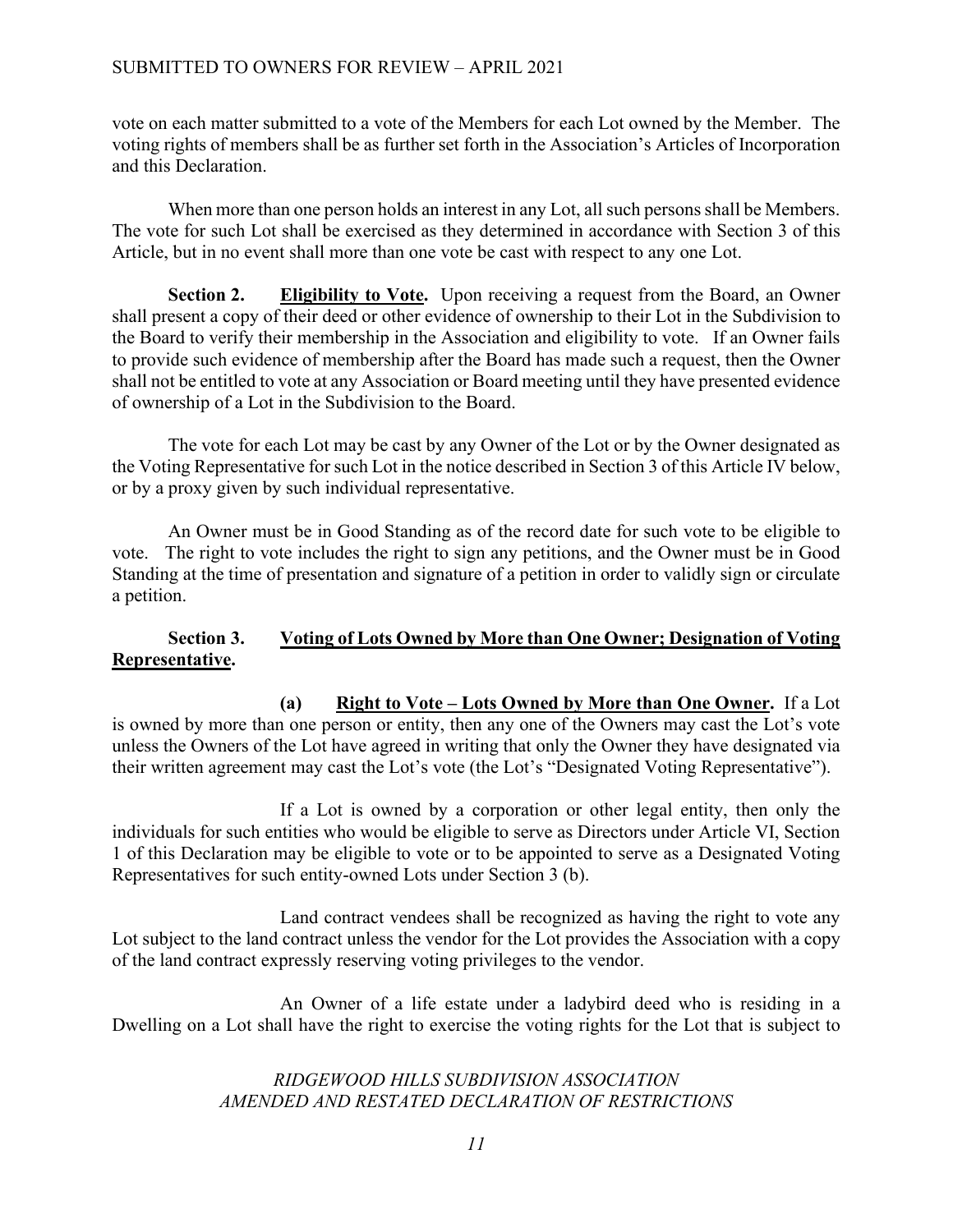such a life estate upon providing a copy of their deed or other evidence of ownership of the life estate interest to the Board, unless another party to the conveyance which created the life estate presents evidence to the Board that they are entitled to vote for that Lot.

**(b) Designation of Voting Representative for a Lot.** The Owners of a Lot may file a written notice with the Association of their agreement designating the individual representative who shall vote at meetings of the Association and receive all notices and other communications from the Association on behalf of such Owner. The individual designated as the voting representative under this Section must be one of the Owners of the Lot that is the subject of the written notice.

Such written notice regarding a Designated Voting Representative shall be signed and dated by the Owners of the Lot. If a Lot is owned by two persons or entities, then each Lot Owner must sign the notice. If a Lot is owned by more than two Owners, then the signatures of a majority of the Owners of the Lot are required to designate the individual representative under this Section.

The individual representative designated may be changed by the Owner(s) of the Lot at any time by filing a new notice in the manner herein provided.

**(c) Association's Right to Request Lot Owners to Submit**  Information. Upon request by the Board or the Association's managing agent, an Owner shall provide a notice stating the name, address, and telephone number of the Designated Voting Representative of the Owner's Lot (if any), as well as the name, address, and telephone number of each person, firm, corporation, partnership, association, trust, or other entity who is an Owner of the Lot that is the subject of the notice.

The notice shall also state the total number of Lots in the Subdivision that are owned (in whole or in part) by each of the Owners of the Lot that is the subject of the notice.

## **Section 4. Voting.**

**(a) Methods of Voting.** For any votes cast at an Association meeting, votes may be cast in person, by proxy, or by a written absentee ballot (including ballots cast by email) duly signed by a Lot Owner or by the Lot's designated voting representative who is not present at the meeting in person or by proxy.

An invalid ballot, abstention or the submission of a ballot marked "abstain" with respect to any action does not constitute a vote case on that action. A Member may not revoke a ballot received by the Association. The Board of Directors may establish procedures that enable Members or a specified number or percentage of Members to include proposed actions in a ballot.

**(b) Proxies.** Only a Member in Good Standing may vote a proxy for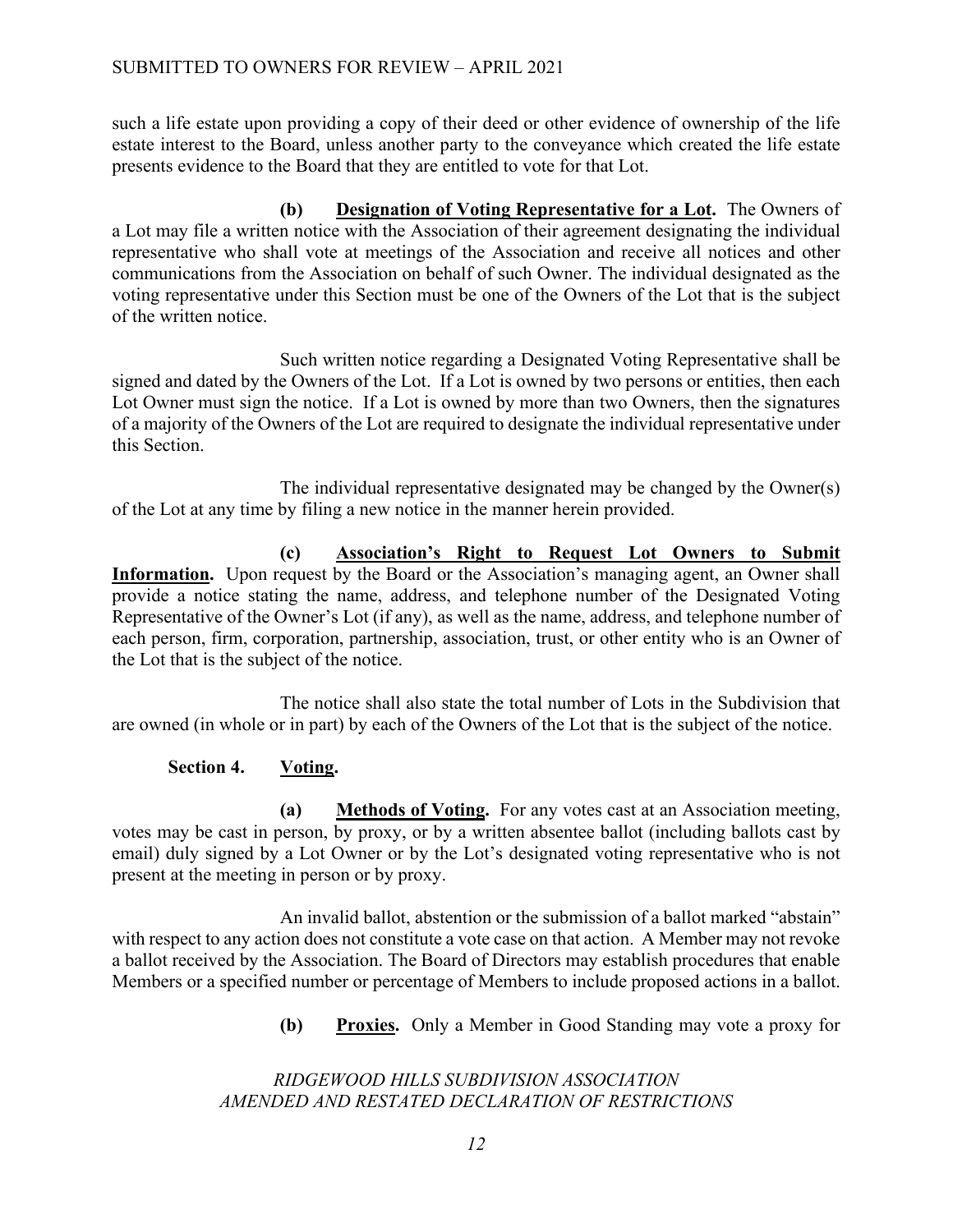## SUBMITTED TO OWNERS FOR REVIEW – APRIL 2021

another Owner. Proxies and any written absentee ballots must be filed with the Secretary of the Association, or with such other person as the Association shall designate, at or before the appointed time of each meeting of the members of the Association. Such filings may be made by hand delivery, mail, fax, email, or by any method permitted by the Nonprofit Corporation Act, including all methods of electronic transmission or communication permitted by the Act. A proxy shall not extend beyond a period of 11 months, and every proxy shall automatically cease upon the sale of the Member's Lot which granted the proxy.

**(c) Voting for Directors.** Voting for the election of Directors at the Annual Meeting may be conducted in person or by proxy or by written absentee ballot. Cumulative voting shall not be permitted. "Cumulative voting" is defined as voting conducted in any election whereby the number of votes each Lot Owner gets to cast in the election is based on the number of Directors to be elected and the Owner is permitted to cast all of their votes for one candidate.

**(d) Voting to Remove a Director.** Voting for the removal or recall of a Director shall only be conducted at a membership meeting in person or by proxy.

**(e) Taking Action by Written Ballot without a Meeting.** Any action which could be authorized at an annual or special meeting of the members, other than the removal or recall of directors, maybe authorized without a meeting by the majority vote of the membership by written ballot in accordance with Section 408 of the Nonprofit Corporation Act. The ballot provided to the members shall set forth each proposed action, provide an opportunity for the members to vote for or against each proposed action, and shall specify a time by which the corporation must receive a ballot in order to be counted as a vote of the member. The time specified shall be not less than 20 or more than 90 days after the date the Association provides the ballot to the members.

**(f) Virtual Meetings**. The Board of Directors may, in its discretion, decide to conduct the annual meeting or a special meeting of the membership solely by means of remote communication pursuant the requirements of MCL 450.2405 (4).

At the discretion of the Board, Members may also participate at an in-person annual meeting or special meeting by means of remote communication as permitted by MCL 450.2405 (1).

**Section 5. Majority; Approval of Actions by Written Ballot without a Meeting**. A majority, except where otherwise provided herein, shall consist of those Owners who represent more than fifty (50%) percent of the Lots in the Subdivision in Good Standing and who are present in person, by proxy, or by written absentee ballot at a given meeting of the members of the Association. Whenever provided specifically herein, a majority may be required to exceed the simple majority hereinabove set forth.

For actions approved by written ballot without a meeting, an action is considered approved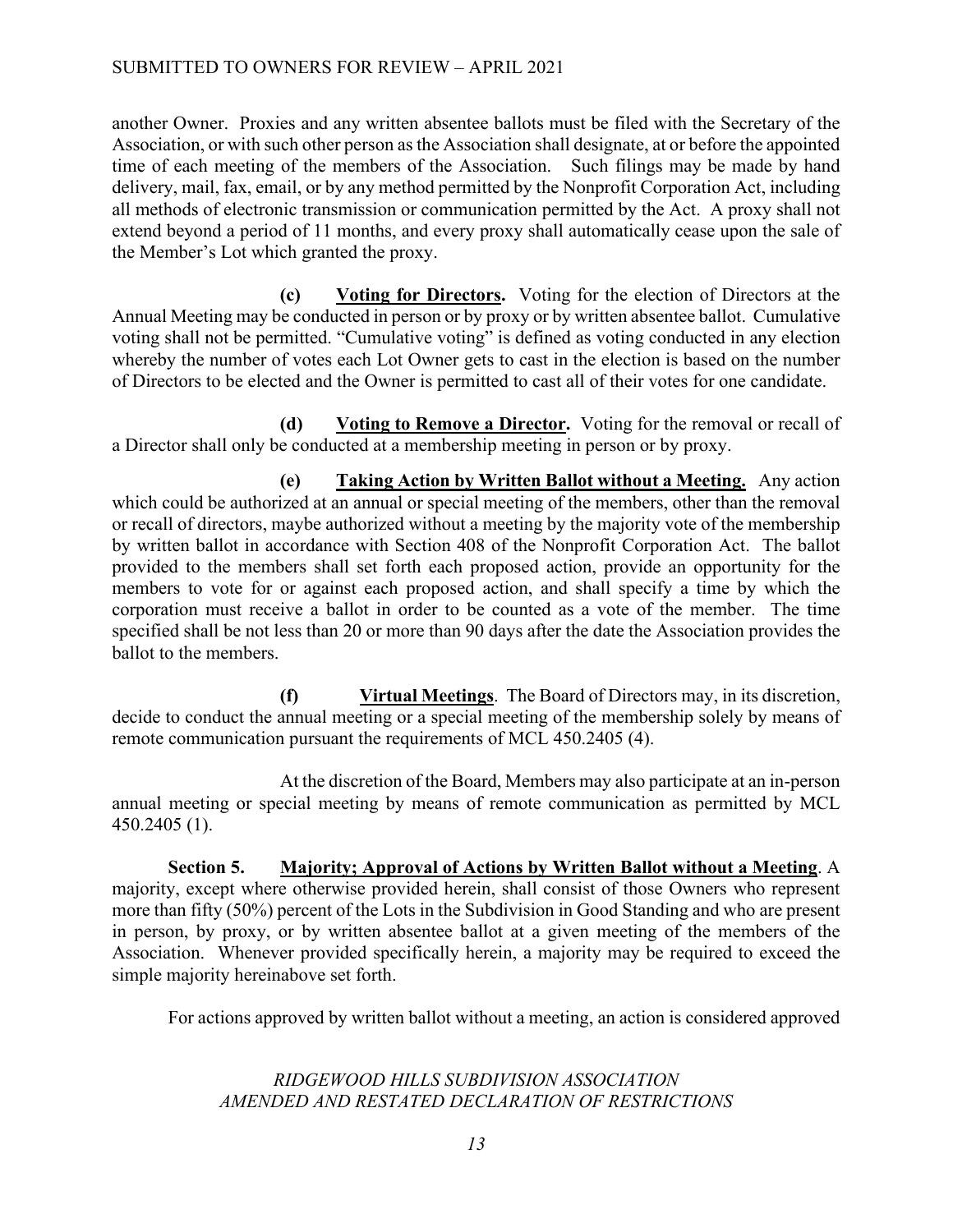if the total number of members voting or the total number of member votes cast in ballots received by the Association by the time specified in the ballots equals or exceeds the quorum required to be present at a meeting to take the action, and the number of favorable votes equals or exceeds the number of votes that would be required to approve the action at a meeting at which the number of votes cast by members present in person, by proxy or by written absentee ballot was the same as the number of votes case by written ballot.

### **ARTICLE V**

### **MEMBERSHIP MEETINGS**

**Section 1. Location of Membership Meetings; Procedure**. Meetings of the Association shall be held at the principal office of the Association, or at such other suitable place convenient to the Members as may be designated by the Board of Directors, either within the Subdivision or as convenient to them as is possible and practical.

Voting shall be as provided in this Declaration. Meetings of the Association shall be conducted in reasonable compliance with Roberts Rules of Order, when not otherwise in conflict with the Articles of Incorporation, this Declaration, any duly adopted rules or regulations of the Association, and the laws of the State of Michigan.

The Board of Directors may decide, in its discretion, to hold an annual or special Association meeting solely by means of remote communication, and to permit Members to attend an in-person Association meeting by means of remote communication, in accordance with Article IV, Section 4 (f) of this Declaration.

**Section 2. Annual Meeting; Agenda.** Annual Meetings of members of the corporation shall be held in the month of May of each year, or during such month and at such date, time and place as the Board of Directors shall direct. At such meetings there shall be elected by ballot of the Owners a Board of Directors in accordance with the requirements of Article VI of this Declaration. The Owners may also transact at annual meetings such other business of the Association as may properly come before them.

At the Annual Meeting of members, the order of business shall be as follows:

- **(a)** Calling the meeting to order;
- **(b)** Proof of notice of meeting or waiver of notice;
- **(c)** Determination of Quorum;
- **(d)** Reading of minutes of the last Annual Meeting;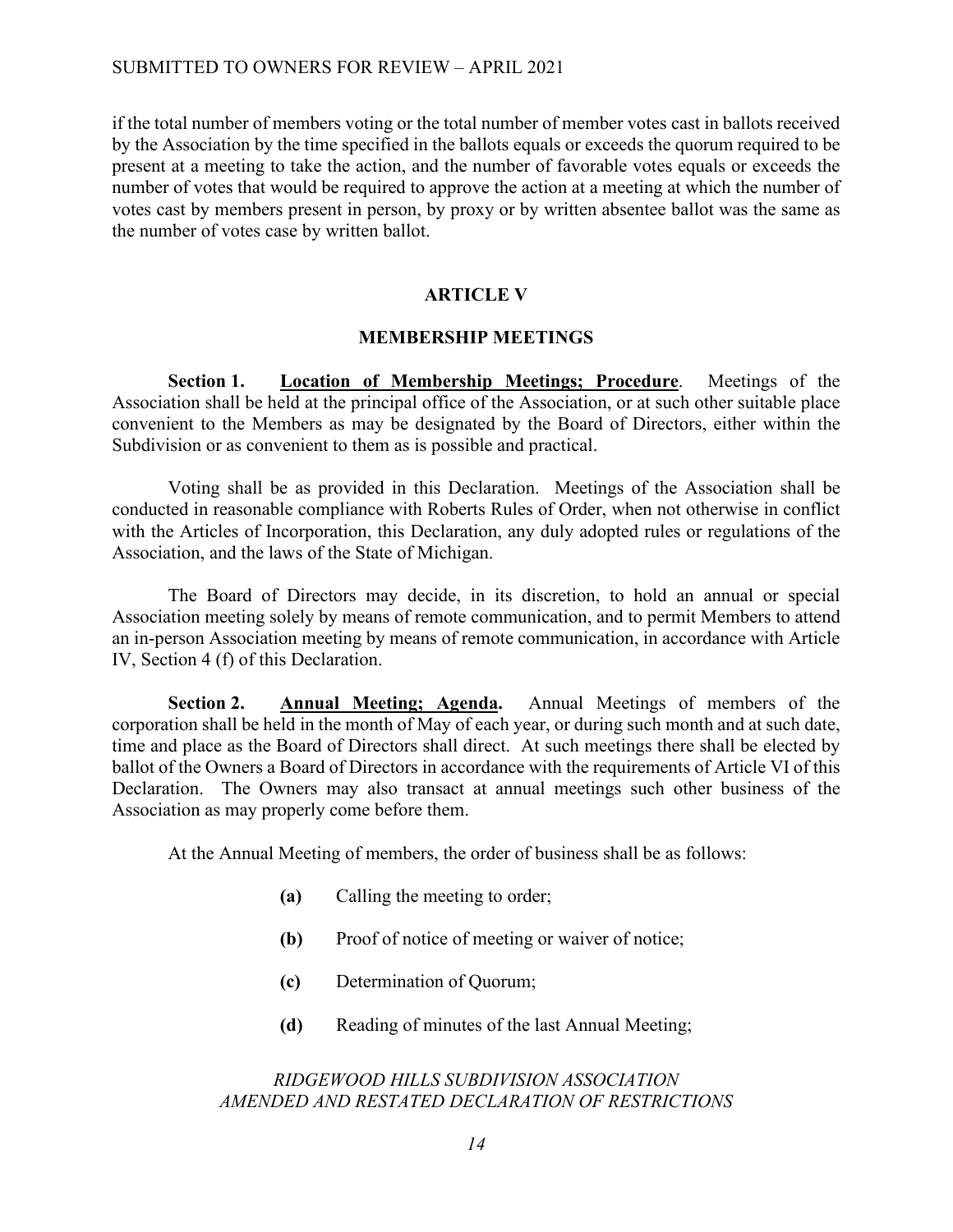- **(e)** Reports of officers;
- **(f)** Reports of committees;
- **(g)** Appointment of inspectors of election;
- **(h)** Election of Directors (at annual meeting or special meetings held for

such purpose);

- **(i)** Unfinished business;
- **(j)** New business.

Meetings of members shall be chaired by the most senior officer of the Association present at such meeting. For purposes of this Section, the order of seniority of officers shall be President, Vice President, Secretary and Treasurer.

The Board may, at its discretion, also call a Membership meeting in January of each year for the purpose of discussing nominations for the election of Directors to be held at the Annual Meeting later in the year.

**Section 3. Special Meetings.** The President may call special meetings of the Membership. In addition, it shall be the duty of the President to call a special meeting of the Association if so directed by resolution of a majority of the Board of Directors, or upon a petition signed by Members representing at least one-third (33.33%) of the total Lots in the Subdivision.

The notice of any special meeting shall state the date, time, and place of such meeting and the purpose thereof. No business shall be transacted at a special meeting except as stated in the notice.

**Section 4. Notice of Meetings**. It shall be the duty of the Secretary (or other Association officer in the Secretary's absence) to serve a notice of each annual or special meeting, stating the purpose thereof as well as the time and place where it is to be held, upon each Owner of record, at least ten (10) days but not more than sixty (60) days prior to such meeting.

The mailing, postage prepaid, of a notice to the representative of each Owner at the address shown in the notice filed with the Association by Article IV, Section 3 (b) of this Declaration shall be deemed notice served. If the Lot Owners have not filed such a notice with the Association, then the Association's mailing of a meeting notice to any Lot owner at the Owner's address for their Lot in the Subdivision shall be deemed notice served.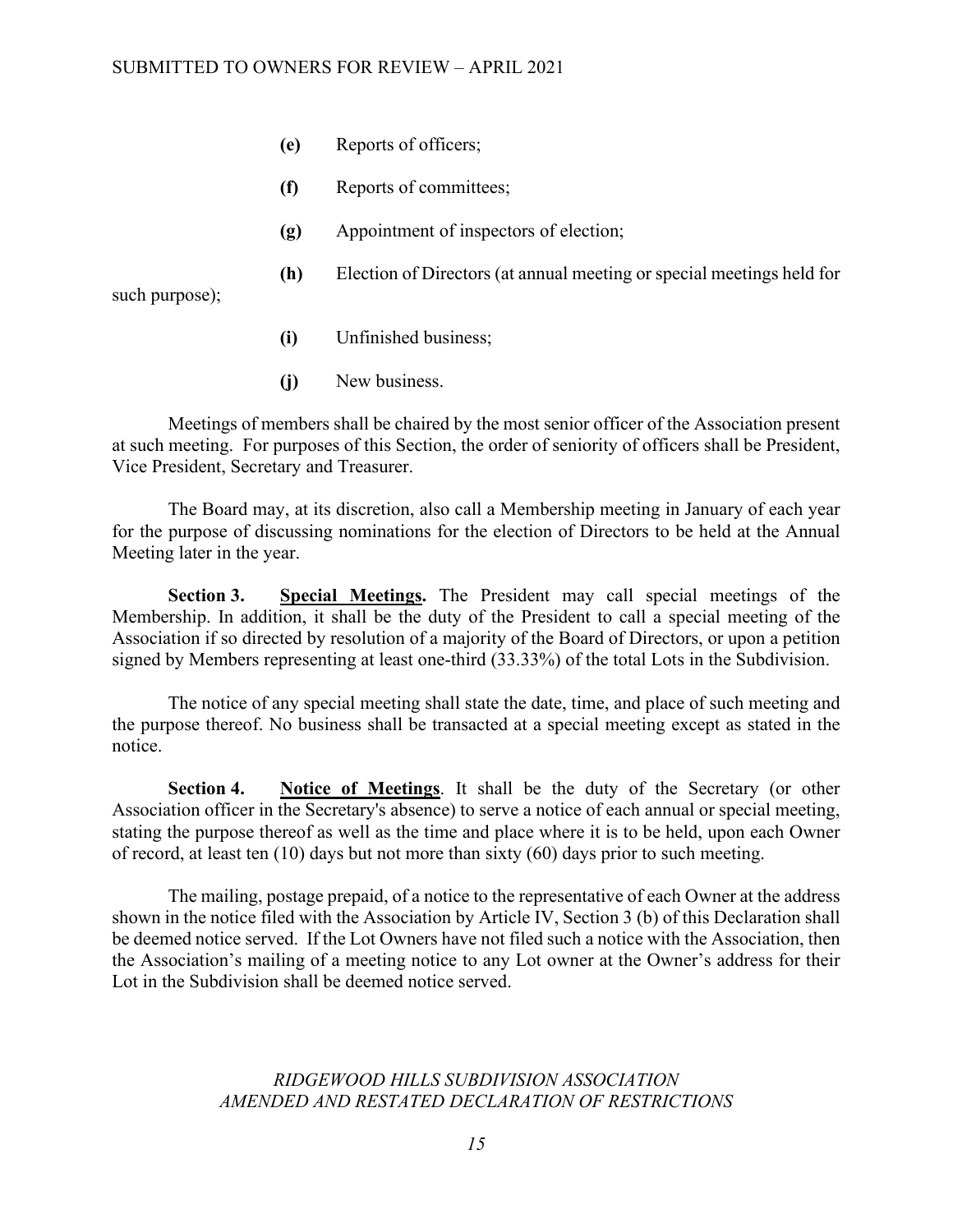### SUBMITTED TO OWNERS FOR REVIEW – APRIL 2021

Each member shall be deemed to have consented to receiving notices via electronic transmission (including, but not limited to, via email or text) if they provide the Association with their email/text address or otherwise authorize receipt of notice via another means of electronic transmission. Any member may, by written waiver of notice signed by such member, waive such notice, and such waiver, when filed in the records of the Association shall be deemed due notice.

**Section 5. Quorum.** Except for any provisions in this Declaration which might require a greater quorum for meetings on certain matters, the presence in person or by proxy or written ballot of the Members representing ten (10%) percent of the Lots in the Subdivision entitled to vote shall constitute a quorum at all meetings of the Association. The written absentee ballot of any person furnished at or prior to any duly called meeting at which meeting said person is not otherwise present in person or by proxy shall be counted in determining the presence of a quorum with respect to the question upon which the ballot is cast. The Board, in its discretion, may permit a Member who is attending a meeting by means of remote communication to count towards quorum for that meeting.

**Section 6. Adjournment for Want of Quorum.** If any meeting of Owners cannot be held because a quorum is not in attendance, the Owners who are present may adjourn the meeting to another date, time and place. If the Board of Directors does not announce the time and place for the adjourned meeting at the meeting at which the adjournment is taken, then the Association shall give proper notice of the time and place of the adjourned meeting to the Owners as required by this Declaration and the Nonprofit Corporation Act.

If an Annual Meeting is adjourned for lack of quorum, the Directors who were serving on the Board prior to the date of the Meeting shall continue to serve on the Board until their successors are elected at an Annual Meeting at which quorum is obtained in accordance with this Declaration.

**Section 7. Consent of Absentees.** The transactions at any meeting of members, either annual or special, however called and noticed, shall be as valid as though made at a meeting duly held after regular call and notice, if a quorum is present either in person or by proxy or by written ballot, and if, either before or after the meeting, each of the members not present in person or by proxy or by written ballot, signs a written waiver of notice, or a consent to the holding of such meeting, or an approval of the minutes thereof. All such waivers, consents or approvals shall be filed with the corporate records or made a part of the minutes of the meeting.

**Section 8. Waiver of Notice**. Waiver of notice of a meeting of the Members shall be deemed the equivalent of proper notice. Any Member may, in writing, waive notice of any meeting of the Members, either before or after such meeting.

Attendance at a meeting by a Member or alternate shall be deemed waiver by such Member of notice of the time, date and place thereof, unless such Member specifically objects to lack of proper notice at the time the meeting is called to order.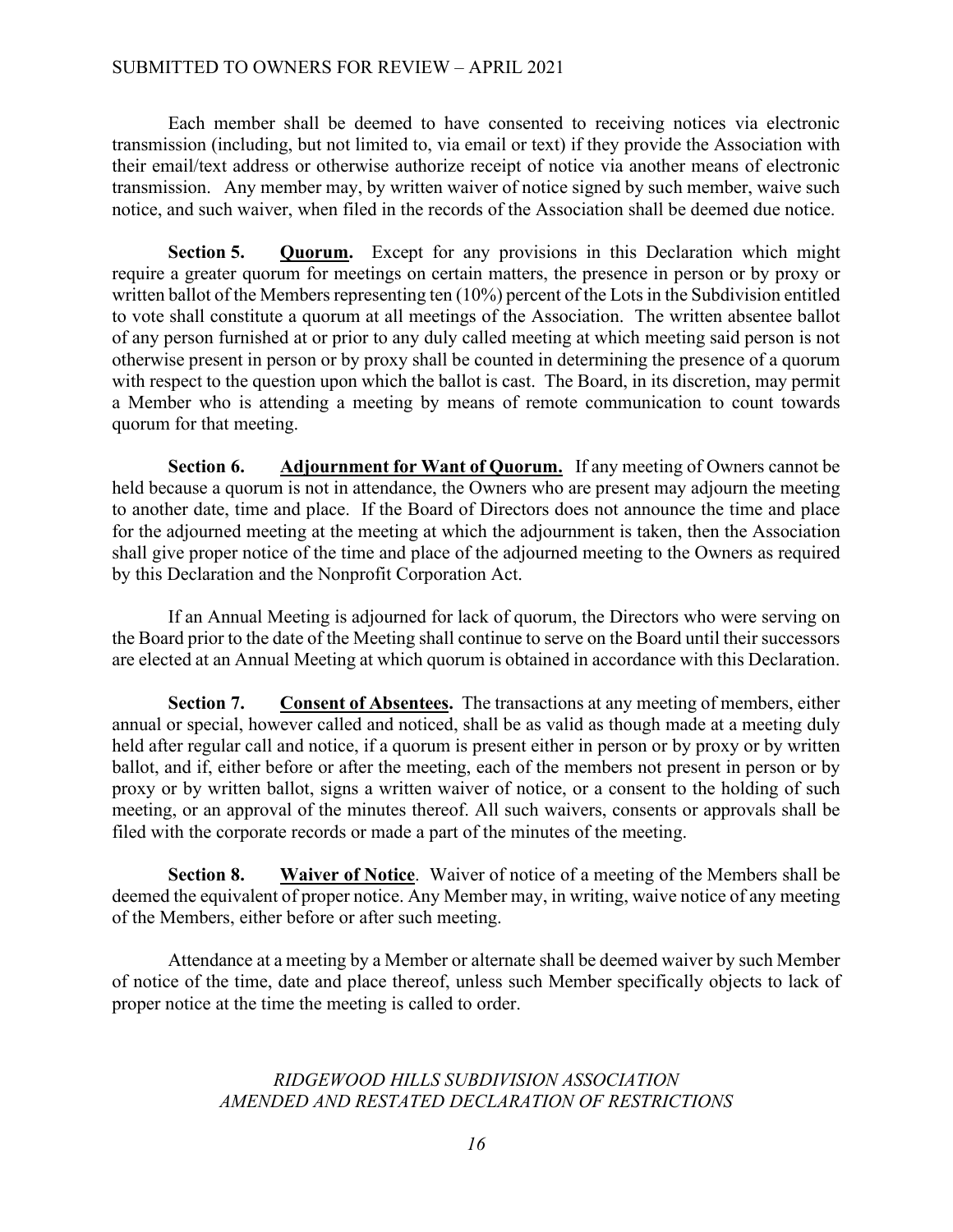Attendance at a special meeting shall also be deemed waiver of notice of all business transacted at the meeting unless objection to the calling or convening of the meeting, of which proper notice was not given, is raised before the business is put to a vote.

**Section 9. Minutes; Presumption of Notice**. Minutes or a similar record of the proceedings of the meetings of members, when signed by the President or Secretary, shall be presumed to evidence truthfully the matters set forth therein. A recitation in the minutes of any such meeting that notice of the meeting was properly given shall be prima facie evidence that such notice was given.

The minutes taken at each meeting of the Owners shall record:

- **(a)** An explanation of each major matter discussed at the meeting;
- **(b)** Each issue on which a vote is taken; and
- **(c)** The number of votes for and against any matter on which a vote is

taken.

The Board of Directors shall distribute the minutes of the previous year's Annual Meeting minutes to the membership at least sixty (60) days prior to the date of the current year's Annual Meeting.

**Section 10. Record Retention and Destruction.** The Board of Directors shall adopt a Record Retention and Destruction Policy to govern the keeping and proper disposal of the Association's records. The Policy shall address, at a minimum, the different types of records to be kept by the Association and the required length of time for the keeping of such records, as well as their permitted disposal. The Policy may also delegate record keeping and disposal functions to the Association's managing agent to the extent such delegation is permitted by law and these Bylaws.

## **ARTICLE VI**

### **BOARD OF DIRECTORS**

**Section 1. Eligibility**. In accordance with the Declaration and the Michigan Nonprofit Corporation Act, as now or hereafter amended, the Association shall be governed by a Board of Directors, each of whom must be member of the Association or the legal spouse of a member, or the domestic partner of a member who is residing in a Dwelling with that member. Each Director shall be a resident of a Dwelling within the Subdivision.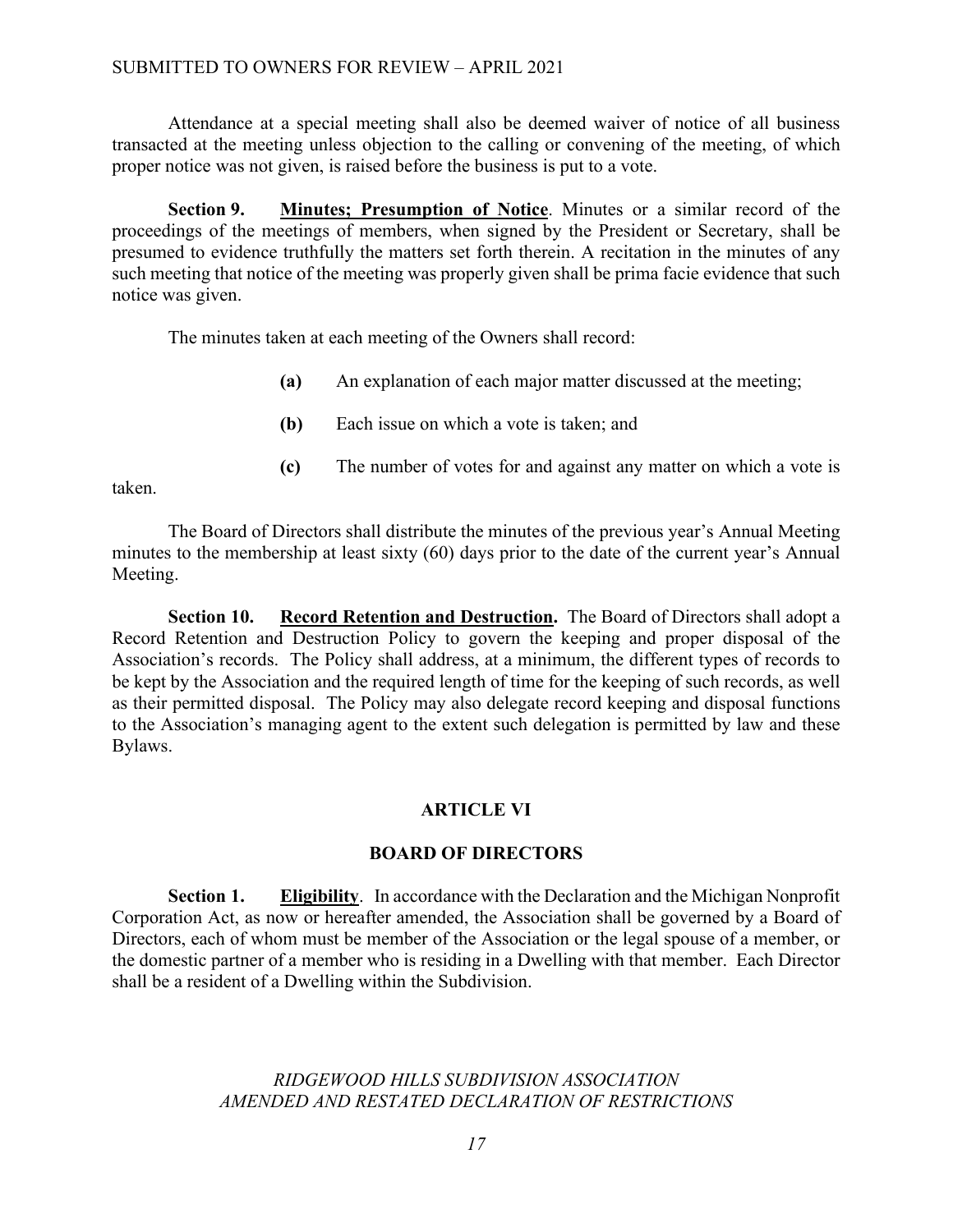### SUBMITTED TO OWNERS FOR REVIEW – APRIL 2021

No legal entity (such as a corporation, partnership, trust, or limited liability company) shall itself be eligible to serve as a Director of the Association. If a member is a partnership, then only a partner who is residing in the Dwelling that is owned by the partnership shall be qualified and eligible to serve as a Director. If a member is a corporation, then only a shareholder or a director who is residing in the Dwelling that is owned by the corporation shall be qualified and eligible to serve as a Director. If a member is a limited liability company, then only a member of the company who is residing in the Dwelling that is owned by the company shall be qualified and eligible to serve as a Director. If a member is a Trust, then only the present beneficiary of the trust who is residing in the Dwelling owned by the trust shall be qualified and eligible to serve as a Director.

Directors shall serve without compensation. No candidate for election or appointment to the Board of Directors shall be eligible to serve (or if already elected or appointed, to continue to serve) if they are not in Good Standing, as defined in the Declaration.

Tenants and Non-Owner Occupants of Dwellings in the Project shall not be eligible to serve on the Board of Directors (with the exception of the legal spouses and domestic partners of members as set forth above).

**Section 2. Size; Terms of Office; Staggered Board.** The Board of Directors shall be composed of nine (9) persons who shall manage the affairs of the Association, subject to the provisions regarding the Board's discretion to fill a vacancy created by a Director's resignation set forth in Section 6 of this Article. Directors are elected by a plurality of the votes cast at the Annual Meeting in person or by proxy or by written absentee ballot.

In the event that a Director resigns or is deemed to resign under any provisions of these Bylaws and there remains at least three (3) Directors on the Board after the resignation, the remaining Directors may choose in their discretion to either appoint a replacement Director under Section 6 of this Article, or they may leave the Director's seat vacant until the next Annual Meeting, at which point the seat shall be filled by the Annual Election of Directors by the Owners.

When a vacancy created by a Board member's resignation is filled at the next Annual Meeting, the person elected to fill the vacancy shall serve out the remaining term, if any, of the Director who resigned or was deemed to resign. For purposes of this paragraph, the "person elected to fill the vacancy" shall be the person who won election to the Board at the Annual Meeting with the least number of votes.

A Director takes office immediately upon their election at the Annual Meeting. Directors shall serve until their successors are elected and take office at the next Annual Meeting.

The Board of Directors shall have staggered terms of office. The term of office for each Director shall continue to be three (3) years. Three (3) seats on the Board shall be filled each year (not including any additional seats which may also need to be filled at an election in a given year due to a Director's resignation in the first or second year of their term).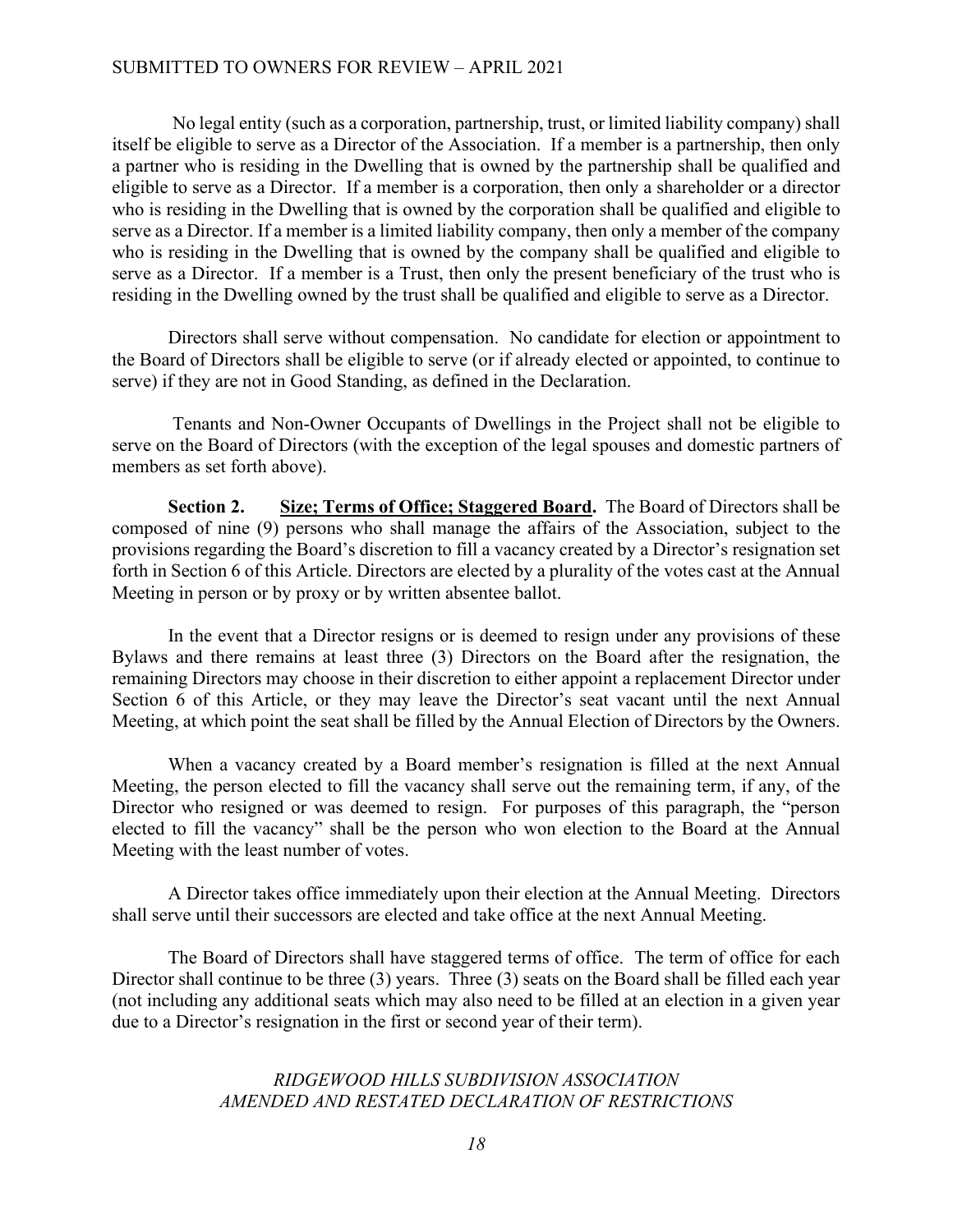**Section 3. Powers and Duties - Generally.** The Board of Directors shall have the powers and duties necessary for the administration of the affairs of Subdivision and may do all acts and things as are not prohibited by the Governing Documents or required thereby to be exercised and done by the Owners.

To the extent that the Governing Documents or the Act vest a power in the Board of Directors, such a power shall be exclusively vested in the Board and may not be exercised or assumed by the Owners (unless the Governing Documents, the Act or other applicable law expressly require that the Owners have a right to exercise or assume such a power).

The Directors have fiduciary duties to the membership, including the duty of loyalty to act only in the best interests of the members, as well as the duties of care and good faith. The Directors shall at all times govern themselves and their conduct in full accordance with these fiduciary duties.

**Section 4. Specific Powers and Duties.** In addition to the foregoing powers and duties imposed by the Governing Documents, or any further duties which may be imposed by resolution of the Members of the Association, the Board of Directors shall be responsible specifically for the following:

**(a)** To manage and administer the affairs of and to maintain the Common Areas of the Subdivision in accordance with the Declaration;

**(b)** To levy and collect assessments against and from the Members of the Association in accordance with the Declaration, and to use the proceeds thereof for the purposes of the Association;

**(c)** To carry insurance and to collect and allocate the proceeds thereof;

**(d)** To contract for and employ persons, firms, or corporations to assist in management, operation, maintenance and administration of the Subdivision;

**(e)** To borrow money and issue evidences of indebtedness in furtherance of any or all of the objects of its business; to secure the same by mortgage, pledge or other lien; provided, however, that any such action shall also be approved by the affirmative vote of Owners representing at least sixty percent (60%) of all of the Lots of the Subdivision entitled to vote;

**(f)** To acquire, purchase, maintain and improve, and (once acquired or purchased) to operate, manage, sell, convey, assign, mortgage or lease any real or personal property (including any Lot in the Subdivision and easements, rights-of-way and licenses) on behalf of the Association, in furtherance of any of the purposes of the Association;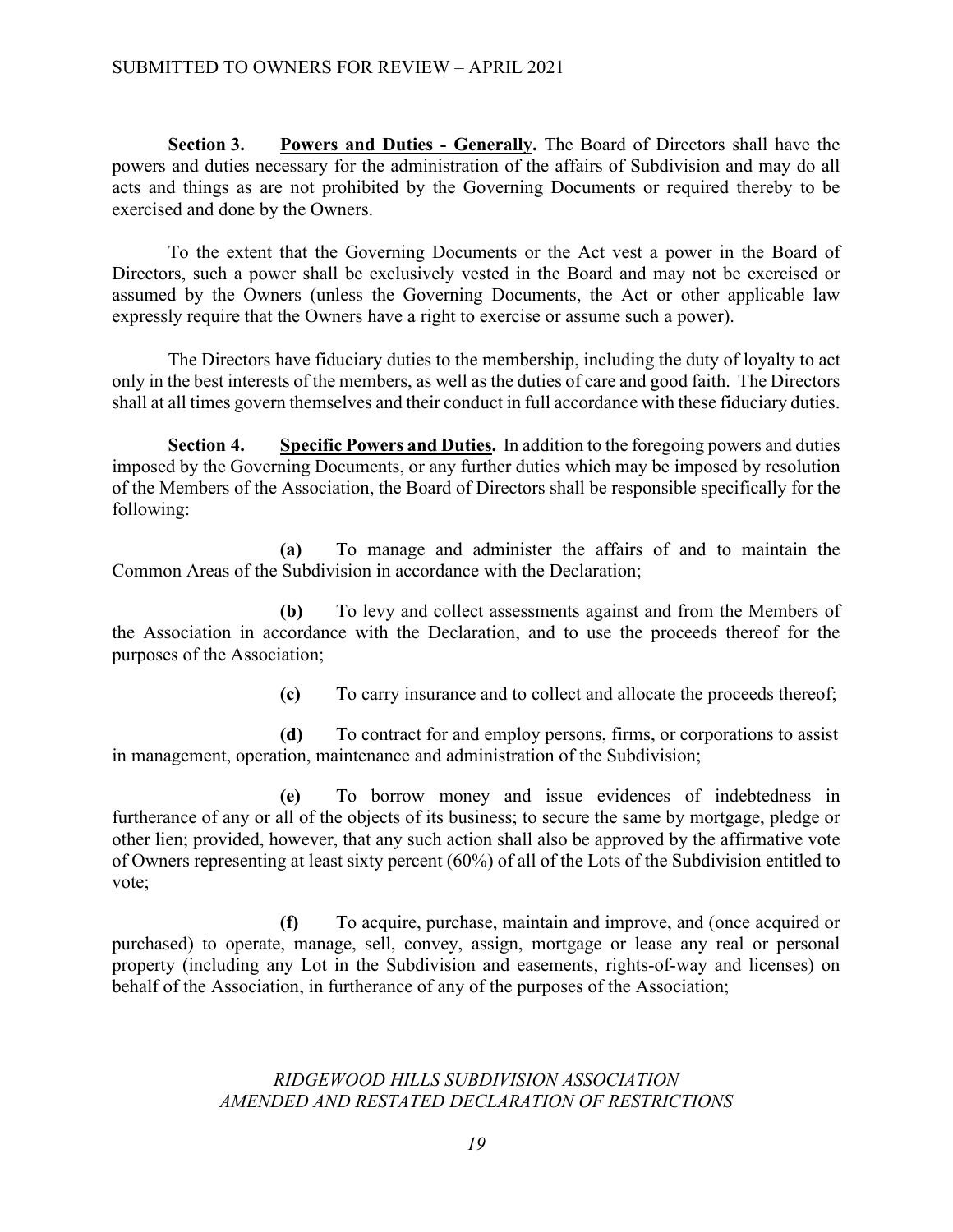**(g)** To make rules and regulations governing the use of the Common Areas and facilities, and the personal conduct of the Members and their guests thereon, and to establish penalties for the infraction thereof, in accordance with the Act, the Articles of Incorporation and this Declaration;

**(h)** To establish such committees as it deems necessary, convenient or desirable and to appoint persons thereto for the purpose of implementing the administration of the Subdivision and Association, and to delegate to such committees any function or responsibilities which are not by law or the Governing Documents required to be performed by the Board;

- **(i)** To enforce the provisions of the Governing Documents;
- **(j)** To open and maintain accounts with financial institutions or entities;

**(k)** To determine an annual budget and such other financial plans for Association funds as may be necessary or desirable for the maintenance, repair, remediation, replacement and reconstruction of the Common Areas, or in furtherance of administration of the affairs of the Association;

**(l)** To initiate, authorize, or ratify suits, actions, investigations, proceedings (civil, criminal or investigative) by the Association or defense of same against the Association, its Board Members, Officers, agents or third parties;

**(m)** To remit payment for property taxes or other liens assessed or attached to any Lot and the Common Areas where necessary to preserve the Association's interest in the Lot and the Common Areas;

**(n)** To initiate, assert, defend, ratify or settle claims in any forum on behalf of all Owners in connection with or relating to, the maintenance, upkeep, repair, remediation, replacement and reconstruction of the Common Areas and administration or operation of the Subdivision and in the name of the Association;

**(o)** To resolve any threatened, potential, or existing liabilities in the best interest of the Association. The actions of the Board of Directors shall be governed by and reviewed in accord with by the Business Judgment Rule;

**(p)** To suspend the voting rights and the right to use of the recreational facilities of a Member during any period in which such Member shall be in default in the payment of any assessment levied by the Association; such rights may also be suspended after notice and hearing, for a period not to exceed 30 days for infractions of the published rules and regulations;

**(q)** To keep a complete record of all its acts and corporate affairs, and to present a statement thereof to the Members at the Annual Meeting of the Members, or at any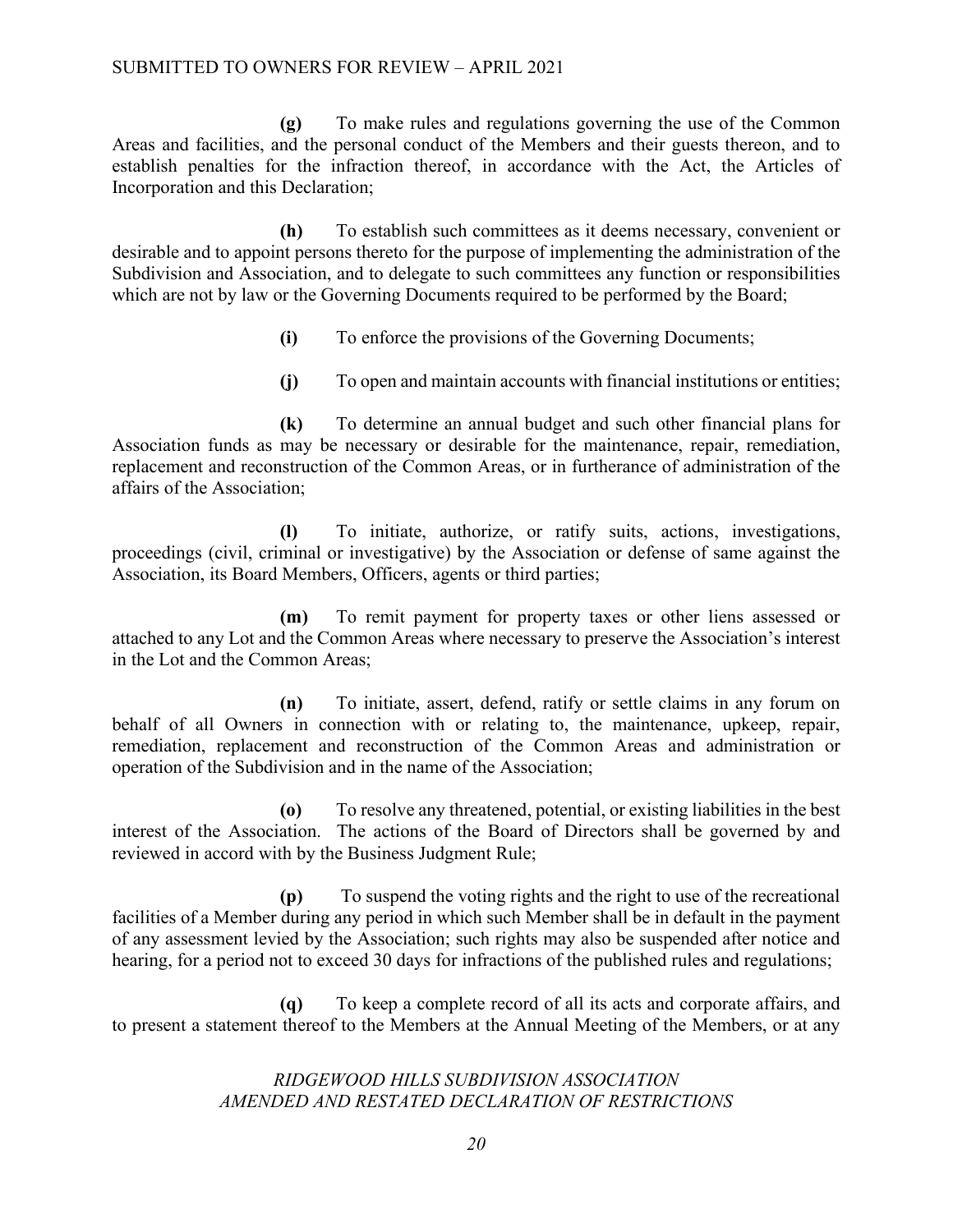Special Meeting when such statement is requested in writing by at least one-quarter  $(\frac{1}{4})$  of the Lots in the Subdivision entitled to vote;

**(r)** To cause the storm water drainage lines, storm water retention areas, storm drainage outlets and facilities serving the Subdivision, the Common Areas and the Subdivision entrance gates to be improved, maintained and preserved, as more fully set forth in this Declaration;

**(s)** To comply with the requirements of the recorded Subdivision Open Space Agreement entered into by the Declarant and the Township of Plymouth; and

**(t)** To exercise for the Association all powers, duties and authority vested in or delegated to the Association.

**Section 5. Management Agent**. The Board of Directors may employ for the Association a professional management agent at reasonable compensation established by the Board to perform such duties and services as the Board shall authorize, including, but not limited to, the duties listed above, and the Board may delegate to such management agent any other duties or powers which are not by law or by the Governing Documents required to be performed by or have the approval of the Board of Directors or the Members of the Association.

In no event shall the Board be authorized to enter into a contract with a professional management agent which is longer than one (1) year in its term or which is not terminable by the Association upon thirty (30) days' written notice with or without cause, or which provides for a termination fee or penalty.

**Section 6. Vacancies.** Vacancies in the Board of Directors caused by any reason other than the removal of a Director by a vote of the members of the Association shall be filled by vote of the majority of the remaining Directors, even though they may constitute less than a quorum. Each person so elected shall be a Director until a successor is elected at the next Annual Meeting of the Association.

In the event that a Director resigns or is deemed to resign under any provision of this Declaration and there still remains at least three (3) Directors on the Board after the resignation, the remaining Directors may choose, in their discretion, to either appoint a replacement Director under this Section 6, or they may leave the Director's seat vacant until the next Annual Meeting, at which point the seat shall be filled at the next Annual Meeting by the Owners.

When a vacancy created by a Board member's resignation is filled at the next Annual Meeting, in the event that the term of the Director who resigned was not due to expire for another year, the person elected at the Annual Meeting to fill the vacancy shall serve out the remaining year of the term of the Director who resigned (or who was deemed to have resigned under this Declaration).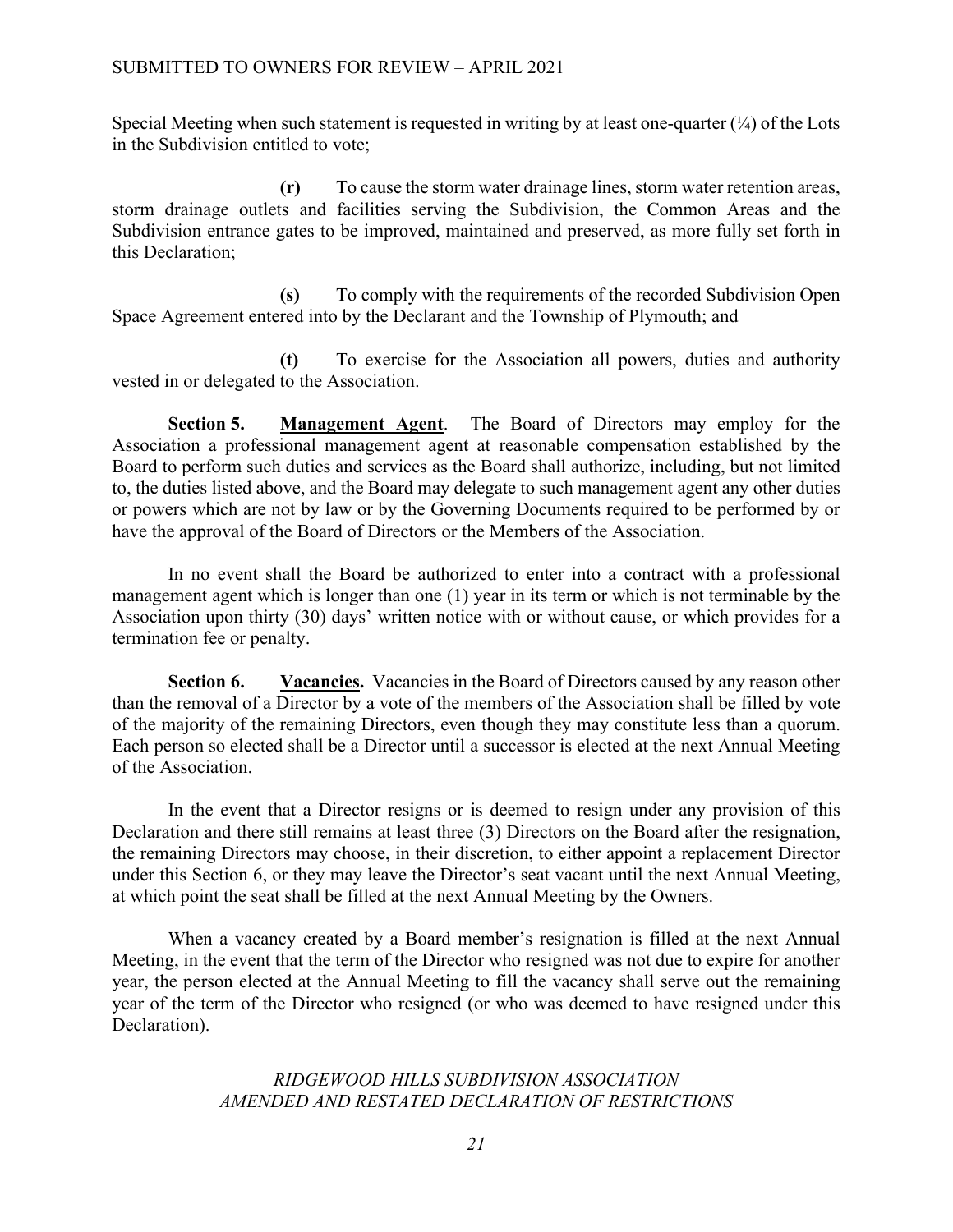**Section 7. Recall of Directors.** At any regular or special meeting of the Association duly called, any one or more of the Directors may be removed with or without cause by the affirmative vote of the Owners representing more than fifty (50%) percent of all of the Lots in the Subdivision, and a successor may then and there be elected to fill any vacancy thus created.

The quorum requirement for the purpose of filling such vacancy shall be the normal ten (10%) percent requirement set forth in Article V, Section 5. Any Director whose removal has been proposed by the Owners shall be given an opportunity to be heard at the meeting before the recall vote is conducted at the meeting. All Co-owners in Good Standing who are present at the recall meeting in person, by proxy or by absentee ballot shall be counted towards quorum for the meeting. The Board, in its discretion, may permit a Member who is attending a meeting by means of remote communication to count towards quorum for that meeting.

**Section 8. First Meeting of the Board.** The first meeting of a newly elected Board of Directors shall be held at the next Regular meeting of the Board, but in no event shall the meeting be held more than thirty (30) days from the date of election. Notice of the meeting shall be given to the Directors as prescribed in Section 9 of this Article VI.

The purpose of this meeting shall be the election of officers and such other matters as might come before the Board at a Regular meeting. If the date, place and time of the first Board meeting is set at the membership meeting at which the new Directors were elected and the majority of the Board is present at said meeting, then the Board need not provide any written notice for the first Board meeting.

After any election of new Directors at an Annual Meeting or the resignation of any Director, the Directors who are no longer serving on the Board shall turn over all minutes, financial statements, maintenance schedules, alteration/modification forms, project proposals, contracts and all other Association records, documents and Association personal property of any kind in their possession or control to the remaining and newly-elected Directors no later than the date of the First Meeting of the Board (if after an Annual Meeting) or the date of next Board meeting that takes place after the Director's resignation (if after a resignation).

**Section 9. Regular Board Meetings.** Regular meetings of the Board of Directors may be held at such times and places as shall be determined from time to time by a majority of the Directors, but at least four (4) such meetings shall be held during each fiscal year.

Notice of regular meetings of the Board of Directors shall be given to each Director, personally, by mail, fax, telephone, email or text at least ten (10) days prior to the date named for such meeting.

**Section 10. Special Board Meetings.** Special meetings of the Board of Directors may be called by the President on at least three (3) calendar days' notice to each Director, given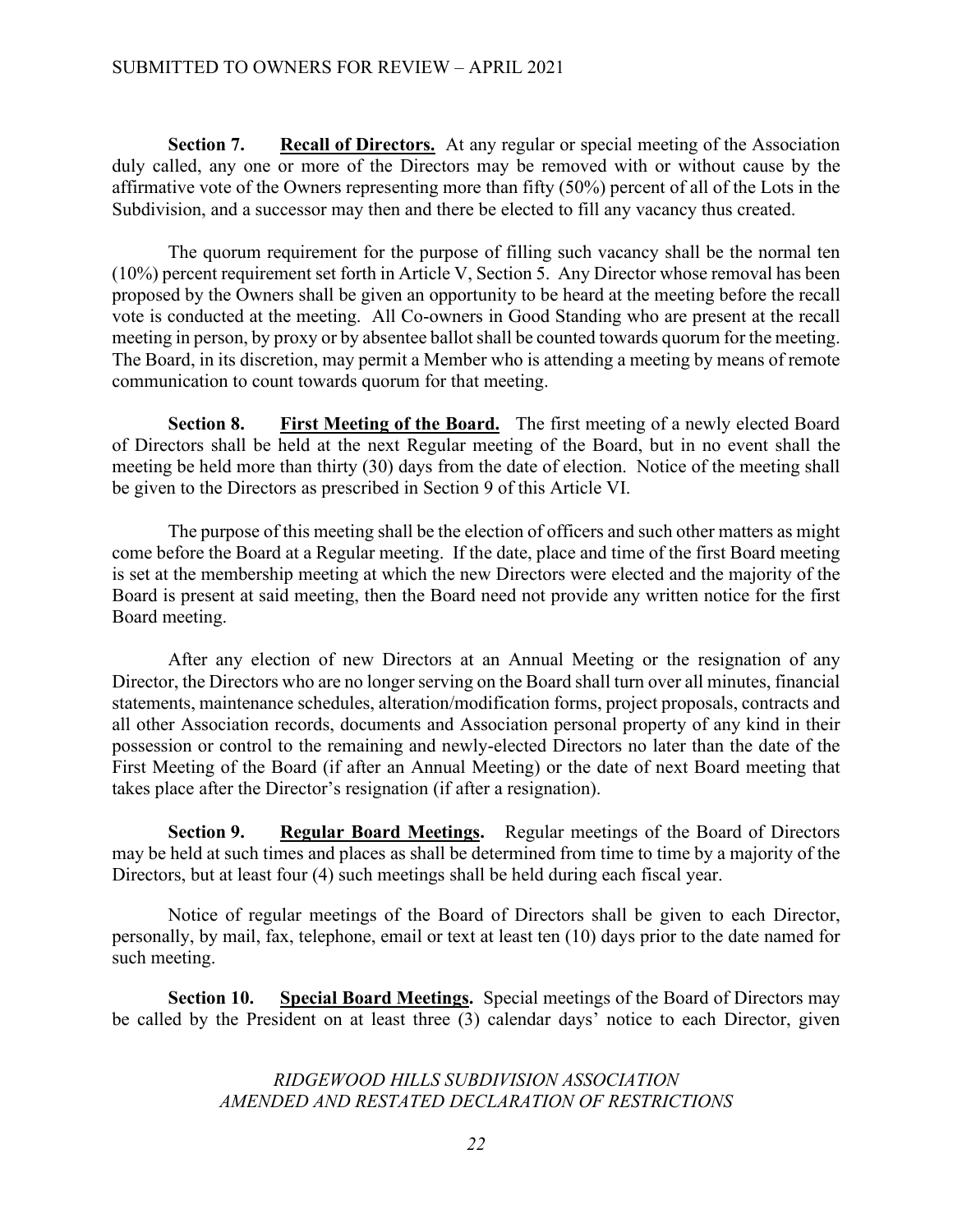personally, by mail, fax, telephone, text or email, which notice shall state the time, place and purpose of the meeting.

Special meetings of the Board of Directors may also be called in like manner and on like notice by the President upon his or her receipt of a written request that a special Board meeting be called received from any two Directors other than the President. The written request shall state the date, location and time of the special meeting desired by the Directors who are requesting the meeting.

In the event of a disagreement among Board members as to the date, place or time at which a special Board meeting shall be held, the President shall schedule the meeting as requested by the majority of the Board members (including the President).

**Section 11. Board Voting on Actions without a Meeting.** Directors may vote via email without a meeting only if all Directors concur in the action that is the subject of the vote. In such event, the vote shall have the same effect as if a meeting had been physically held. The emails containing the approvals of all of the Board members of the action or decision shall be added to the minutes at the next Board meeting.

**Section 12. Board Meetings – Remote Communication.** Directors may also participate in Board meetings via telephone conference call, video/internet conferencing (e.g., Skype, Facetime, etc.), or by any other means of remote communication by which all persons can communicate with each other. Participation in a Board meeting by such means shall constitute being present in person at the meeting for any and all purposes.

**Section 13. Waiver of Notice.** Before or at any meeting of the Board of Directors, any Director may, in writing, waive notice of such meeting and such waiver shall be deemed equivalent to the giving of such notice. Attendance by a Director at any meetings of the Board shall be deemed a waiver of notice by him of the time and place thereof. If all the Directors are present at any meeting of the Board, no notice shall be required and any business may be transacted at such meeting.

**Section 14. Quorum – Board Meetings.** At all meetings of the Board of Directors, a majority of the Directors shall constitute a quorum for the transaction of business, and the acts of the majority of the Directors present at a meeting at which a quorum is present shall be the acts of the Board of Directors.

If, at any meeting of the Board of Directors, less than a quorum is present, the majority of those present may adjourn the meeting to a subsequent time. At any such adjourned meeting, any business which might have been transacted at the meeting as originally called may be transacted without further notice. The joinder of a Director in the action of a meeting by signing and concurring in the minutes thereof, shall constitute the presence of such director for purposes of determining a quorum.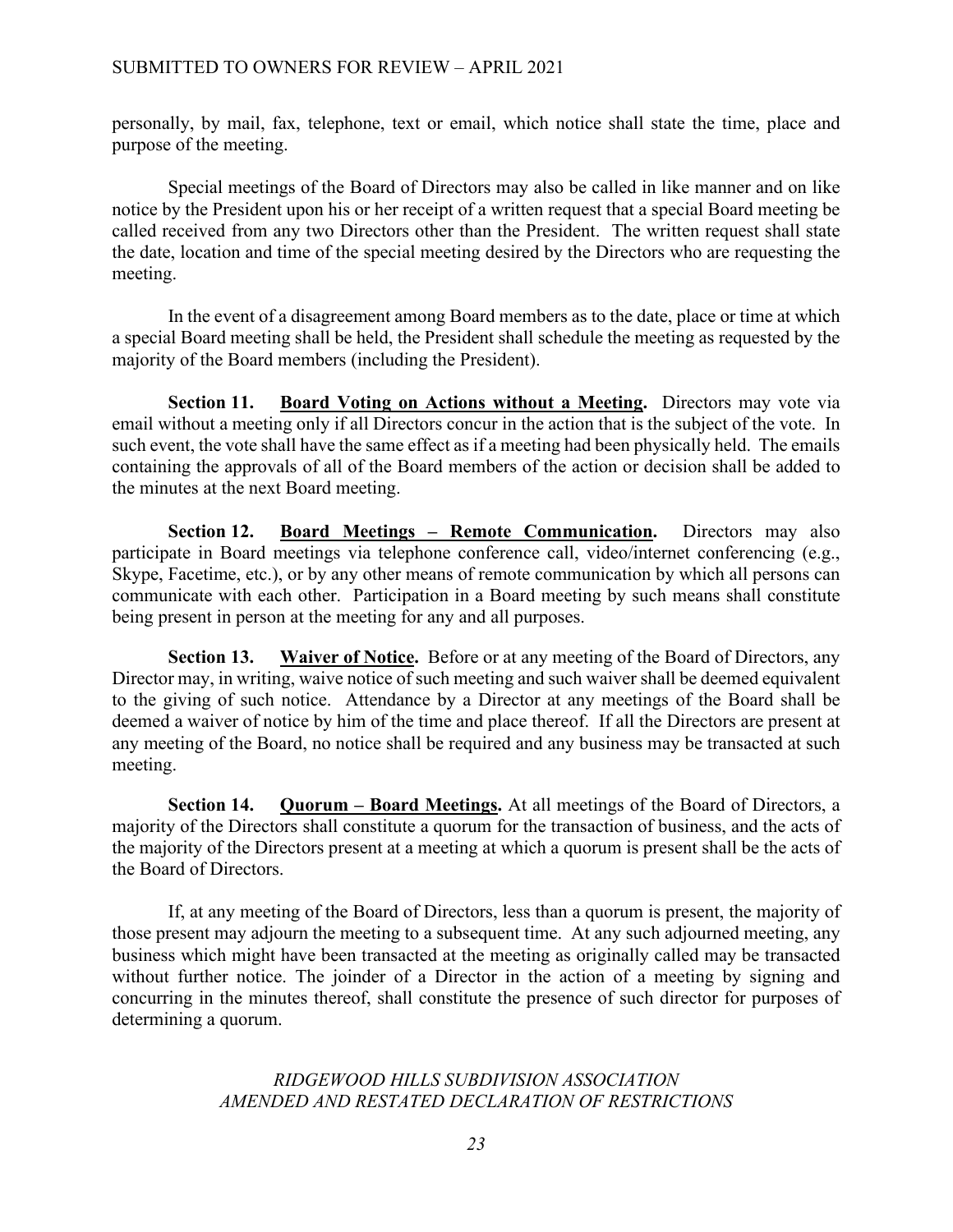**Section 15. Fidelity Bonds; Employee Dishonesty Insurance.** The Board of Directors shall require that all directors, officers, agents, volunteers and employees of the Association handling or responsible for Association funds shall be covered by adequate fidelity bonds and/or employee dishonesty insurance purchased by the Association. The premiums on such bonds and insurance shall be expenses of administration. Such bonds or insurance shall not be less than the amount of the reserve funds plus a sum equal to three month's aggregate assessments on all Lots in the Subdivision.

**Section 16. Executive Sessions.** The Board of Directors, in its discretion, may close a portion or all of any meeting of the Board of Directors to the members of the Association or may permit members of the Association to attend a portion or all of any meeting of the Board of Directors.

Any member of the Association shall have the right to inspect, and make copies of, the minutes of the meetings of the Board of Directors; provided, however, that no member of the Association shall be entitled to review or copy any minutes which reference privileged communications between the Board of Directors and counsel for the Association, or any other matter to which a privilege against disclosure pertains under Michigan Statute, common law, the Michigan Rules of Evidence, or the Michigan Court Rules. The Owner shall be responsible for the Association's costs incurred in producing the requested copies.

**Section 17. Conflicts of Interest.** In the event any Director shall have any relationship or transactions with, or interest in, any person or entity with whom or which the Association may have any contractual dealings, such Director shall have an affirmative duty to disclose such relationship, transactions, or interest, in writing, to the Board of Directors at a Board meeting as soon as such contractual dealings are contemplated or initiated.

The proposed contractual dealings must be fair to the Association at the time entered into, and the Director must disclose or make known to the Board all material facts of such relationships, transactions, and/or interests.

If a Director has any such relationships, transactions or interest, he shall recuse himself from any vote taken by the Board to ratify or approve the contractual dealings.

**Section 18. Meeting Minutes**. Minutes shall be taken at each meeting of the Board of Directors. Such minutes shall:

**(a)** identify all persons present during the meeting and the time present (if not present for the entire meeting);

**(b)** record an explanation of the subject of each matter discussed; and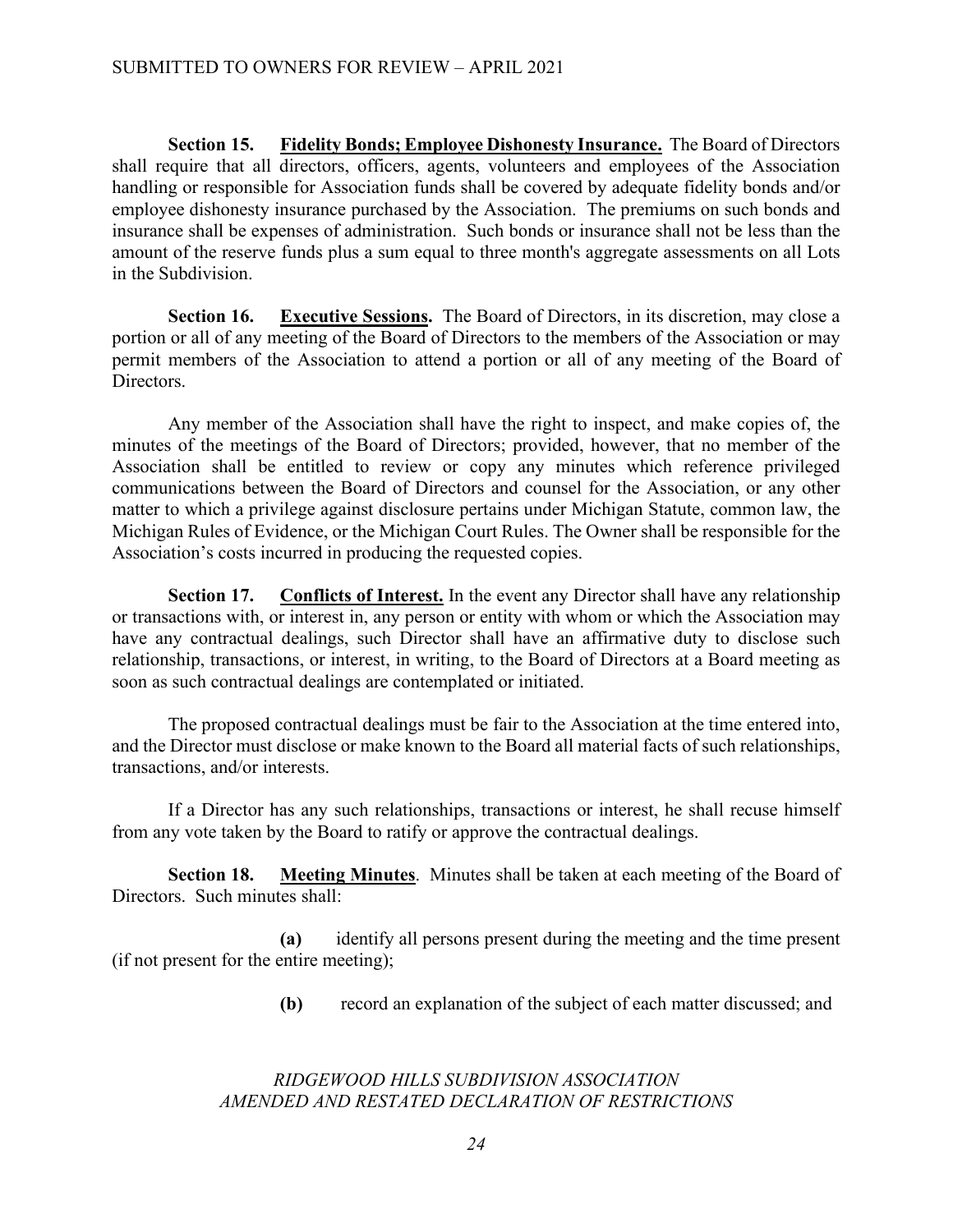**(c)** state each issue on which a vote is taken.

The minutes for the executive session portion of Board meetings shall be kept separately from the minutes of the regular session of such meetings. Minutes of executive sessions of Board meetings may only be disclosed to the general membership in accordance with Section 16 of this Article and Article XII of this Declaration.

### **Section 19. Electronic Transmission.**

**(a) Notices by Electronic Transmission.** In addition to the methods of providing notice of meetings set forth in Article V, Section 4 of this Declaration, notice may also be given by electronic transmission, as defined below. Notice by electronic transmission will be deemed given when electronically transmitted to the person entitled to notice in a manner authorized by the person.

**(b) Use of Electronic Transmission**. As used in this Declaration, "written" or "writing" will include communications by electronic transmission, including but not limited to fax and email.

Notices of meetings, waivers of notice of meetings, proxies, written consents and ballots may be transmitted by electronic transmission. When a notice or communication is transmitted electronically, the notice or communication is deemed to be given when electronically transmitted to the person entitled to the notice or communication in a manner authorized by the person. An Owner or Director will be deemed to have consented to the use of email upon providing the Association with a valid email address.

**(c) Definition of Electronic Transmission.** As used in this Declaration, electronic transmission shall have such definition as is provided in the Act, as amended, and refers to any form of communication that does not directly involve the physical transmission of paper, creates a record that may be retained and retrieved by the recipient and may be directly reproduced in paper form by the recipient through an automated process.

**Section 20. Committees.** The Board of Directors may, by a majority vote, create such Committees (including, but not limited to, ad hoc Committees) as it finds to be useful or necessary to the purposes of the Association. In the sole discretion of the Board, members of Committees may or may not be Members of the Association or Residents of the Subdivision.

**Section 21. Nominations.** In order to qualify as a candidate for election on the ballot that is distributed to the membership along with the notice for the Annual Meeting, an individual must be nominated or nominate themselves in a signed writing. Such written nominations must be received by the Board at least eight (8) weeks prior to the date of the Annual Meeting.

In addition, the candidate must submit (along with their written acceptance of the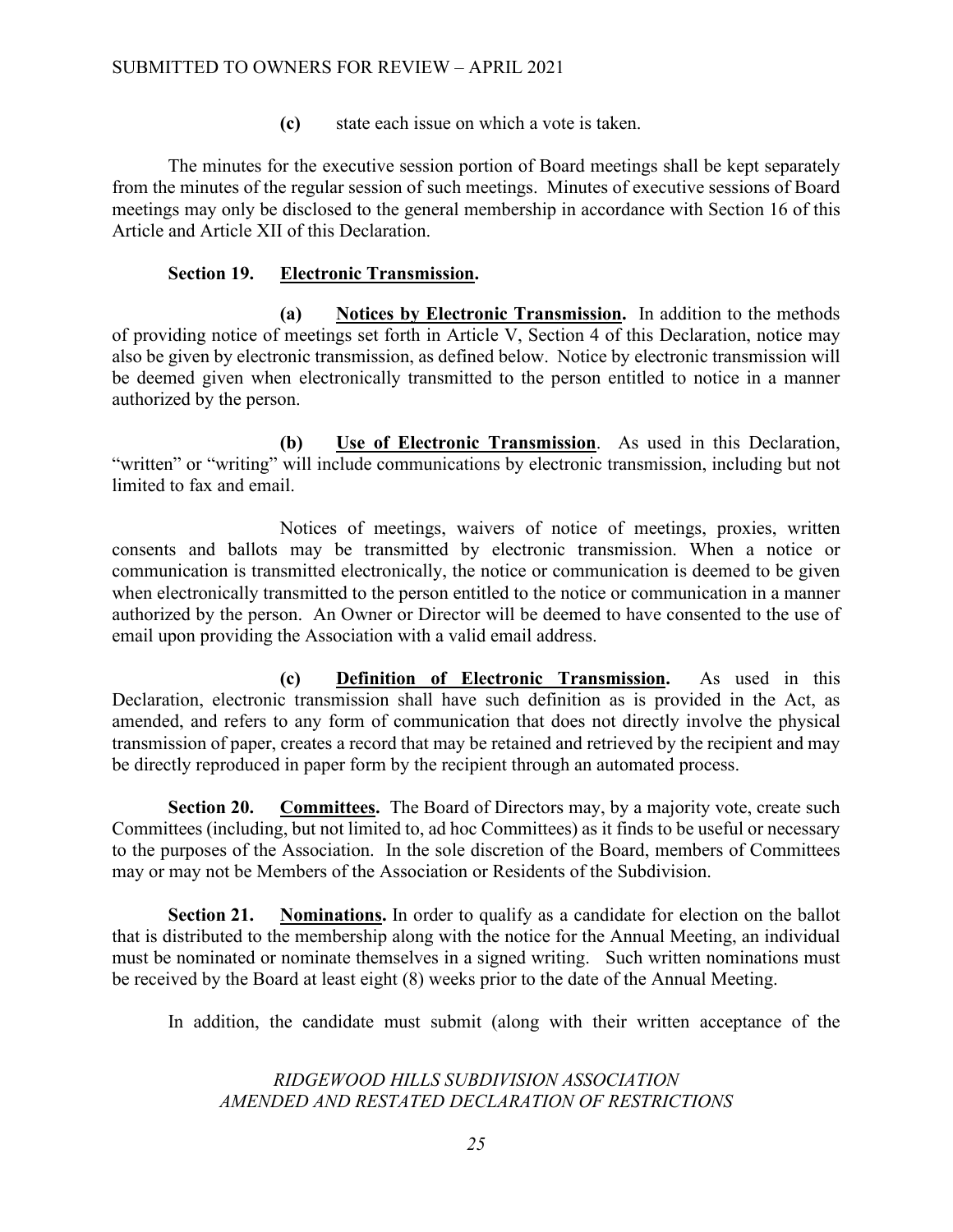nomination, if the person was nominated by another Owner) a biographical statement to the Board at least four (4) weeks prior to the Annual Meeting. Such a biographical statement, at a minimum, must provide the following:

- **(a)** Address.
- **(b)** Length of time residing in the Home.
- **(c)** Education.
- **(d)** Work experience.
- **(e)** Other organizational positions held.
- **(f)** What the candidate hopes to accomplish.

If there are insufficient written nominations submitted to the Board via the above process to fill all of the seats that will be open for election at the Annual Meeting, then the Board will also take nominations from the floor at the Annual Meeting.

A candidate need not be physically present at the Annual Meeting to win election provided that they have submitted their nomination and biographical statement to the Association at least four (4) weeks prior to the Meeting in accordance with the above requirements. A candidate who is nominated from the floor at the Annual Meeting must be present to be eligible as a candidate for the Board.

### **ARTICLE VII**

### **COVENANT FOR MAINTENANCE ASSESSMENTS**

**Section 1. Creation of the Lien and Personal Obligation of Assessments.** Each Owner of a lot, by acceptance of a deed therefor, whether or not it shall be so expressed in such deed, is deemed to covenant and agree to pay to the Association:

**(a)** Annual general assessments or charges, and

**(b)** Additional assessments for the purposes set forth in Section 3 (b) of

this Article;

**(c)** Special assessments for capital improvements, such assessments to be established and collected as hereinafter provided.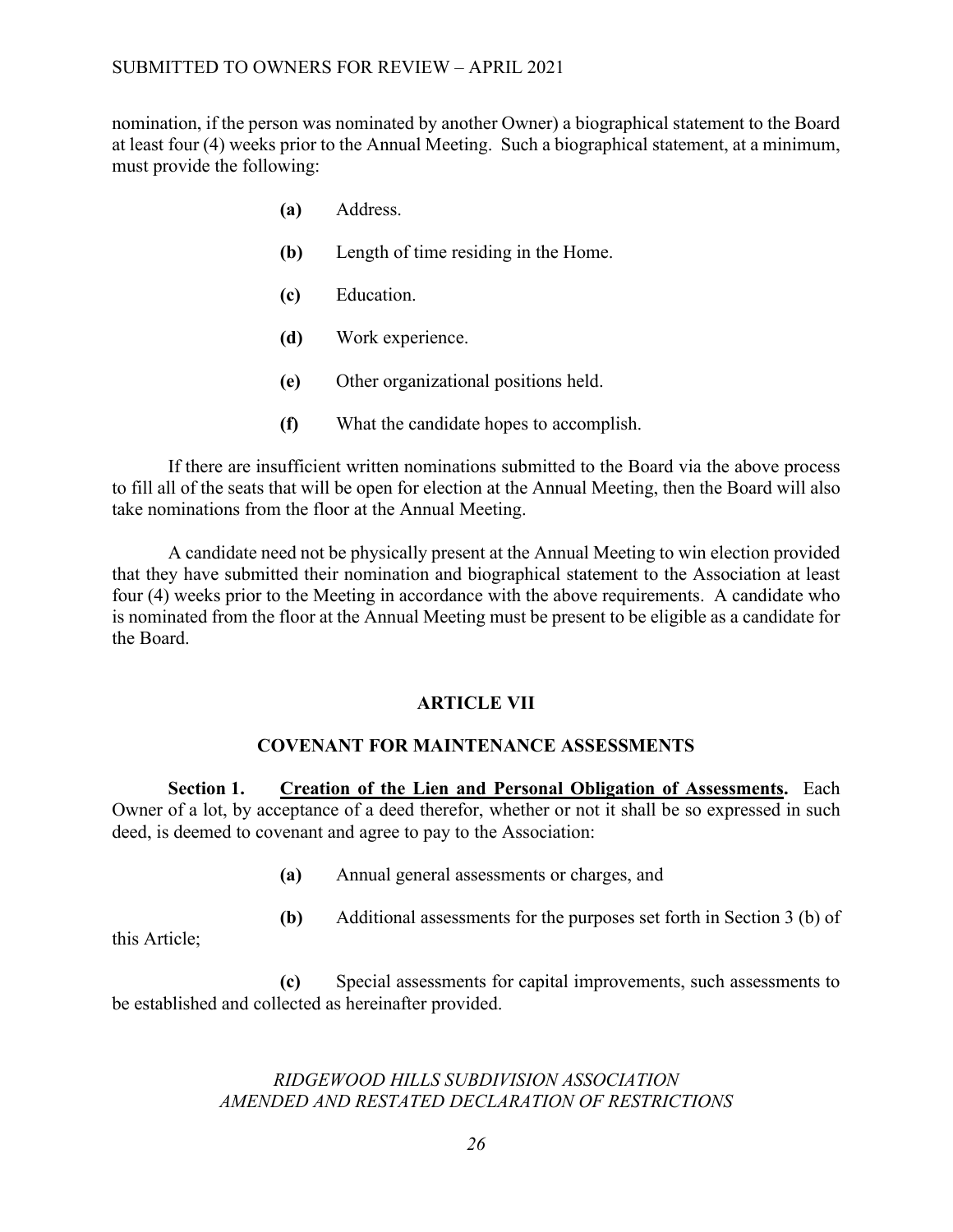### SUBMITTED TO OWNERS FOR REVIEW – APRIL 2021

The annual general assessment, additional assessments and special assessments, together with interest thereon, collection costs, including reasonable attorney's fees, shall be a charge on the land and shall be a continuing lien upon the property against which each such assessment is made.

Each such assessment, together with interest, attorney's fees and costs and any other costs of collection, in addition to constituting a lien on such Lot and improvements, shall also constitute a joint and several personal obligation of the person or persons who was the Owner of the Lot on the date the assessment was established.

**Section 2. Assessments.** For each fiscal year of the Association thereafter, annual assessments and additional assessments shall be levied and paid in the following manner:

**(a) Annual Assessment.** The Board of Directors of the Association shall levy against each Lot an annual assessment, based upon the projected costs, expenses and obligations of the Association for the ensuing fiscal year, which assessment shall be a specified amount per Lot.

The annual assessment levied by the Association shall be used exclusively for the following purposes:

**(i)** to promote the recreation, health, safety, and welfare of the residents in the Subdivision;

**(ii)** for the maintenance of the subdivision storm water drainage lines, storm water retention areas, and all storm drainage outlets and facilities serving the Subdivision;

**(iii)** for the improvement, landscaping and maintenance of the Common Area and facilities as well as all entrance gates on Lots in the Subdivision abutting roads leading into the Subdivision;

**(iv)** maintaining, repairing, replacing and operating the Recreational Facilities;

of the Subdivision;

**(v)** providing services and facilities for the benefit of residents

**(vi)** maintaining, beautifying and improving the streets (including minor road repairs, such as crack filling), walkways, rights-of-way, cul de sac street islands, entrance ways and other common improvements within the Subdivision;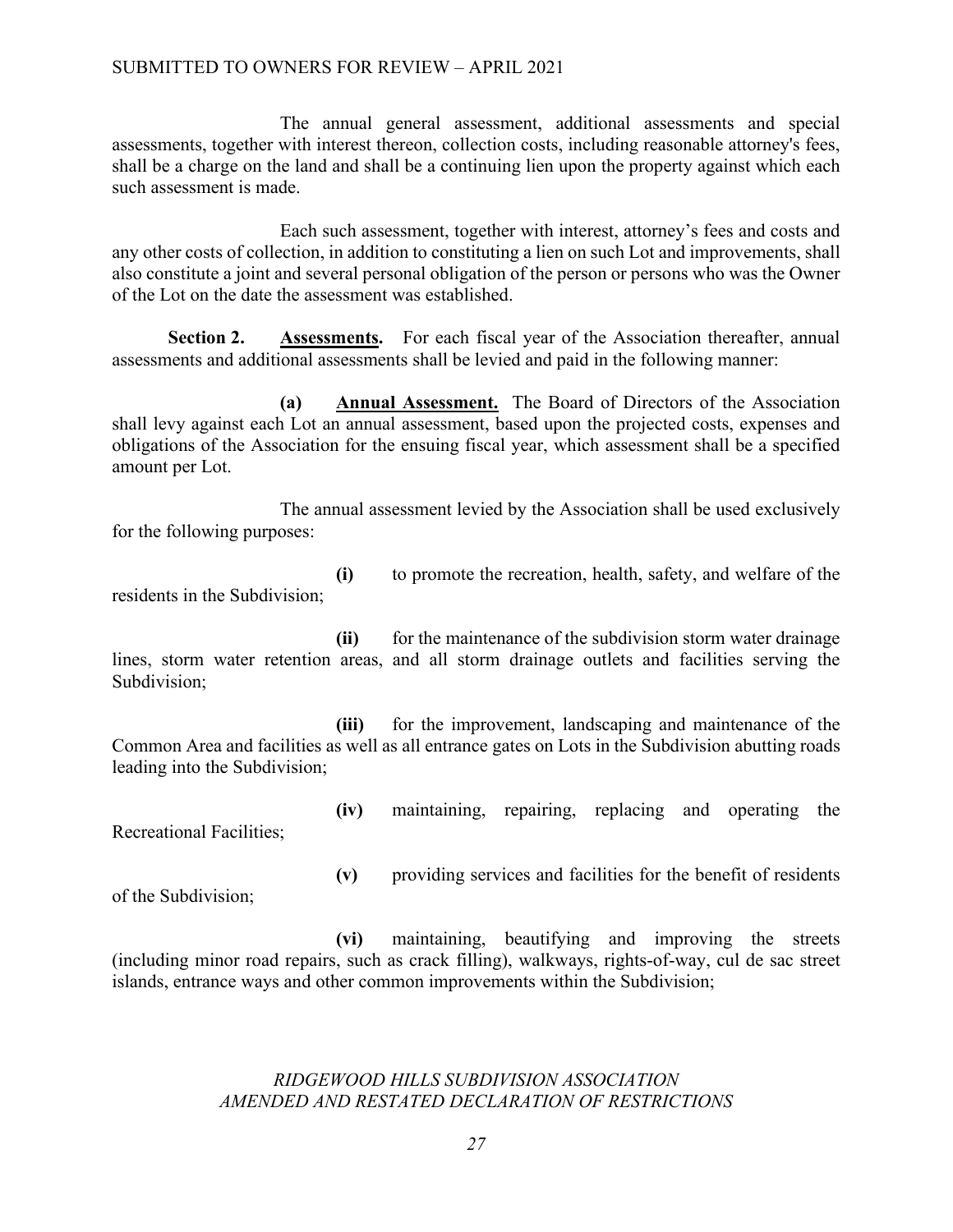**(vii)** discharging any taxes, insurance premiums and mortgage installments relating to the Common Areas and Recreational Facilities, and any improvements thereon;

**(viii)** enforcing this Declaration, as well as any and all of the Association's other Governing Documents, including any and all attorney's fees, costs and/or expenses incurred in relation to such enforcement; and

**(ix)** retaining the services of legal counsel as may be needed, in the Board's reasonable discretion, to fulfill the Association's purposes, obligations and interests as they are generally defined in this Declaration and other Governing Documents of the Association.

**(b) Increases in Annual Assessment Amount.** Within thirty (30) days following the beginning of each fiscal year of the Association, the Board of Directors shall send a written notice of assessment to each Owner stating the amount of the annual assessment established by the Board of Directors for the ensuing year.

If the Board approves an increase in the annual assessment amount, it shall provide at least ninety (90) days prior written notice to the Membership before the due date of the increased assessment amount.

Notwithstanding any other provision of this Declaration, the annual assessment may not be increased by more than five (5%) percent of the annual assessment for the preceding year without the affirmative vote of the Owners representing at least sixty-six (66%) percent of the total Lots in the Subdivision, cast in person, by proxy or by written ballot at a meeting of the Members called for such purpose. The quorum requirements for such a meeting shall be the same as those specified in Section below.

**(c) Additional Assessments.** Should the Board of Directors at any time determine, in its sole discretion, that the annual assessments levied are or may prove to be insufficient:

**(i)** to pay the costs, expenses and obligations of operation and management of the Association, the Subdivision, the Recreational Facilities and the Common Areas;

**(ii)** to provide for the maintenance, repair or replacement of the Common Areas and Recreational Facilities; or

**(iii)** in the event of emergencies;

the Board shall have the authority to levy such additional assessment(s) as it shall deem necessary,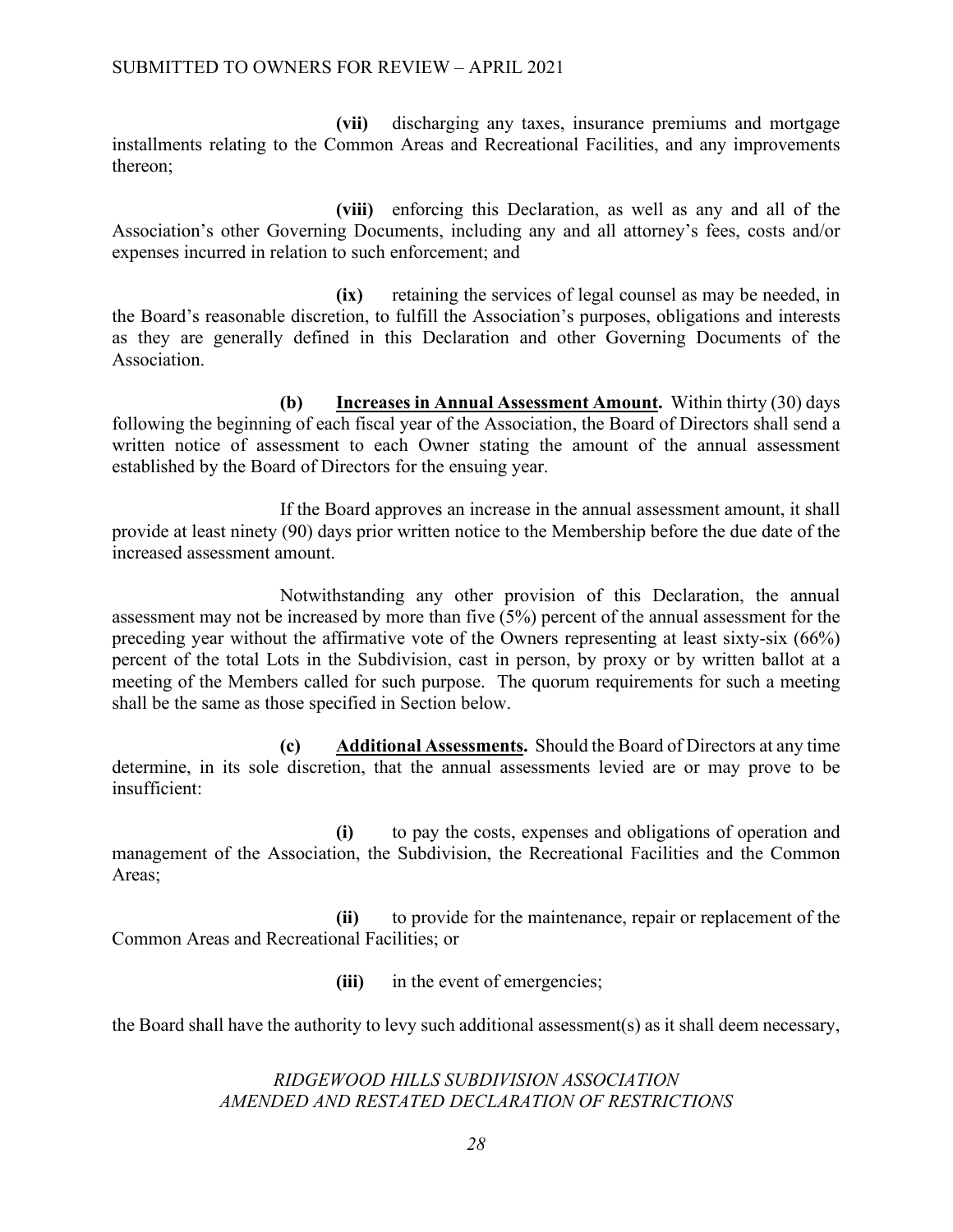subject to any restrictions on the Board's authority to levy such additional or increased annual assessments as might be specified elsewhere herein.

Notwithstanding the foregoing, the Board may not levy any additional assessment that is more than one hundred (100%) percent of the amount of the annual assessment that was levied in that year. The Board shall obtain the consent of the Owners of at least sixty-six (66.66%) percent of all of the Lots in the Subdivision before levying any additional assessment that is more than one hundred (100%) percent of the current annual assessment amount in accordance with the same rules and approval requirements that are set forth in regard to special assessments under Section 2 (d) of this Article.

**(d) Special Assessments for Capital Improvements** In addition to the annual and additional assessments authorized above, the Association may levy, in any assessment year, a special assessment, applicable to that year only, for the purpose of defraying, in whole or in part, the cost of any constructing or installing improvements or any additions to the Common Areas, the storm water drainage and retention facilities, and any fixtures and personal property in connection with any of the above. No such special assessment shall be levied without the assent of those Owners who represent at least sixty-six (66.66%) percent of all of the Lots in the Subdivision. Voting on such a special assessment may be conducted in person, by proxy or by written ballot at a meeting of the Members duly called for such purpose.

However, anything hereinabove or elsewhere herein to the contrary notwithstanding, in any instance where the Township of Plymouth expends funds in the course of a maintenance service for the benefit of the Subdivision, the Association shall prorate and access the cost thereof equally against all Owners without the necessity of obtaining the vote or any other prior, approval of the membership, and make full reimbursement to the Township within the year following the billing of the Association for such expense.

**(e) Notice and Quorum Requirements for Actions Authorized Under Section 2 (b), (c) and (d) of this Article.** Written notice of any meeting called for the purpose of taking any action authorized under Section 2 (b), (c) or (d) shall be sent to all members not less than fifteen (15) days nor more than thirty (30) days in advance of the meeting. At the first such meeting called, the presence of members or of proxies or of written ballots representing at least ten (10%) percent of all the Lots in the Subdivision in Good Standing shall constitute a quorum.

If the required quorum is not present, then another membership meeting may be called subject to the same notice requirement, and the required quorum at the subsequent meeting shall be lowered to five (5%) percent of all of the Lots in the Subdivision in Good Standing. No such subsequent meeting shall be held more than sixty (60) days following the preceding meeting.

A meeting of the membership shall be called and conducted in any and all events regarding any proposed vote to approve an assessment under Section 2 (b), (c) or (d). The purpose of the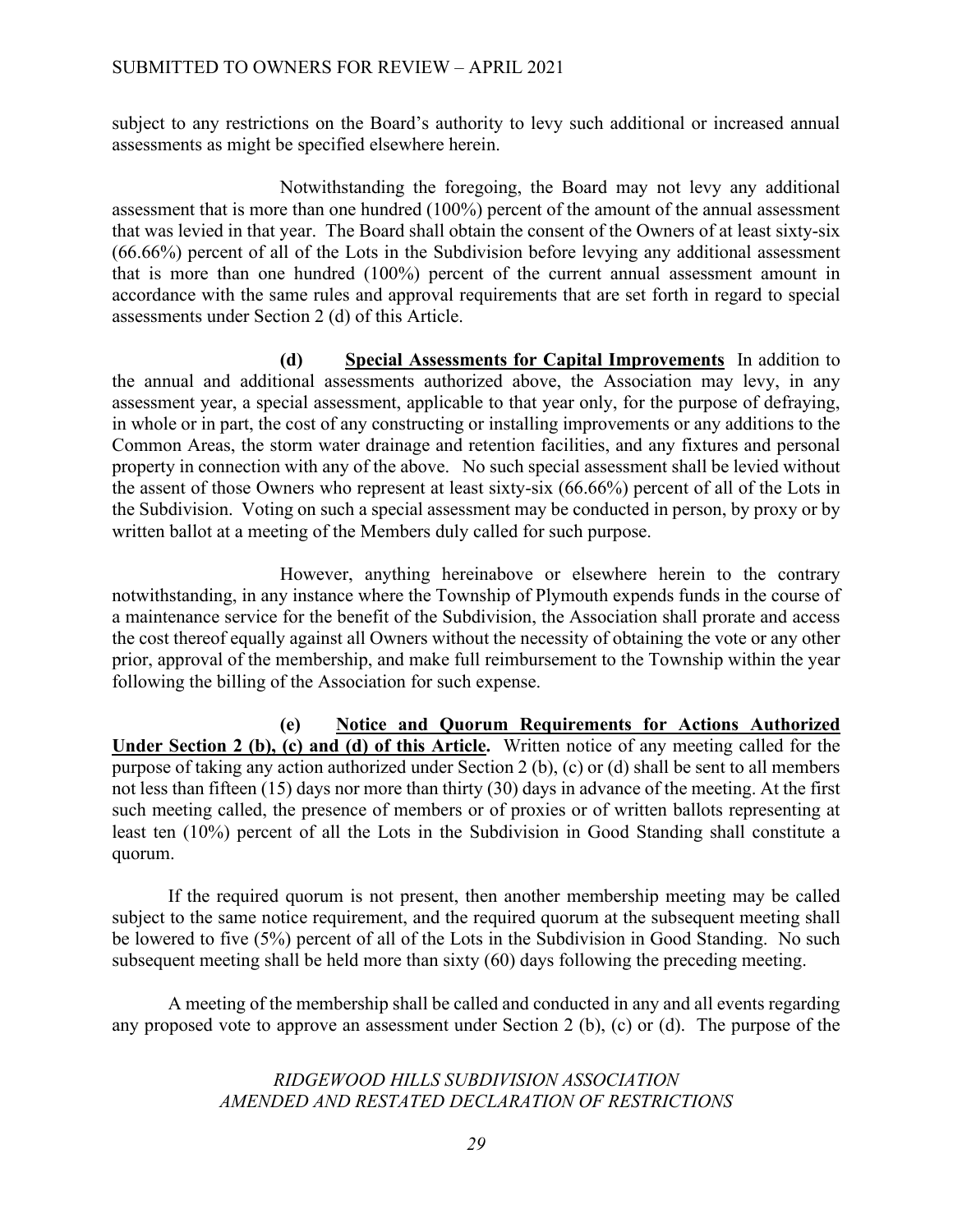### SUBMITTED TO OWNERS FOR REVIEW – APRIL 2021

meeting shall be for the Board of Directors to review and discuss the proposed increase in the annual assessment, additional assessment or special assessment with the Owners to the extent the Section 2 (b), (c) or (d) requires the approval of the Lot Owners for such actions. The vote on the assessment in question may, but need not, take place at the same meeting of the membership that was called to review and discuss the proposed increase in the annual assessment, additional assessment or special assessment hereunder. If the vote takes place at the same meeting, voting at the meeting may be conducted in person or by proxy or by written ballot.

The vote of the Lot Owners that is required under Section 2 (b), (c) or (d) may also be conducted by written ballot or written consent after the meeting has been conducted as required by the previous paragraph, in accordance with the applicable provisions of the Nonprofit Corporation Act which permit the approval of actions by written ballot and/or written consent without meetings, as the Act might be amended from time to time.

**(f) Due Dates; Penalties for Default; Application of Payments.** The annual assessment shall be due and payable by the end of March each year. Due dates for any additional assessments or special assessments shall be as established by the Board of Directors in its discretion.

Each Owner shall pay assessments within thirty (30) days from the date the written statement is mailed. Assessments not paid within the thirty (30) day period shall be delinquent and interest shall accrue on delinquent assessments at the interest rate established by resolution of the Association's Board of Directors, which interest rate shall not exceed seven (7%) percent per annum, or the highest rate of interest allowed by law.

 The Association may also impose an annual late charge for any assessment that becomes delinquent hereunder. The late charge shall be in the amount of Thirty- Dollars (\$30.00) per year, or such other amount as may be determined by the Board of Directors from time to time. In the event the Board establishes a new late charge amount, it shall give written notice to all Members thirty (30) days before the new late charge rate shall become applicable. Such late charge shall not be deemed to be a penalty or interest upon the funds due to the Association but is intended to constitute a reasonable estimate of the administrative costs and other damages incurred by the Association in connection with the late payment of assessments. The Association may pursue collection of assessments in accordance with any and all of its remedies as they are stated in this Article and Article XVIII of this Declaration, and as otherwise permitted or allowed by law.

All payments made on a delinquent account shall be applied in the following order of priority: non-sufficient funds check charges, attorney fees and costs, late charges, interest, fines, additional assessments, special assessments and, lastly, to any unpaid annual assessments due and owing.

**(g) Purchase of a Lot – Proration of Assessments.** Any Owner who acquires a Lot shall pay to the Association, on the date the Lot is conveyed to the Owner, an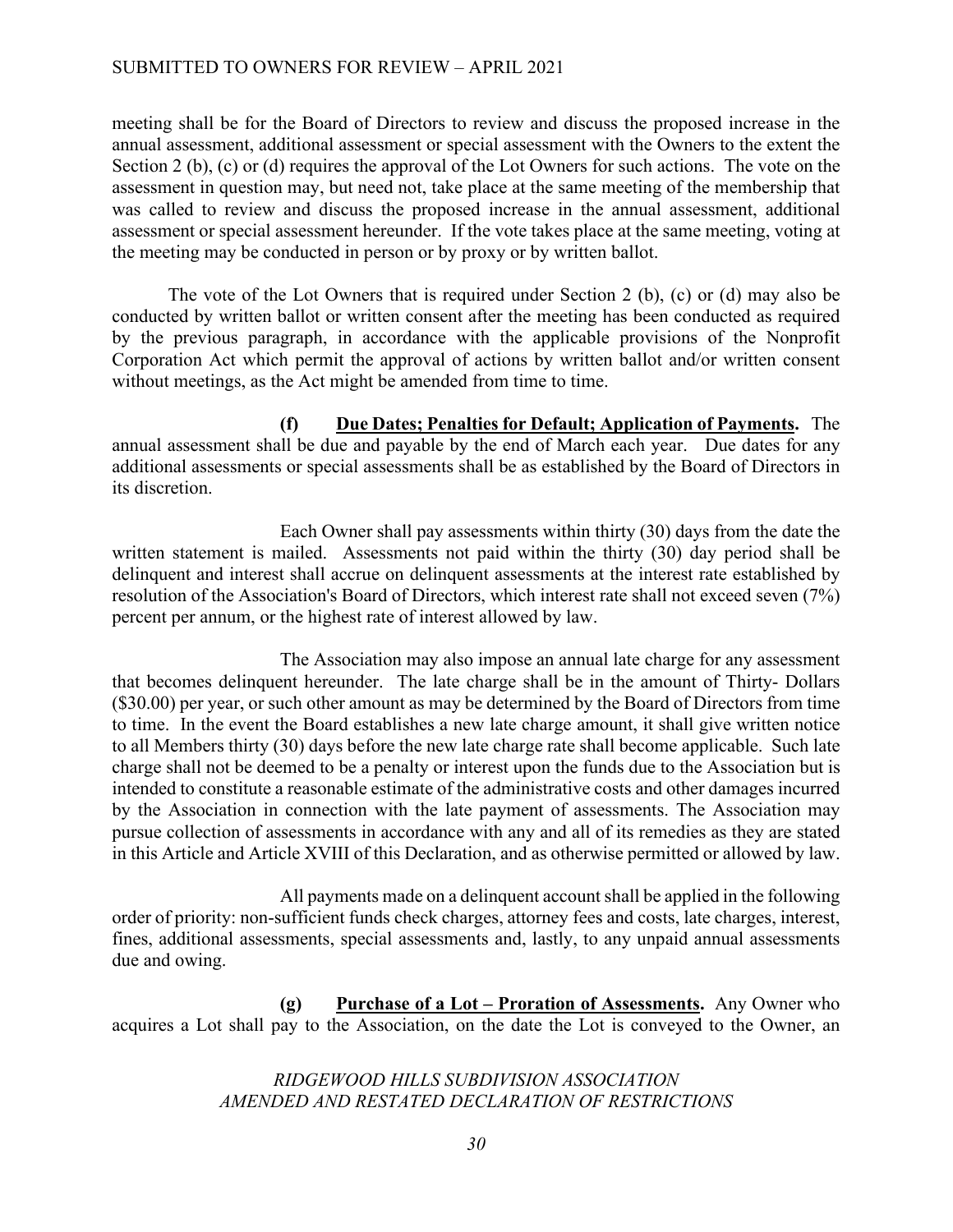amount equal to the prorated balance of any annual and/or additional assessment and special assessment, if any, established for the then current assessment period, based upon the number of days remaining in the then-current assessment period from the date of conveyance. For each fiscal year thereafter, such Owner shall be liable for any and all assessments levied in accordance with this Article VII.

**(h) Fiscal Year.** The fiscal year of the Association shall be the calendar year unless the Board decides otherwise.

**(i) Board's Power to Approve Payment in Installments.** The Board of Directors, in its sole discretion, may establish an installment program for the payment of any annual, additional, or special assessment, and may charge interest in connection with the installment program.

**Section 3. Apportionment of Assessments - Uniform Rate of Assessment.** All annual, additional and special assessments must be fixed at a uniform rate for all Lots and may be collected on a monthly or an annual basis.

**Section 4. Date of Commencement of Annual Assessments.** The Board of Directors shall fix the amount of the annual assessment against each lot at least thirty (30) days in advance of each annual assessment period. Written notice of the annual assessment shall be sent to every Owner subject thereto.

**Section 5. Written Statement with Respect to Assessments.** Upon the written request of any Owner, the Association shall furnish, within a reasonable time and for a reasonable charge, a written statement regarding the status of any assessments levied against the Owner's Lot. Any such certificate, when properly issued by the Association, shall be conclusive and binding with regard to the status of the assessments as between the Association and any bona fide purchaser of the Lot described in the statement and the lender who has taken a lien on the Lot as security for the repayment of a loan.

**Section 6. Effect of Nonpayment of Assessments: Remedies of the Association.**  Any assessment not paid within thirty (30) days after the due date shall bear interest from the due date at the rate of seven (7%) percent per annum.

Pursuant to this Article and Article XVIII of the Declaration, if any assessment is not paid within thirty (30) days from the date payment is due, the Association may sue the Owner and obtain a personal judgment against the Owner and/or may enforce the lien in the same manner as, and by following similar procedures which are required for, the foreclosure of mortgages, whether by advertisement or judicial action, including the allowance of costs and reasonable attorneys' fees incurred in the legal action or foreclosure.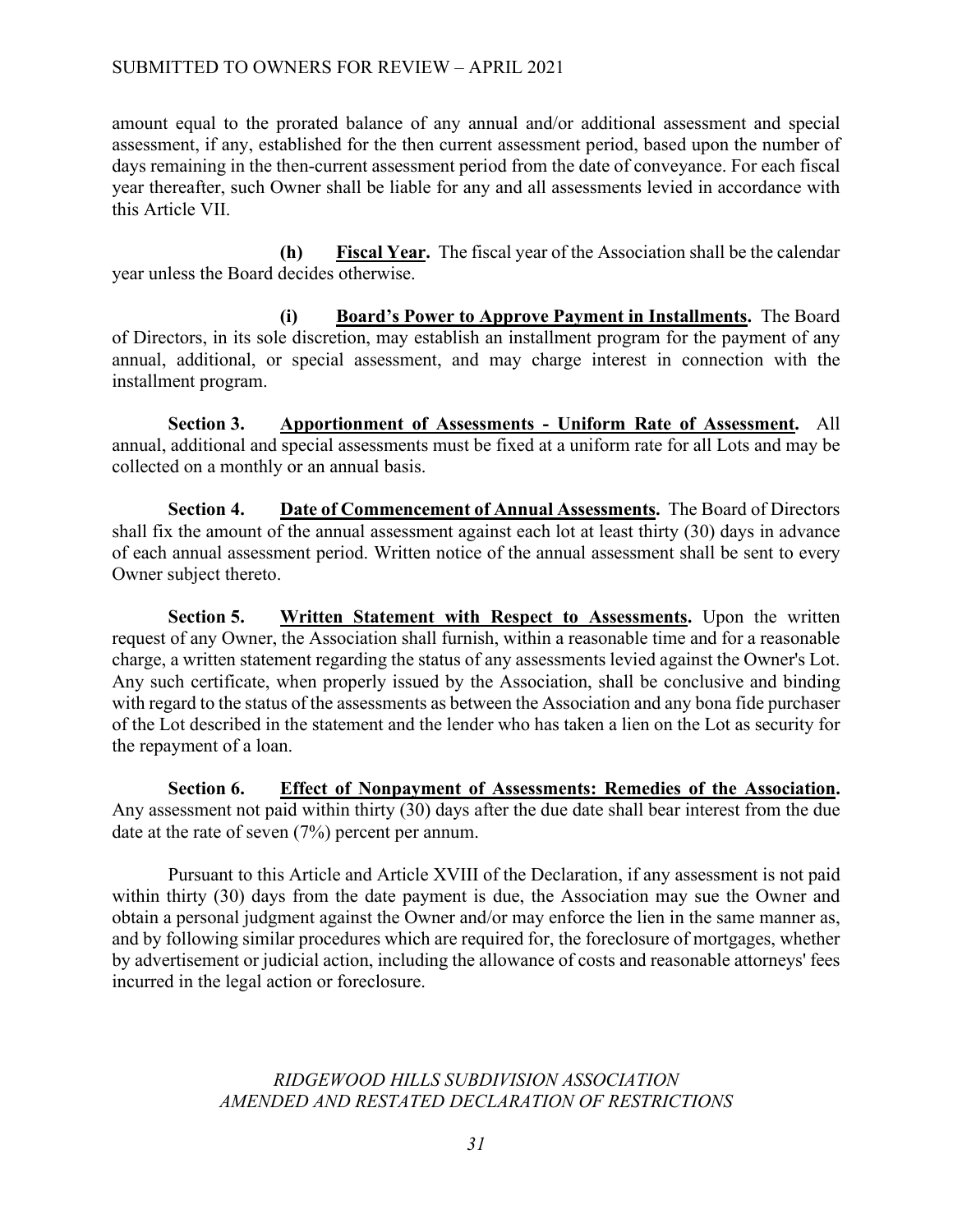No owner may waive or otherwise escape liability for the assessments provided for herein by non-use of the Common Area or abandonment of their Lot.

**Section 7.** Exempt Property. All Common Area and all other property exempt from taxation by state or local governments and dedicated for public use shall be exempt from the assessments, charge and lien created herein.

**Section 8. Subordination of the Lien to Mortgages.** The lien for assessments provided for in this Article VII shall be subordinate to the lien of any mortgage or mortgages held by any bank, savings and loan association, insurance company, mortgage company, or other similar institution existing of record at the time the lien for assessments is imposed.

Sale or transfer of a Lot, or any portion thereof, shall not affect the assessment lien. However, the sale or transfer of any Lot in connection with a mortgage foreclosure proceeding, or any proceeding in lieu of foreclosure, shall extinguish the lien of the assessment, interest and charges which became due prior to such sale or transfer, but in no such event shall the prior Owner of the Lot be relieved of any personal liability for such obligations and debts.

No sale or transfer pursuant to any foreclosure proceeding, or any proceeding in lieu of foreclosure shall relieve any Lot from any assessments thereafter levied or from the lien accruing from such assessments, and no subsequent sale or transfer shall release such Lot from liability for any assessment, interest or charges which thereafter become due or from any lien therefor.

## **ARTICLE VIII**

## **BUILDING AND USE RESTRICTIONS**

## Section 1. Use of Property.

**(a) Residential Purposes Only.** All Lots within the Subdivision shall be used for single residence purposes only, and no building of any kind whatsoever shall be erected, re-erected, moved, or maintained on any Lot in the Subdivision except one detached single-family dwelling and appurtenant buildings on each Lot, as hereinafter provided. Such Dwelling shall be designed and erected for occupation by a single private family. A private garage attached to the Dwelling for the sole use of the respective owner or occupant of the Lot upon which said garage is erected may also be erected and maintained.

**(b) Maximum Occupancy Limitation.** The maximum number of persons occupying or residing in a Dwelling at any given time shall not exceed such maximum limits on occupancy as might be set forth in the ordinances of Plymouth Township, or if the Township has no such ordinance, in the International Property Maintenance Code (IPC), as they might be amended from time to time.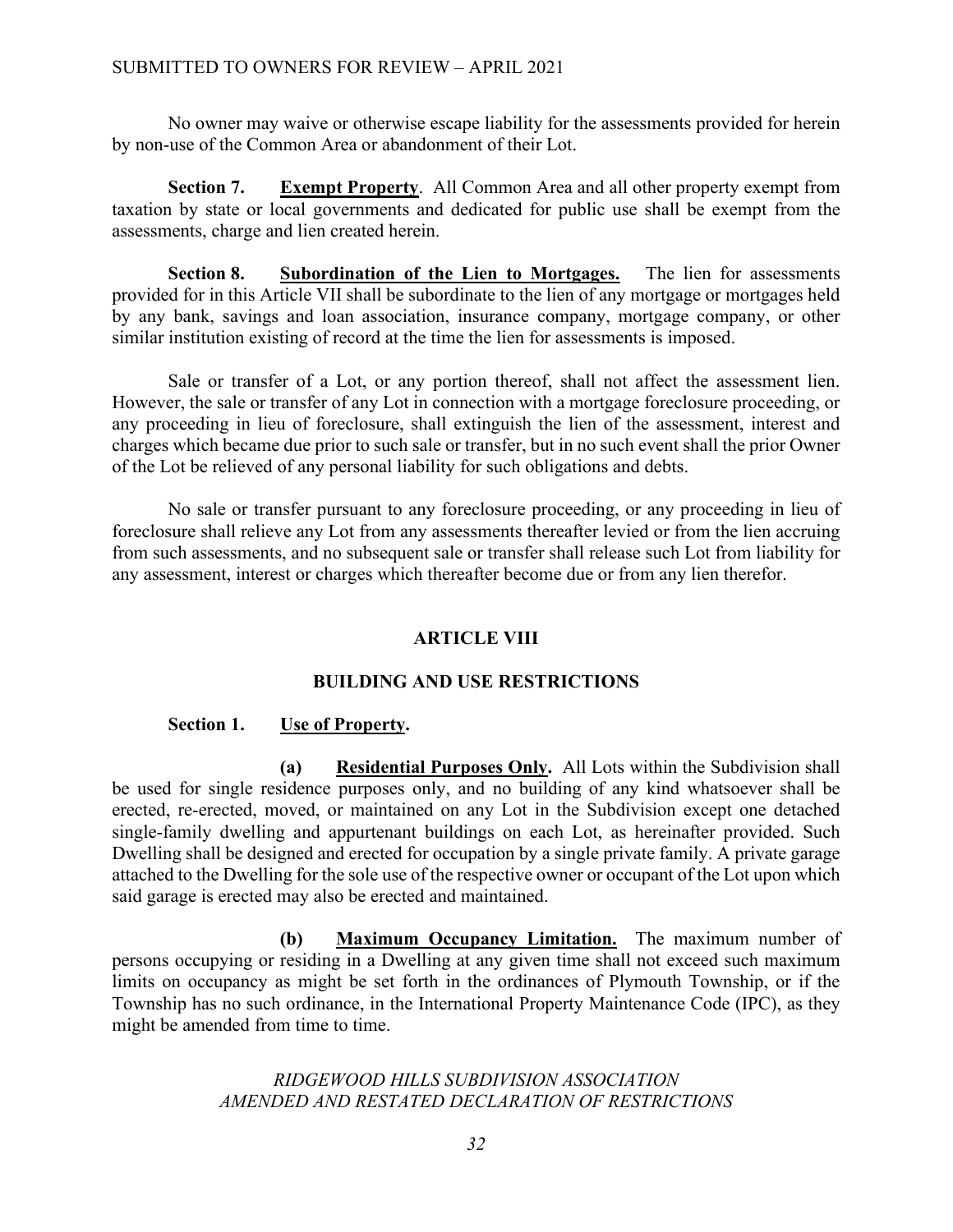Unless and until the Township of Plymouth might adopt an applicable maximum limit on occupancy to Dwellings in the Subdivision, and until the IPC might be amended to provide otherwise, the maximum occupancy limit for all homes in the Subdivision shall be as follows (taken from the 2015 IPC):

| <b>Space</b> | 1-2 Occupants                                                   | 3-5 Occupants   | <b>6 or more Occupants</b> |  |
|--------------|-----------------------------------------------------------------|-----------------|----------------------------|--|
| Living Room  | 120 Square Feet                                                 | 120 Square Feet | 150 Square Feet            |  |
| Dining Room  | No requirement                                                  | 80 Square Feet  | 100 Square Feet            |  |
| Bedrooms     | 50 Square Feet (minimum of 70 Square Feet for a bedroom for one |                 |                            |  |
|              | Occupant)                                                       |                 |                            |  |

**(c) Prohibited Uses.** Uses of Dwellings that are expressly prohibited and which do not qualify as an acceptable home office or Permitted Home Occupation in any event include the following:

- **(i)** Private clubs, restaurants and similar eating or drinking establishments.
- **(ii)** Hospitals and other medical and dental clinics.
- **(iii)** Automobile, truck, recreational vehicle, boat machinery or small engineer repair maintenance, painting or storage, or similar activities that may create a nuisance due to noise, vibration, glare, fumes, odors or electrical interference.
- **(iv)** Stables, kennels, veterinary clinics or animal hospitals.
- **(v)** Bed and breakfast operations, except as may otherwise be permitted in the Township.
- **(vi)** Beauty parlors and barber shops.
- **(vii)** Retail sale of merchandise, except produce grown on the premises.
- **(viii)** Undertaking and funeral homes.
- **(ix)** Adult uses and sexually oriented businesses.
- **(x)** Gun or other weapon sales.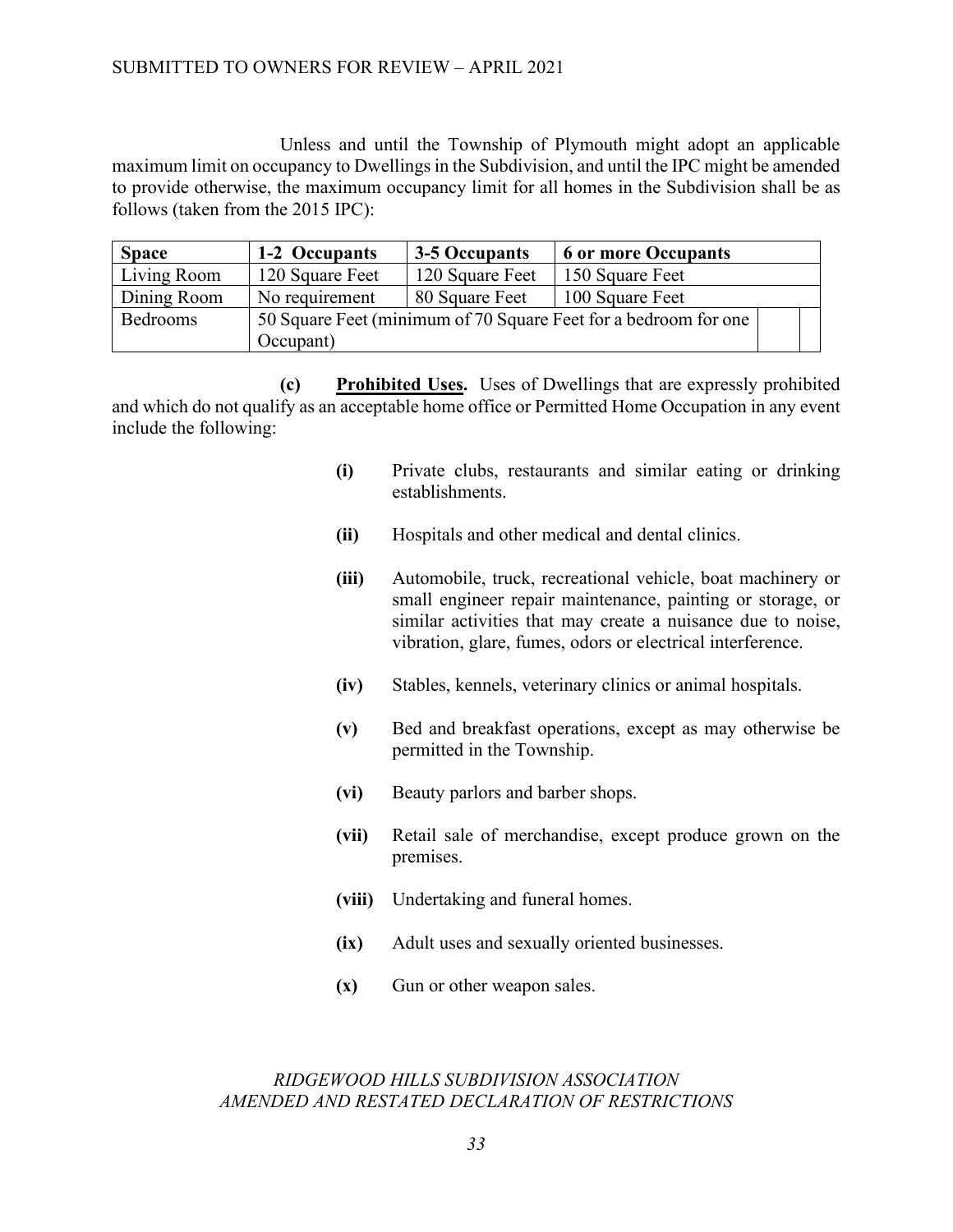**(d) Permitted Home Occupations**. Notwithstanding the provisions of Section 1 (a) through (c) of this Article, the following uses are expressly permitted as "Permitted Home Occupations" provided that they also satisfy the requirements of Section 1 (e) below:

> **(i)** Dressmaking, sewing and tailoring. **(ii)** Painting, sculpturing, writing or other fine art. **(iii)** Telephone answering or telemarketing. **(v)** Home crafts, such as model making, rug weaving, and

**(vi)** Tutoring, music lessons and dance lessons, limited to not more than four students at a time.

**(vii)** Computer program development.

**(viii)** Saleperson's office or home office of a professional person, provided that no sales or direct customer contact is permitted on the premises.

**(ix)** Repair of small instruments and appliances (such as clocks, computers, VCR/CD/DVD players, stereo equipment, lamps, microwave ovens and similar items) that do not create a nuisance due to noise, vibration, glare, fumes, odor, or electrical interference.

Directors.

lapidary work.

**(x)** Similar home occupations, as determined by the Board of

**(e) Standards for Permitted Home Occupations.** All Permitted Home Occupations listed in Section 1 (d) above must also meet all of the following standards in order to be in compliance with this Declaration:

**(i)** Home Occupations shall not occupy more than twenty (20) percent of the gross floor area of the principal Dwelling, and shall not be located in an accessory structure;

**(ii)** There shall be no visible change to the outside appearance of

the Dwelling;

**(iii)** Traffic, parking, sewage, trash or garbage storage and removal or water use shall not be noticeably different from typical homes in the Subdivision;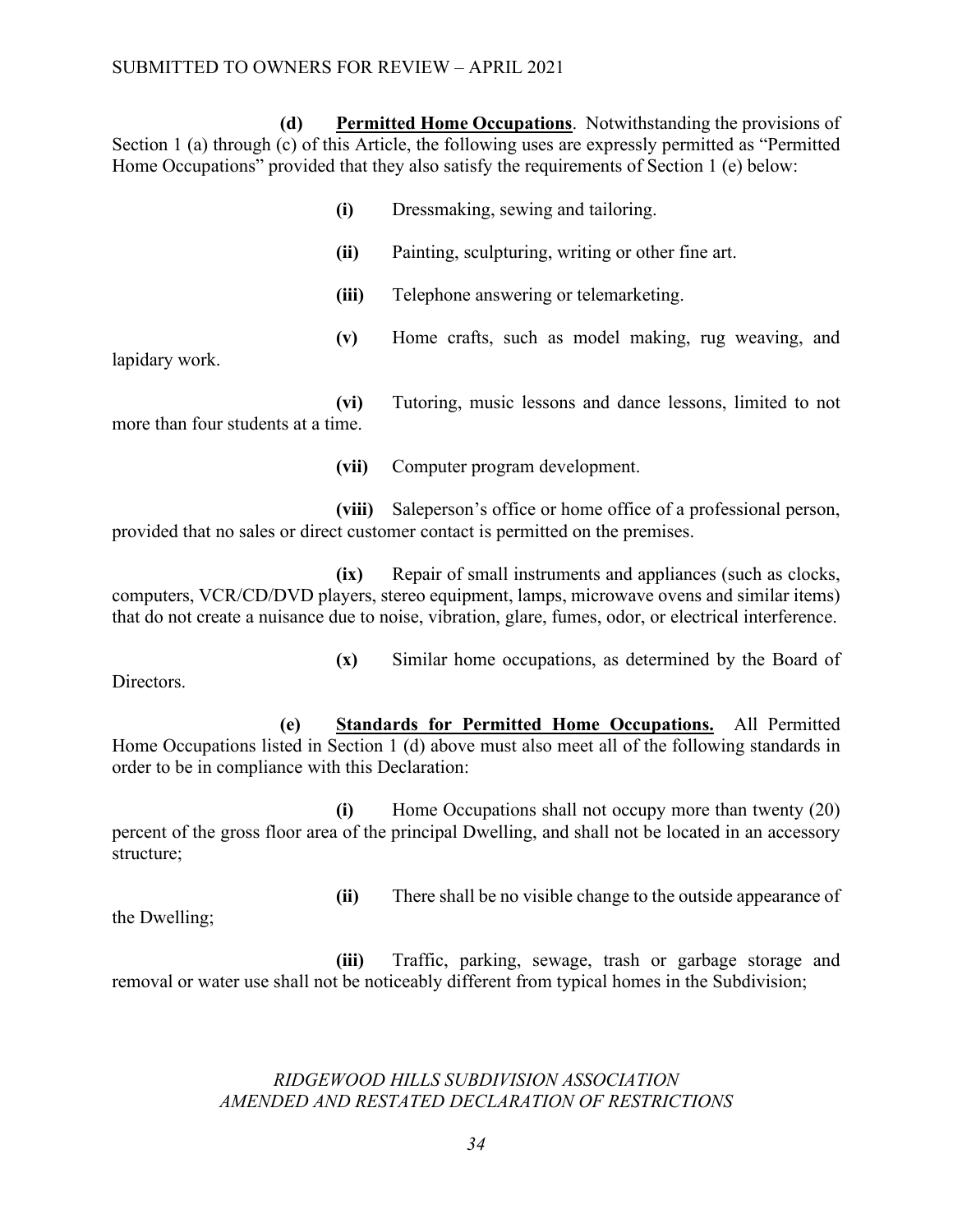### SUBMITTED TO OWNERS FOR REVIEW – APRIL 2021

**(iv)** The use shall not generate noise, vibration, glare, fumes, toxic substance, odors or electrical interference at levels greater than normally associated with a single family home;

Occupation is prohibited;

**(v)** Outside Storage or display related to the Permitted Home

**(vi)** Only Residents of the Dwelling may be employed or involved in the Permitted Home Occupation. No person living outside of the Dwelling shall participate in the Permitted Home Occupation;

**(vii)** All shipping/receiving, deliveries, and other activities visible or audible from adjacent properties or the street setback shall occur only between 8:00 a.m. and 6:00 p.m. The number of deliveries or other activities associated with the Permitted Home Occupation should not exceed the number of deliveries normally associated with a single family residence.

**(viii)** No Permitted Home Occupation shall cause interior or exterior alterations of the Dwelling from its residential appearance, or the use of any equipment, machinery, supplies or other materials that would change the fire rating of the structure.

**Section 2. Size of Dwellings.** No Dwelling shall be permitted on any Lot in The Subdivision, unless, in the case of a one-story building, the living area thereof shall be not less than 1450 square feet; in the case of a one and one-half story building, the living area shall be not less than 1550 square feet; in the case of a two-story building, the living area thereof shall be not less than 1650 square feet; and in the case of a quad or tri-level building the living area thereof shall be not less than 1650 square feet.

All computations of square footage for determination of the permissibility of erection of a residence shall be exclusive of garages, porches, or terraces. All garages must be attached or architecturally related to the dwelling. No garage shall provide space for less than two (2) automobiles. Carports are specifically prohibited.

**Section 3. Minimum Yard Requirements.** No building on any Lot in the Subdivision shall be erected nearer than thirty-five (35') feet from the front Lot line nor ten (10') feet from each side Lot line nor thirty-five (35') feet from the side Lot line abutting a street on corner lots. Not more than five (5%) percent of the Lots not abutting an open space or having less than onehalf ( $\frac{1}{2}$ ) of their rear Lot line abutting an open space and all Lots having at least one-half of their rear Lot line abutting an open space shall have a rear yard of not less than forty (40') feet. No building on any of the rest of the Lots shall be erected nearer than fifty (50') feet from the rear Lot line. Approval of a variance by the Plymouth Township Zoning Board of Appeals permitting rear or side yards smaller than the above minimums shall be deemed a valid waiver of this restriction.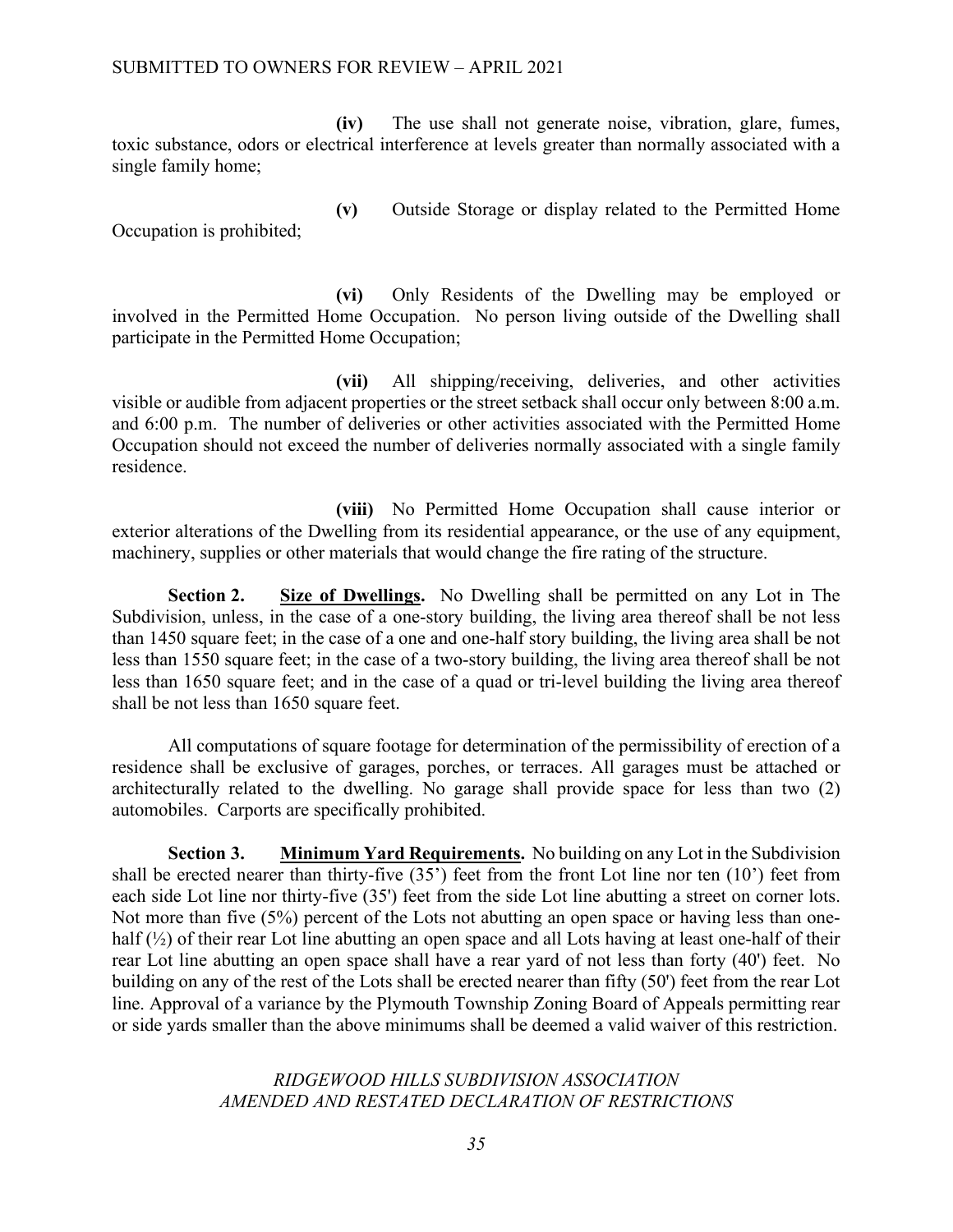**Section 4. Animals.** No farm animals or wild animals shall be kept, bred or harbored on any of the said lots. No animals shall be kept, bred or maintained on any lot excepting household pets for the use by the owner and members of his family. No animals shall be kept on the premises for any commercial purpose. All dogs shall be licensed as required by the ordinances of Plymouth Township.

Household pets shall have such care so as not to be objectionable or offensive due to noise, odor or unsanitary conditions. No animal may be permitted to run loose at any time within the Subdivision. All animals shall at all times be leashed and accompanied by a responsible person who is physically able to control the animal while in any of the Common Areas of the Subdivision. Owners shall not permit their pet cats to wander onto other Owners' Lots or the Common Areas. The use of invisible fences by Owners on their Lots is expressly permitted.

Stray and wild or feral animals (including, but not limited to, squirrels, pigeons, geese, feral cats and dogs, chipmunks and raccoons) shall not be fed or housed by Owners, nor shall Owners allow any condition to exist within their Lot which may attract stray or wild/feral animals. This paragraph shall not be construed as prohibiting the hanging of bird feeders or bird houses on an Owner's Lot.

No savage or dangerous animal shall be kept, and any Owner who causes any animal to be brought or kept upon the premises of the Subdivision shall indemnify and hold harmless the Association for any loss, damage or liability (including costs and attorney's fees) which the Association may sustain as a result of the presence of such animal on the premises, whether or not the Association has given its permission therefor, and the Association may assess and collect from the responsible Owner such losses and/or damages in the manner provided in Articles VII and XVIII hereof.

The Association may require the registration and ID tagging of pets and animals in the Subdivision.

**Section 5.** Wells. No well shall be dug, installed or constructed on any of the Lots in the Subdivision.

**Section 6. Sight Distance at Intersections.** No fence, wall, hedge, or shrub planting which obstructs sight lines at elevations between two (2) and six (6) feet above the roadways shall be placed or permitted to remain on any corner Lot within the triangular area formed by the street property lines and a line connecting them at points twenty-five (25') feet from the intersection of the street lines, or in the case of a rounded property comer, from the intersection of the street property lines extended.

No tree shall be permitted to remain within such distances of such intersections unless the foliage line is maintained at sufficient height to prevent obstruction of such sight lines.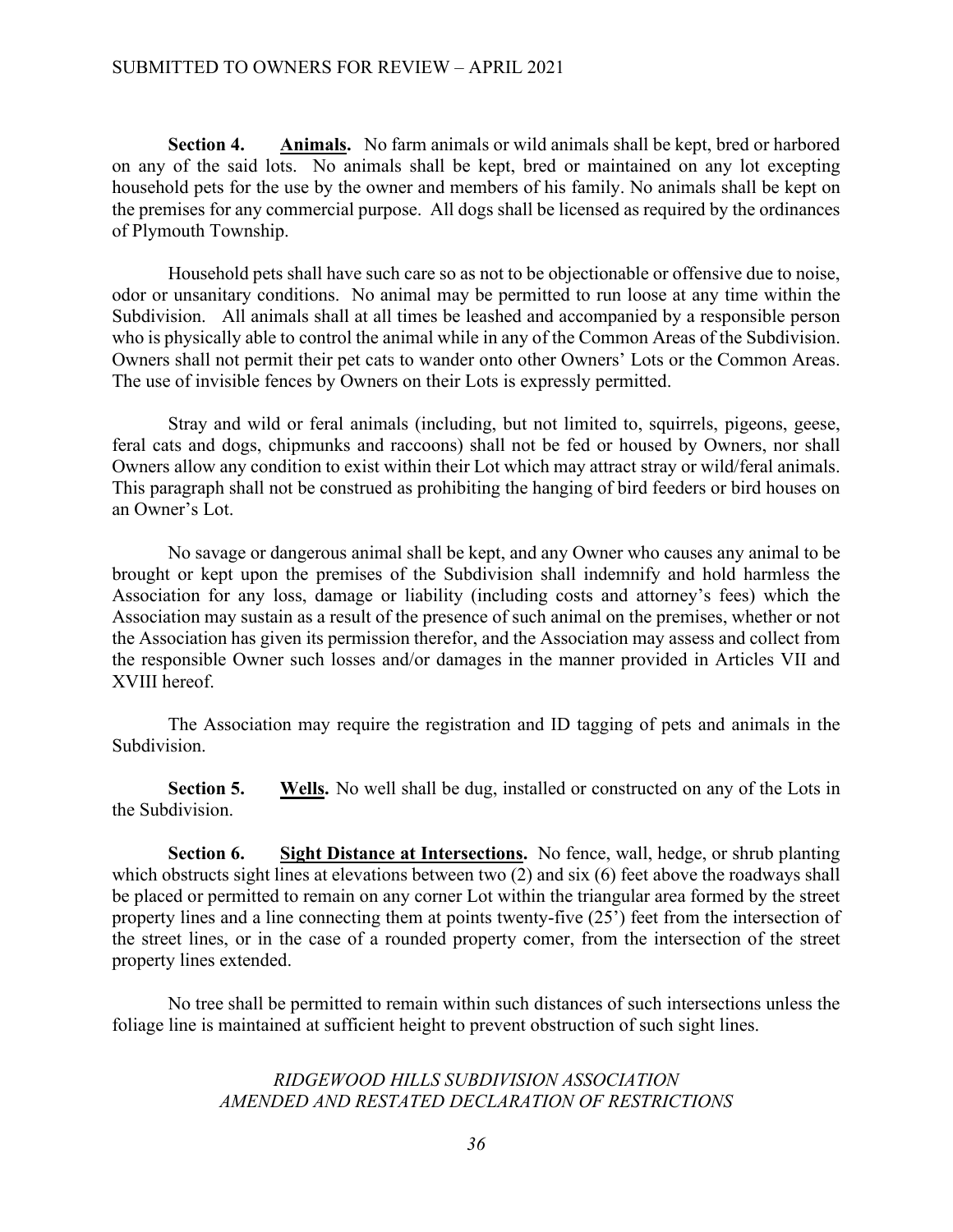### **Section 7. Easements.**

**(a)** Easements for the installation and maintenance of utilities, underground television master antenna line, and underground sewage, water and drainage lines, and surface drainage swales, are reserved to Declarant, its successors and assigns, as shown on the recorded plat, and also in, on, under and over a strip of land (6) feet in width on each side of, and along all rear and side lot lines. The use of all or a part of such easements may at any time or times hereafter be granted or assigned by Association, its successors or assigns, to any person, firm, corporation, governmental unit or agency which furnishes such services or utilities.

No buildings may be constructed or maintained over or on any easements; however, after the aforementioned utilities have been installed, planting, fencing, or other Lot line improvements shall be allowed, so long as they do not interfere with, obstruct, hinder, or impair the drainage plan of the Subdivision and so long as access be granted, without charge or liability for damages, for the maintenance of the utilities or the underground drainage lines so installed, and/or for the installation of additional facilities.

**(b)** Private easements for public utilities have been granted and reserved on the plats of the Subdivision.

**Section 8. Temporary Structures**. Trailers, tents, shacks, barns, or any temporary building of any description whatsoever, are expressly prohibited within the Subdivision, and no temporary residence shall be permitted in unfinished residential buildings. However, the erection of a temporary storage building for materials and supplies to be used in the construction of a Dwelling, and which shall be removed from the premises upon completion of the building, is permitted.

**Section 9. Trash and Waste.** No Lot or Common Area shall be used or maintained as a dumping ground for rubbish, trash, garbage or other waste, and the same shall not be kept except in sanitary containers properly concealed from public view. Garbage containers shall not be left at the road for more than twenty-four (24) hours in any one week.

**Section 10. Vehicles and Parking.** No house-trailers, boat trailers, boats, camping vehicles or camping trailers may be parked on or stored on any Lot in the Subdivision, unless stored fully enclosed within an attached garage.

Commercial Vehicles and trucks shall not be parked in the Subdivision, or on any Lot therein, unless stored in the Owner's garage. Notwithstanding the foregoing, Commercial Vehicles are permitted in the Subdivision while making normal deliveries or pickups in the normal course of business. The definition of "Commercial Vehicle" is found in Article I, Section 6 of this Declaration.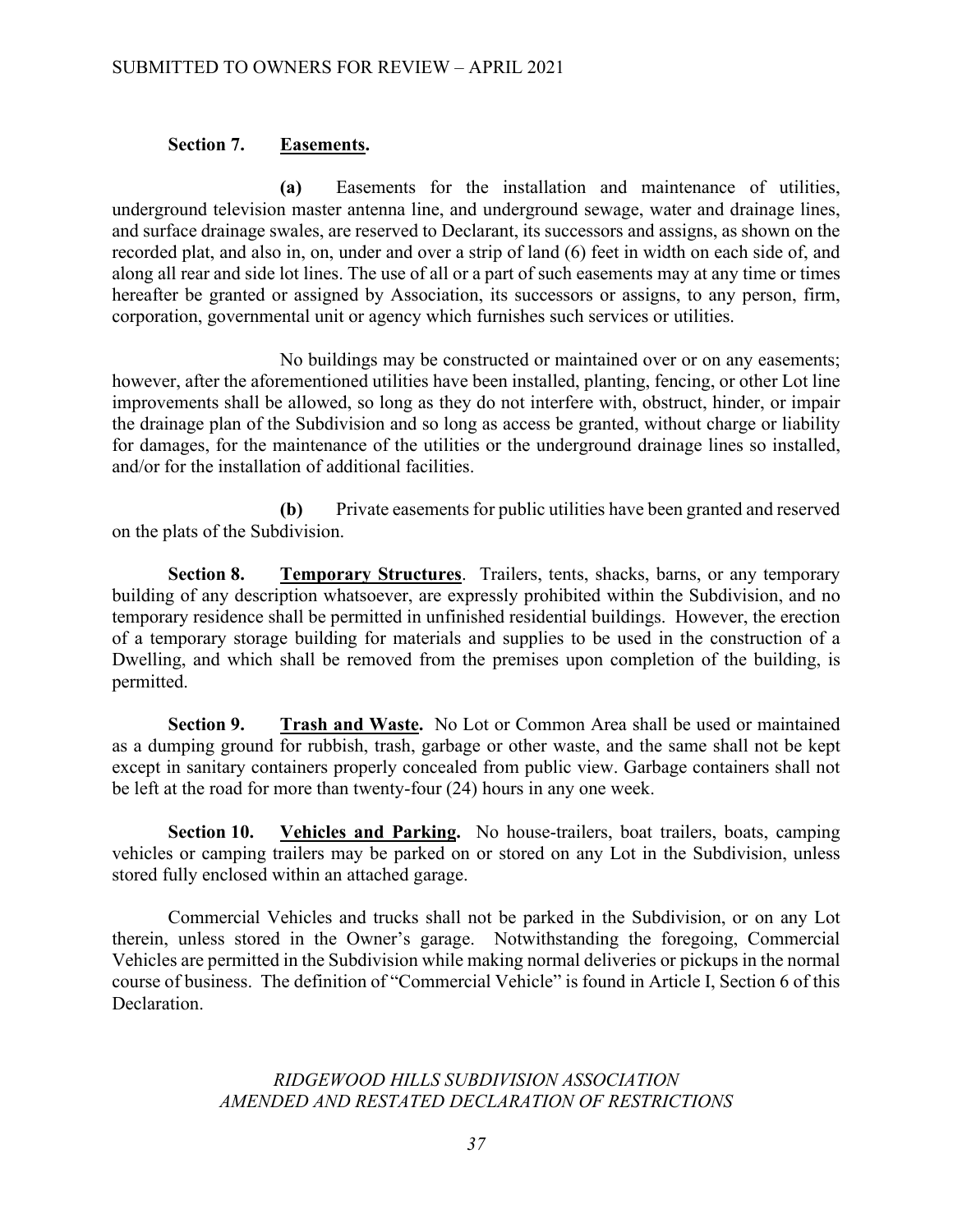Recreational vehicles may only be parked in the street or on any Lot for loading and unloading and for not more than two (2) consecutive days.

**Section 11. Aesthetics.** No laundry shall be hung for drying in such a way as to be visible from the street on which the lot fronts, and in the case of corner Lots, such laundry shall not be hung so that it will be visible from the streets on which the Lot fronts and sides.

**Section 12. Drainage.** The yard drainage and grade of all Lots in the Subdivision shall be maintained in accordance with the grading plan on file with the Township.

**Section 13.** Air Conditioners. No "through the wall" air conditioners may be installed on the front wall of any building in the Subdivision. No outside compressors for central air conditioning units may be located other than in the rear or side yard and must be installed and maintained in such a manner so as to create no nuisance to the residents of adjacent Dwellings. Owners shall appropriately screen their air conditioning unit and compressor from view with trees, bushes and other landscaping as approved by the Board of Directors.

**Section 14. Lease Restrictions; Airbnb Prohibited.** No Owners of any of the Lots in the Subdivision shall lease and/or sublet less than the whole of any Dwelling. All leases shall have minimum initial terms of three (3) months.

Any leasing of a Dwelling in conjunction with a Owner's or Tenant's utilization of "Airbnb," "VRBO," "Flipkey," or any other similar service or company is expressly prohibited to the extent that the lease does not comply with the three-month minimum initial lease term requirement set forth herein.

The Board of Directors may adopt reasonable rules and regulations applicable to the leasing of Dwellings in the Subdivision, including (but not limited to) rules governing short-term leasing, as well as the Association's rights and remedies for enforcing any and all such leasing rules and regulations.

**Section 15. Exterior Surface of Dwellings; Alterations and Modifications.** The visible exterior walls of all dwelling structures built on any Lot in the Subdivision shall be made of wood, brick, brick veneer, aluminum or vinyl and/or stone. Stucco and/or ledge rock may also be used, so long as any combination of these materials does not exceed fifty (50%) percent of the total of all visible exterior walls. The use of cement block, slag, imitation brick, cinder block and/or asphalt siding is expressly prohibited. Windows shall not be included in calculating the total area of visible exterior walls. Any modifications or alterations to the exterior appearance of any Dwelling shall be reasonable compatible with the aesthetic appearance of the other Dwellings in the Subdivision, as determined by the Association's Board of Directors.

**Section 16. Fences.**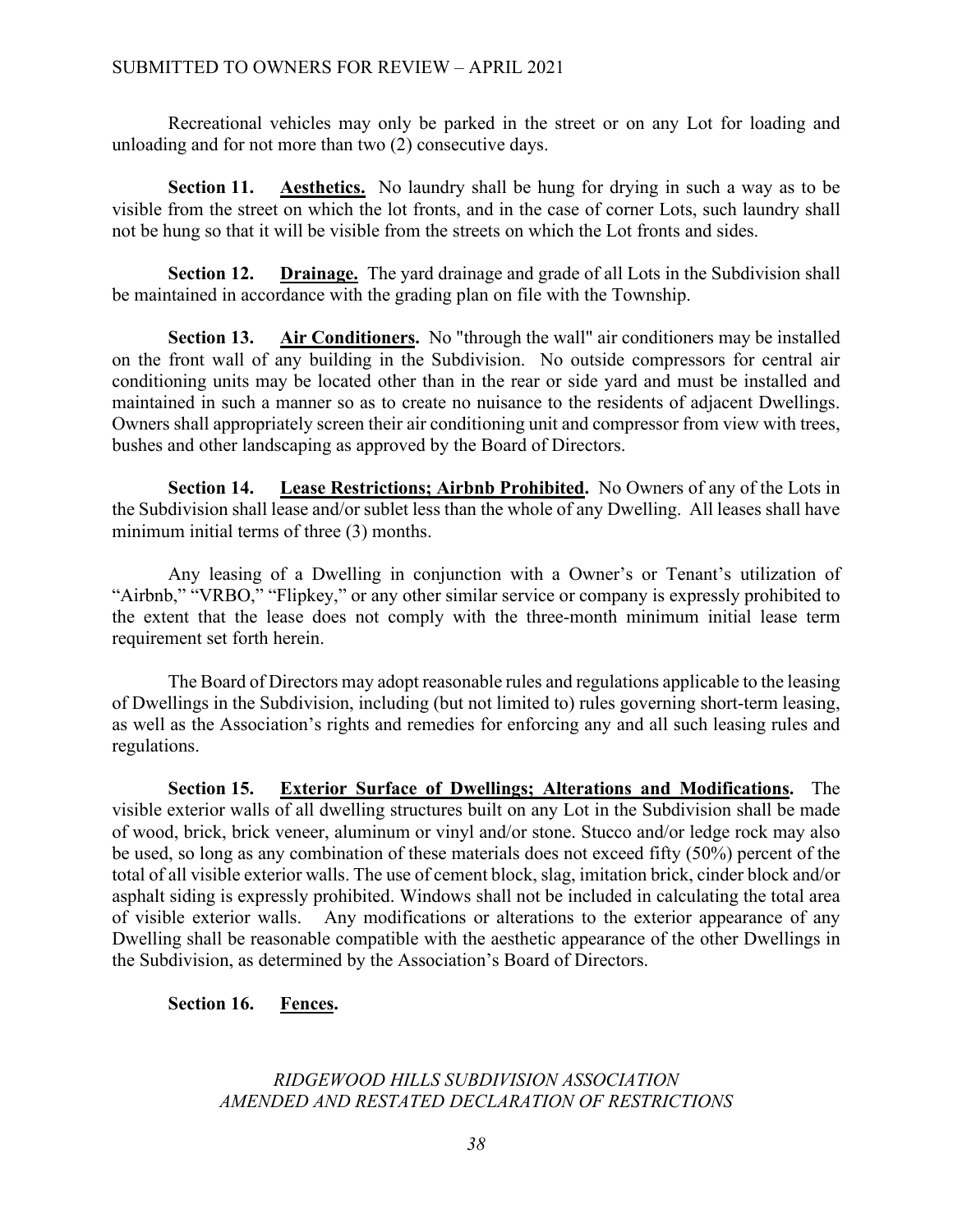**(a)** No fence, wall or solid hedge may be erected, installed, grown or maintained anywhere on any Lot; provided, however, that low ornamental fencing along the front Lot line in architectural harmony with the design of the house may be erected, and fences which are required by local ordinance to enclose swimming pools, or which are otherwise required by the Township of Plymouth, are permitted.

The side lot line of each corner Lot in the Subdivision which faces a street shall be deemed to be a second front building Lot line and shall be subject to the same restrictions as to the erection, growth or maintenance of fences, walls or hedges as is hereinbefore provided for ornamental fencing along front Lot lines.

**(b)** All portions of the Lots lying in front of the residential building as hereinbefore set forth, shall be used for ornamental purposes only.

**(c)** Chain link fencing is prohibited on all Lots in the Subdivision.

**Section 17. Signs.** No sign or billboard shall be placed, erected, or maintained on any Lot in the Subdivision, except that one sign advertising that the Lot, or the house and Lot are for sale or lease, which said sign shall have a surface of not more than five (5) square feet, and the top of which shall be not more than five (5) feet above the ground, may be erected and maintained on any of said Lots; provided, however, that such sign shall have been constructed and installed in a professional manner.

Such sign shall be kept clean and in good repair during the period of its maintenance on the Lot, and shall in no event be placed and maintained nearer than twenty-five (25) feet from the front lot line.

**Section 18. Destruction of Building by Fire; Duty to Repair Timely**. Any debris resulting from the destruction in whole or in part of any Dwelling or building on any Lot in the Subdivision shall be removed with all reasonable dispatch from such Lot and property in order to preserve the sightly condition of the Subdivision.

No old or used buildings of any kind shall be moved or reconstructed on any Lot. Any damaged or destroyed building for which repair or reconstruction has not commenced within six (6) months from the date of damage or destruction, shall be removed so that there are no ruins or debris remaining within six (6) months from the date of damage or destruction. Any building which is not completed within two (2) years from commencement of construction or any damage or destruction not promptly remedied shall be deemed a nuisance and may be abated as provided by law.

**Section 19. Landscaping**. Upon the completion of a Dwelling on any of the Lots in the Subdivision, the Owner shall cause the Lot owned by him to be finish-graded and seeded or sodded and suitably landscaped as soon after the completion of construction as weather permits. The Lot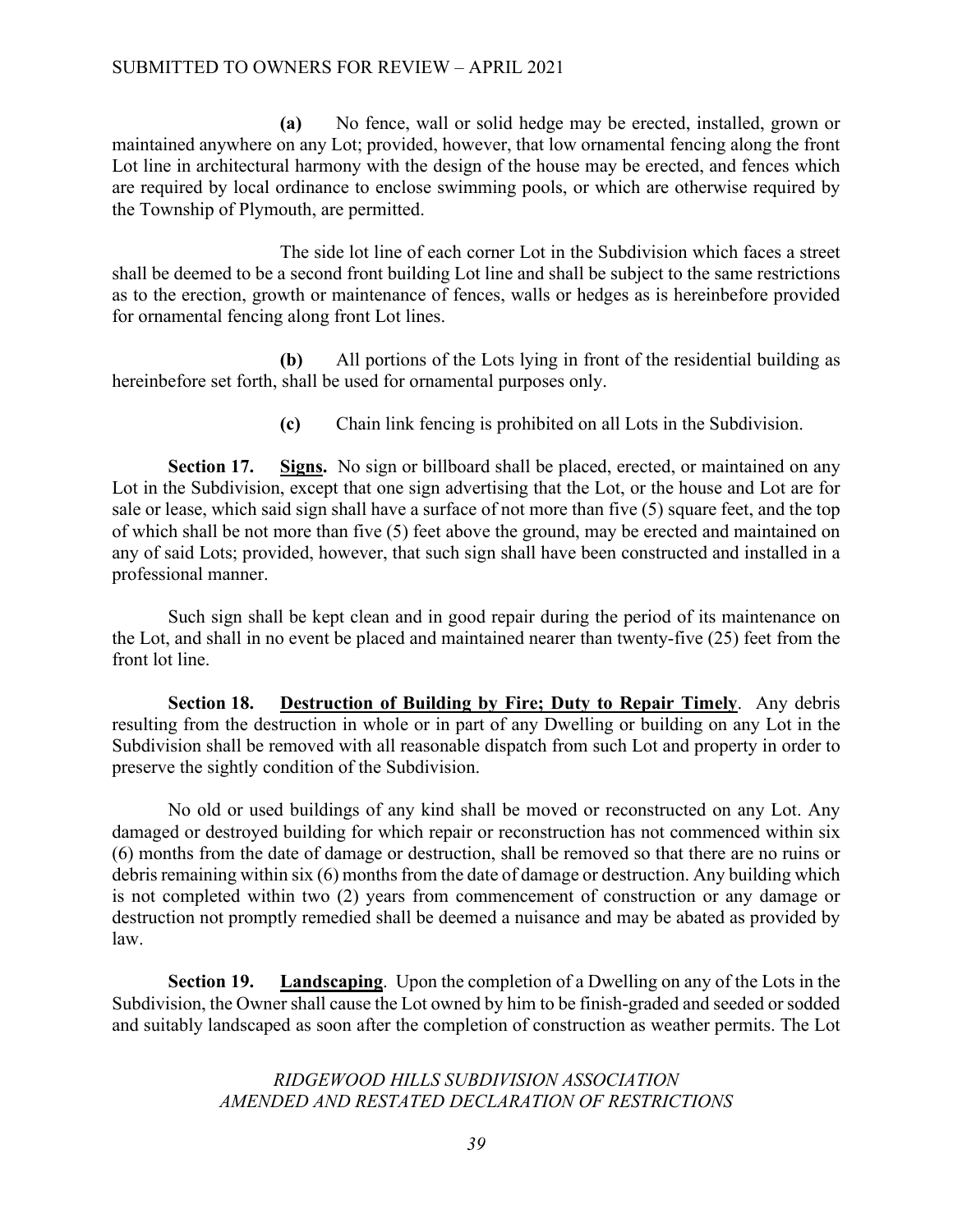and the drainage ditch, if any, contiguous to each Lot shall be kept free of weeds by the Owner thereof. All landscaping and lawns shall be well-maintained at all times.

**Section 20. Swimming Pools**. Only permanent in-ground swimming pools are permitted. Above-ground swimming pools are prohibited on all Lots in the Subdivision. This restriction does not prohibit small children's wading pools (up to 150 gallons) or hot tubs.

## **ARTICLE IX**

## **OBLIGATIONS OF THE ASSOCIATION AND OF EACH OWNER**

**Section 1. Enforcement.** The Association shall enforce the restrictions imposed by the provisions of this Declaration by any proceeding at law or in equity. This shall not restrict the right of an Owner to institute legal proceeds to enforce these restrictions. Failure of the Association or an Owner to act to enforce any covenant or restriction herein contained shall not be deemed a waiver of the right to do so thereafter.

**Section 2. Establishment of Rules, Regulations and Policies**. The Association's Board of Directors shall establish reasonable rules, regulations, and policies for the use of the Common Area. The Association may, in the sole discretion of its Board of Directors, establish policies and social programs which will, in their opinion, tend to improve the quality of life of the lot Owners.

**Section 3. General Maintenance - Association.** The Association shall maintain and repair the Common Areas, including all walkways and entrances into the said Common Areas, all Subdivision Entrance Gates, storm water drainage lines and retention areas, drainage outlets and facilities serving the Subdivision and enclosed rear yard drains.

Such maintenance shall include, but shall not be limited to:

- **(a)** Maintenance of established grades in all Common Areas;
- **(b)** Cutting of weeds, grass or other plant materials;
- **(c)** Elimination of insects and animals;
- **(d)** Removal of trash, paper and garbage;

**(e)** Cleaning, repair and maintenance of any dam, pipe, drain, valve or opening in the water storage area and all pipes or lines leading into or out of the storage area and connecting the water storage area with the public storm sewer system;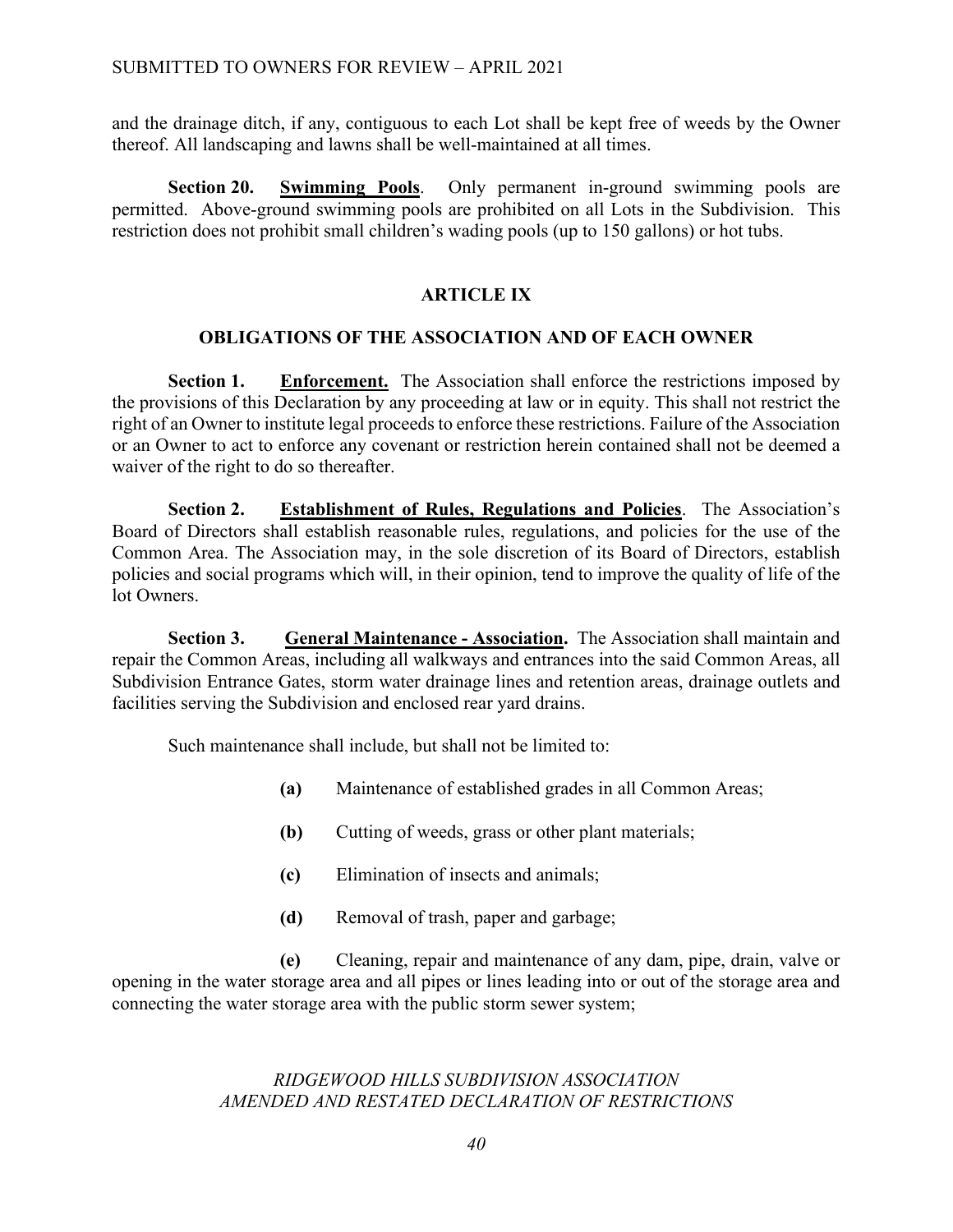**(f)** Maintenance, repair and replacement of all equipment, landscaping, grass or planting in the Common Areas; and

**(g)** All and every other act necessary to protect and preserve the Common Areas for the purposes for which they was established.

## **Section 4. Lot Owner's Duty to Maintain Rear Yard Drains, Drainage Grades and Footing Drains.**

**(a) Surface Drainage**. Each Lot owner shall maintain the surface drainage grades of their Lot as established by the Declarant. Each Owner by acceptance of a deed therefor, is deemed to covenant and agree that they will not change the surface grade of their Lot in a manner which will materially increase or decrease the storm water flowing onto or off of their Lot or block, pond or obstruct surface water. The Board of Directors of the Association shall enforce this covenant and may enter upon the Lots in the Subdivision to correct any violation of this covenant and shall charge the cost of the correction to the Owner who had violated this covenant.

**(b) Rear Yard Drains**. The Association shall be responsible for the maintenance of enclosed rear yard storm water drains. In the event such drains shall require repair, the drains shall be repaired by the Association and the cost of such repair shall be allocated equally among all Lots served by the arm of the drain line repaired. The allocation of cost shall be assessed to the Lot Owners served by the said drain and shall be a lien upon the lot and a personal obligation of each such Lot Owner assessed.

**(c) Footing Drains; Connection to Storm Drainage System**. Each Owner shall maintain the footing drains for all construction on their Lot and make sure that the footing drains remain clear of obstructions and are connected to the storm sewer system. In the event any Owner shall fail to maintain the footing drains or shall fail to have the drains properly connected to the storm water drainage system, the Association may enter upon the land of such Owner and perform all necessary repairs and maintenance of the footing drains. The costs for such repairs and maintenance shall be charged to the said Owner and shall be a lien upon the lot and a personal obligation of the Owner of the lot.

Any and all connections from an Owner's Lot to the Ridgewood Storm Drainage system must be approved by the Association's Board of Directors and must fully comply with all Township ordinances.

## **Section 5. Failure of an Owner or the Association to Maintain the Common Area, Drainage Grades, Rear Yard Drains or Footing Drains.**

**(a)** The Township of Plymouth or its successors shall have the right to enter upon the Common Area and all Lots within the Subdivision, at all reasonable times for the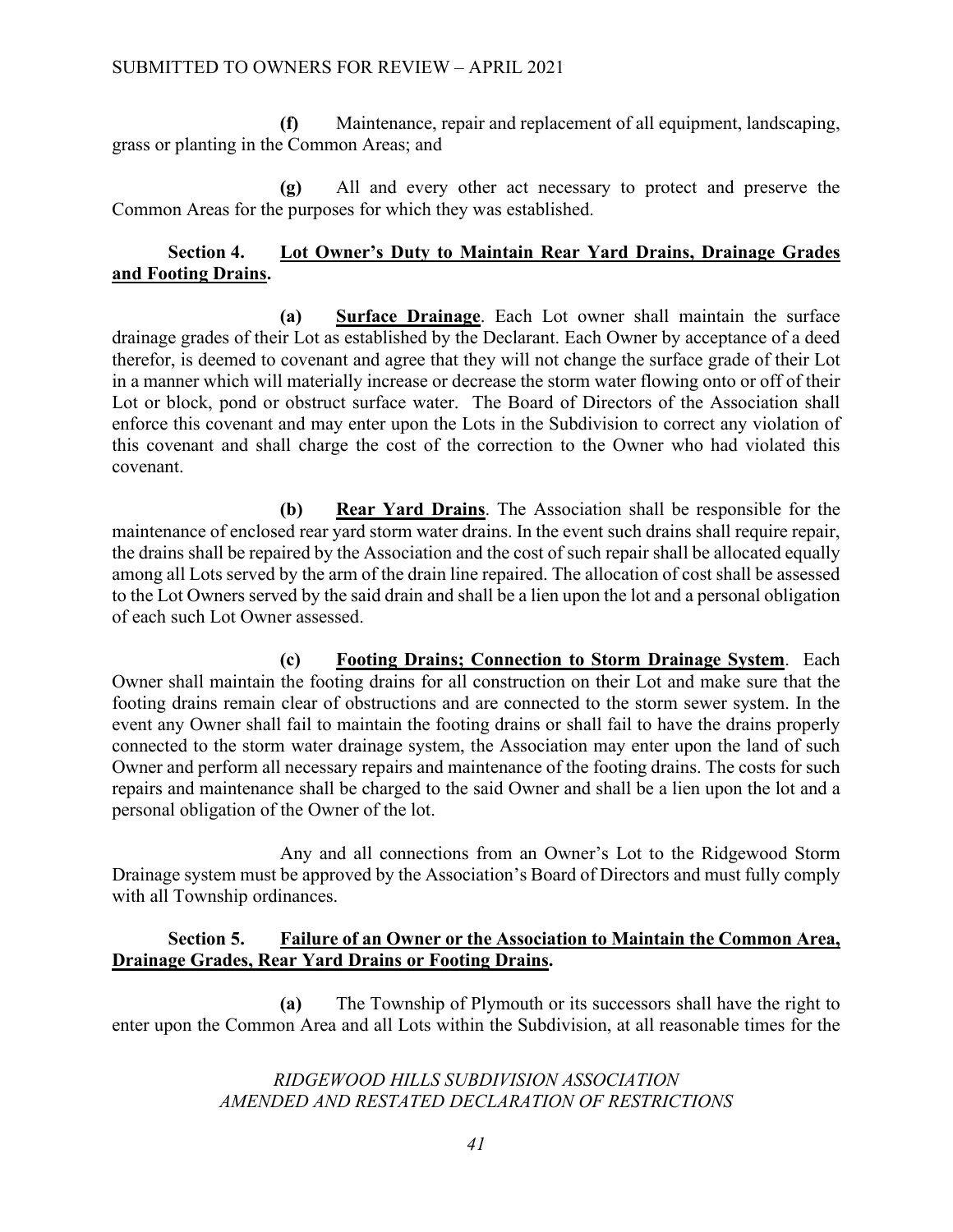purpose of inspecting the Common Area, rear yard drains and footing drains, for the purpose of determining if the Common Area and drains are adequately maintained.

**(b)** In the event the Township of Plymouth shall determine that the Common Area, the storm water retention area, the drainage grades, footing or rear yard drains are inadequately maintained, or that there exists a danger to public health, safety, or welfare, or that the maintenance of the storm water retention area is inadequate to insure that the retention area will perform according to its design specifications, the Township shall advise the Board of Directors of the Association of the condition objected to and shall establish a reasonable time within which the deficiency is to be corrected by the Association.

**(c)** The Association shall comply with the notice from the Township within the time specified and shall establish such additional assessments on the Lots in the Subdivision as shall be necessary to fund the cost of the required maintenance, repair or improvement. Assessments for repair of footing drains shall be made only against the Lot on which the repair is completed. In the event the Association fails to complete the maintenance items of which it has been notified within the period limited by the notice, the Township of Plymouth may enter upon the lots or Common Area and perform the required maintenance either through its employees or through independent contractors.

The Association shall be responsible for the cost of the maintenance performed by the Township and each Lot Owner shall be responsible for his proportionate share of the costs including reasonable inspection and supervision fees to the Township.

**(d)** The provisions of these restrictions authorizing assessments upon the Lots are for the benefit of the Township of Plymouth and the Township may enforce this covenant in its own name by order of the Circuit Court directing the levy of the required assessment on each Lot, the establishment of a lien on each Lot to the extent of its share of the assessment, and the foreclosure of the lien, or the enforcement of the personal liability of each Lot Owner for his proportionate share of the assessment, which remedies shall be cumulative.

**(e)** The Township of Plymouth may, as an additional remedy in the event of the failure of the Association to comply with any notice requiring repair or maintenance to the Common Area, the storm water retention area, the drainage grades, footing or rear yard drains, establish a special assessment district consisting of all Lots within the Subdivision and may assess the costs of any maintenance or repair performed by the Township against the Lots in the Subdivision. Any Owner, by accepting a deed to a Lot in the Subdivision, shall consent to the inclusion of his Lot within the special assessment district.

**(f)** Entry into the Common Area by the Township of Plymouth for any purpose shall not be deemed a dedication of those areas, nor shall the performance of any maintenance in the Common Area by the Township be deemed an acceptance of title to the Common Area by the Township. Such maintenance of the Common Area by the Township shall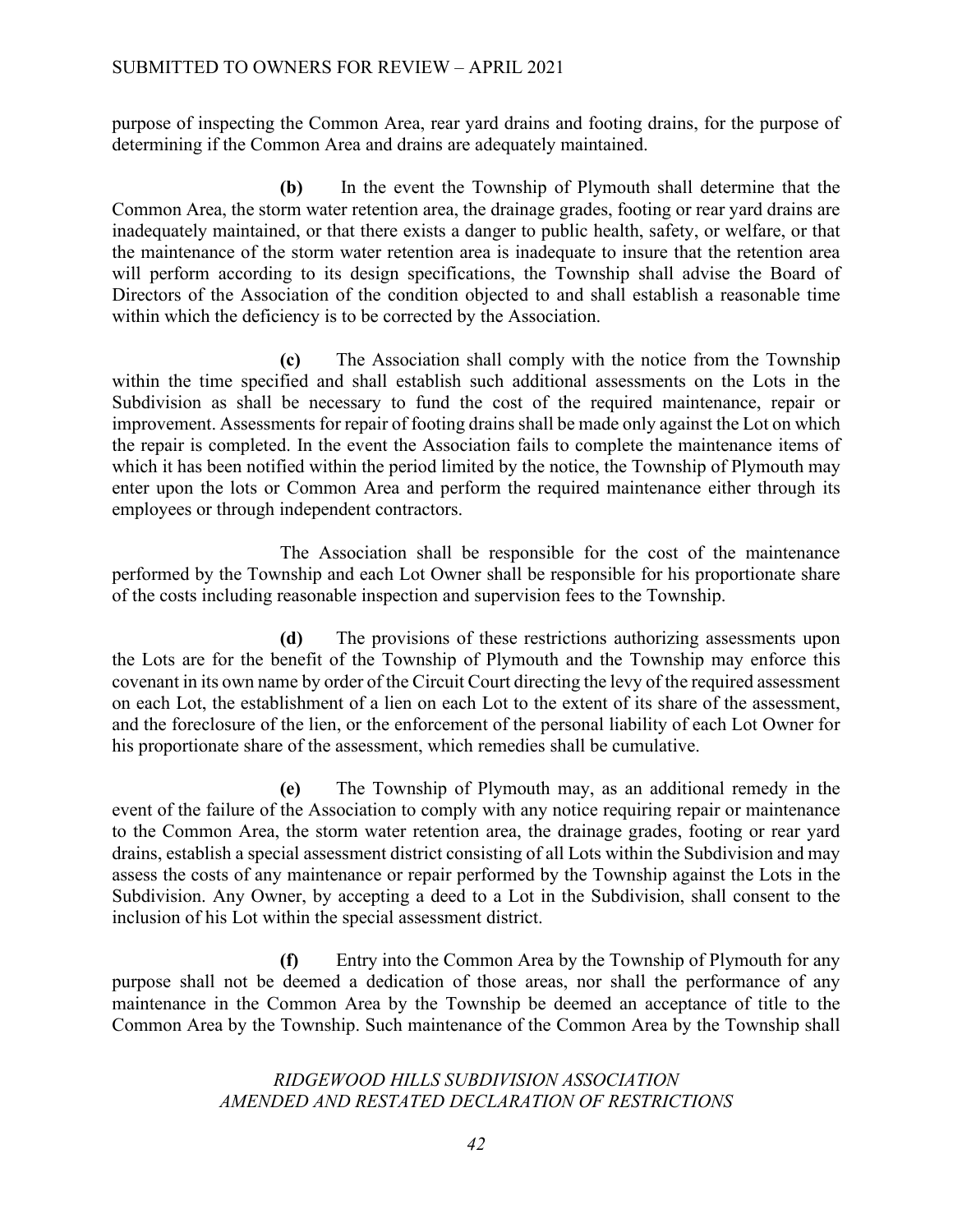not relieve the Association and Owners from the obligation of maintaining the Common Area and water retention areas pursuant to these restrictions.

**Section 6.** Right of Entry. The Township of Plymouth, its successors, assigns, agents, independent contractors and employees, is hereby granted an irrevocable license to enter upon and across all Lots and Common Area at any time for the purposes of inspecting, repairing, maintaining, removing, installing, reinstalling, and constructing the storm drains, rear yard drains and footing drains and other improvements which are the subject of a certain Agreement, dated July 26, 1978 between the Township of Plymouth and Declarant.

**Section 7.** Liability. The Association and each Owner, their agents, heirs, successors and assigns, shall be jointly and severally liable for all costs and expenses incurred by the Township of Plymouth, together with reasonable charges for its administration, supervision and management, in inspecting, repairing, maintaining, removing, installing, reinstalling and constructing the storm drains, rear yard drains and other improvements and each Owner shall be severally liable for the cost of repairing footing drains on each Lot. Such costs, expenses and charges shall be due and owing to the Township of Plymouth upon its communicating the same in writing by first class mail, postage prepaid to the Association at its last known address filed with the Township Clerk and to the address of each Owner as set forth on the then existing tax roll, and a proof of service of said mailing shall be conclusive evidence of the fact of actual notice to all persons, firms, corporations, associations or entities to whom such mailing was addressed. The foregoing shall in no way be construed to be the exclusive right or remedy of the Township of Plymouth. All rights and remedies otherwise provided to the Township of Plymouth by statute, ordinance, agreement or other provisions of this instrument shall be available to the Township of Plymouth.

**Section 8.** Retention of All Rights and Immunity of Township of Plymouth. The Township of Plymouth, and its successors and assigns, does not by its exercise of any right herein provided to said Township of Plymouth or by its undertaking of any act or obligation in relation to the premises, including without limitation Common Area and storm water drainage rights, outlets or facilities, constitute directly or indirectly the Association or Owners as the agents or beneficiaries of the Township of Plymouth. Further, the Township of Plymouth shall retain its full governmental immunity in the premises. Any act, right or obligation of the Township of Plymouth, either specifically or by implication, arising from or occurring as a result of this instrument shall be done or omitted by the Township of Plymouth in its sole and exclusive discretion. In no event shall the Township of Plymouth be liable in damages, by specific performance or otherwise to the Association, or any Owner or Owners, by reason of or for any matter in connection with this instrument.

**Section 9. Right of Members to Use Common Areas.** Each Member of the Association shall have the right and non-exclusive easement to use the Common Areas for the purposes provided herein. Such right and easement shall be appurtenant to, and shall pass with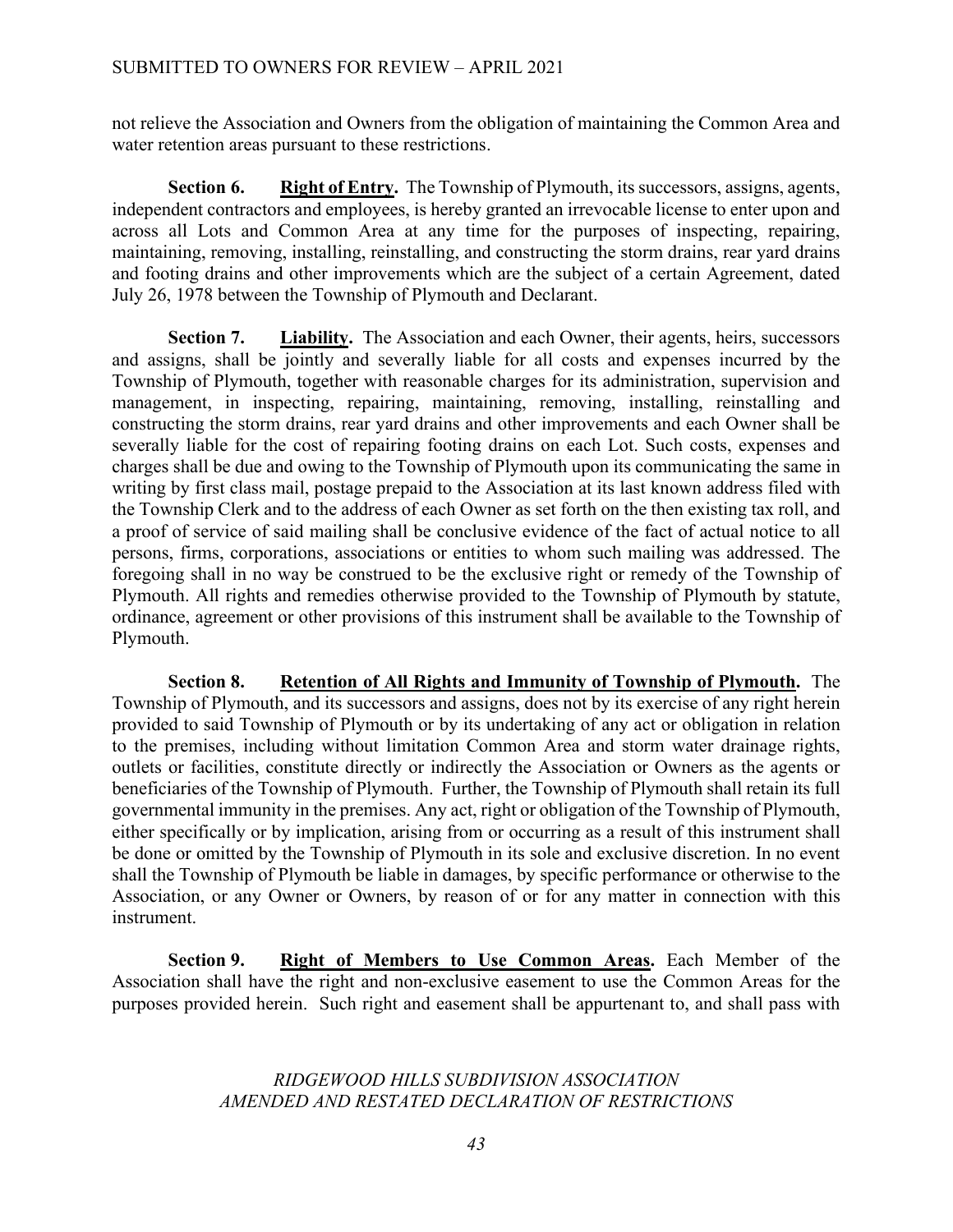the title to, every Lot, regardless of whether any such easement is specifically referenced in the deed conveying such Lot.

Members shall not in any way alter or modify the Common Areas, or place any improvements, fixtures or personal property of any kind in said Common Areas, without first obtaining the express written consent of the Board of Directors.

The Association shall have the power to summarily abate any violations of this Section by removing any improvements, fixtures or personal property which any Owner might have placed or installed on any of the Common Areas without first obtaining the prior written approval of the Board. In such event, the Association and its Board of Directors and agents shall have no liability whatsoever to any Owner for such removal or abatement. All such removal and abatement shall be at the Owner's sole cost and expense. The Association may also demand that the Owner, at their sole cost and expense, restore the Common Areas to their prior condition (including, but not limited to, restoration of sod, trees and landscaping that the Owner might have previously removed) upon the removal or abatement of the items from the Common Areas.

The Association may assess the Owner whose property, fixture or improvement was removed or abated for any and all fees, costs, damages or expenses incurred in any such removal or abatement, including any and all attorney's fees and costs incurred in any legal action or proceeding that might arise out of or relate to the Association's removal or abatement actions (including, but not limited to, any and all pre-litigation attorney's fees and costs).

All of the Association's remedies under this Section shall be cumulative and not exclusive of any other right or remedies that the Association may have under the Association's Governing Documents or applicable law.

#### **ARTICLE X**

#### **COMMON AREAS**

**Section 1.** Common Areas. The Association shall be responsible for the maintenance and preservation of the Common Areas, subject to the ordinances, rules and regulations of governmental entities having jurisdiction over the Common Areas, and the provisions of this Declaration, and any maintenance and/or easement agreements entered into between Developer and/or the Association and any governmental entity with respect to any portion of the Common Areas.

No motor vehicle or machines of any kind, including without limitation, snowmobiles, motorcycles or all-terrain vehicles shall be allowed on or within the Common Areas, except maintenance vehicles or machinery necessary to maintain and preserve the Common Areas.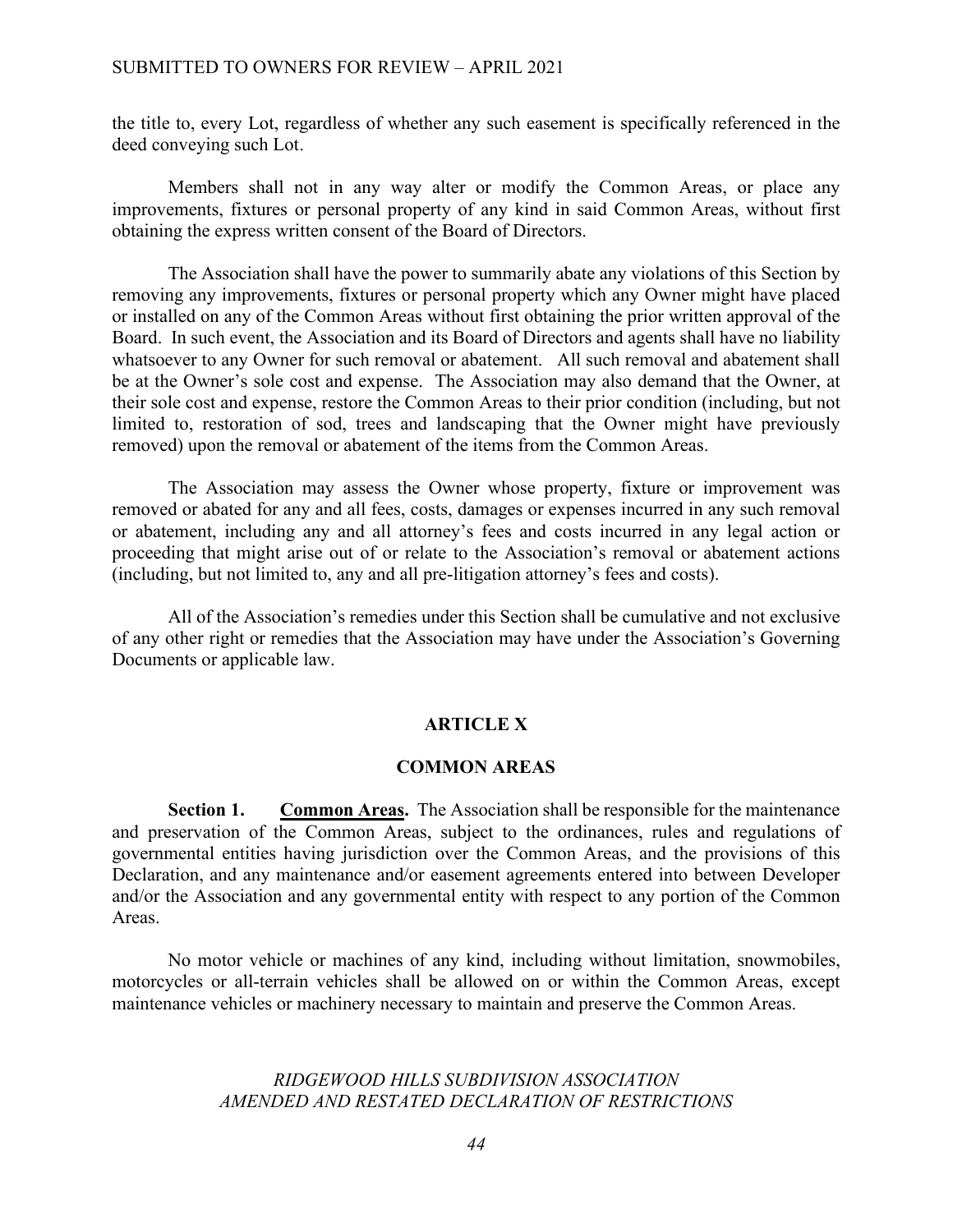The Association's Board of Directors shall have the right to establish additional rules and regulations with respect to the Common Areas as the Board of Directors may deem necessary or desirable to ensure the proper preservation and functioning of the Common Areas.

**Section 2. Storm Water Drainage Facilities.** The Association shall be responsible for the maintenance, operation, inspection and repair of the Storm Water Drainage Facilities, in accordance with the ordinances, rules and regulations of any governmental entities having jurisdiction over the Storm Water Drainage Facilities, and any maintenance agreement entered into between Developer and any governmental entity with respect to the maintenance, upkeep and repair of the Storm Water Drainage Facilities.

The storm water detention/retention basins located within the Subdivision shall only be used for storm water and open space purposes. No improvements or structures shall be installed within those basins, other than those necessary for the proper functioning of the Storm Water Drainage Facilities.

The Association shall have the right to establish additional rules and regulations with respect to the preservation and upkeep of the Storm Water Drainage Facilities as the Board of Directors may deem necessary or desirable to insure the continued proper operation of the Storm Water Drainage Facilities.

**Section 3. Landscaping.** With the consent and approval of any governmental agencies having jurisdiction over the streets and rights-of-way within the Subdivision, and subject to the interest of the public in such streets and rights-of-way within the Subdivision, the Association shall be responsible for the maintenance, repair and upkeep of all Entrance Way, Landscaping and Perimeter Improvements installed by Developer or the Association within the Subdivision and all Irrigation Improvements located therein.

The Association's Board of Directors shall have the right to establish rules and regulations as the Board of Directors may deem necessary or desirable for the maintenance, upkeep and beautification of all such improvements in order to insure an aesthetically pleasing appearance for the benefit of all Owners within the Subdivision.

**Section 4. Title to Common Areas.** The Association shall hold title to the Common Areas for the benefit of the Owners. The Association's title shall be subject to the Owners' easement of enjoyment and any easements reserved, dedicated or granted by Developer to the Owners and any maintenance and/or easement agreements entered into with any governmental entity prior to the date of conveyance.

**Section 5. Common Area Easements.** The Association, and its agents and representatives, shall have a perpetual easement for reasonable access to the Common Areas, at all reasonable times for purposes of maintenance, repair, operation and improvement thereof.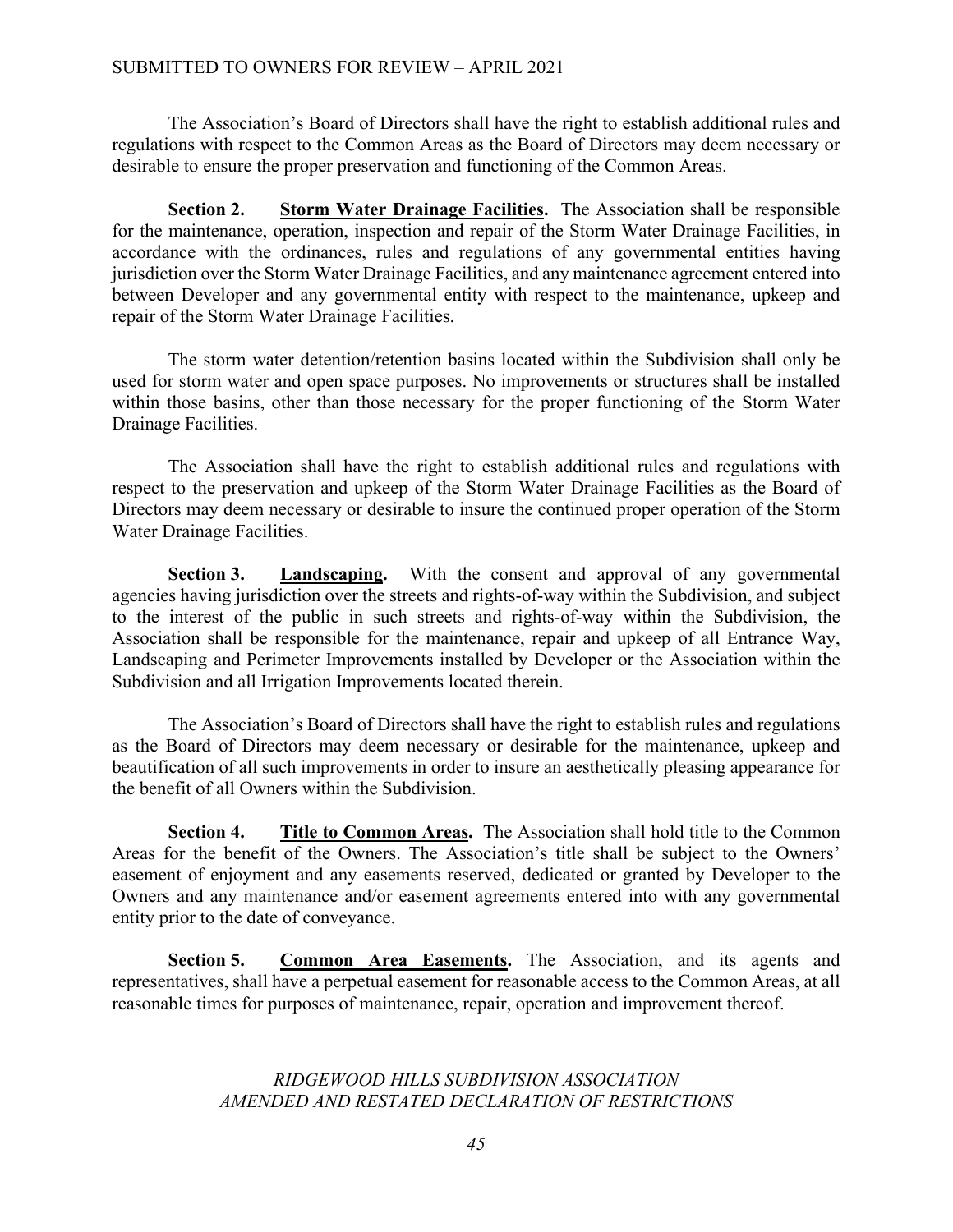The Association shall have the right to reserve, dedicate or grant public or private easements for such purposes and subject to such conditions as may be agreed upon by the Members; provided, however, that any dedication, transfer or determination as to the conditions thereof shall be effective only upon execution of an instrument signed by the Members who represent two-thirds (2/3) of all of the Lots in the Subdivision in Good Standing, and approved by the Township; provided such right is exercised in accordance with all applicable laws, rules and regulation, including the commencement of legal proceedings, if necessary.

### **ARTICLE XI**

### **OFFICERS**

**Section 1. Officers.** The principal officers of the Association shall be a President, a Vice President, a Secretary and a Treasurer, all of whom shall be members of the Board of Directors.

The Directors may also appoint an Assistant Treasurer, an Assistant Secretary, and such other officers as in their judgment they may deem necessary or appropriate. Such officers must be Members of the Association but need not be Directors.

Any two offices may be held by one (1) person. Officers shall not be compensated for their services as officers but may be reimbursed for reasonable out-of-pocket expenses.

**(a) President**. The President shall be the chief executive officer of the Association. The President shall preside at all meetings of the Association and of the Board of Directors. The President shall have all of the general powers and duties which are usually vested in the office of the President of an association, including, but not limited to, the power to appoint committees from among the Members of the Association from time to time as he or she may in his or her discretion deem appropriate to assist in the conduct of the affairs of the Association.

**(b) Vice President.** The Vice President shall take the place of the President and perform his or her duties whenever the President shall be absent or unable to act. If neither the President nor the Vice President is able to act, the Board of Directors shall appoint some other Member of the Board to do so on an interim basis. The Vice President shall also perform such other duties as shall from time to time be imposed upon him or her by the Board of Directors.

**(c) Secretary.** The Secretary shall keep the minutes of all meetings of the Board of Directors and the minutes of all meetings of the Members of the Association; he or she shall have charge of such books, contracts, records, financial statements and papers as the Board of Directors may direct; and he or she shall, in general, perform all duties incident to the office of the Secretary. The Secretary, or, in the absence or disability of the Secretary, the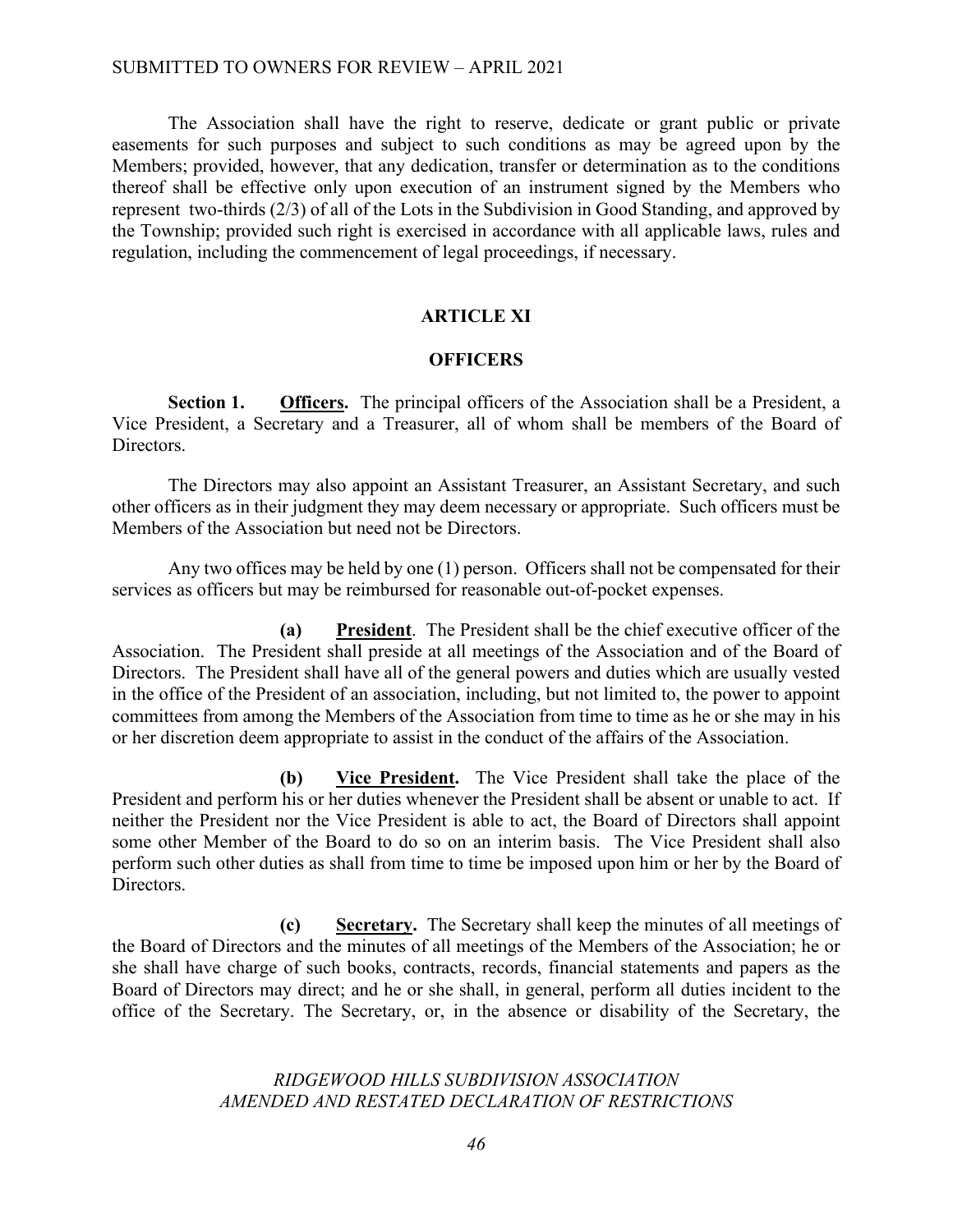Treasurer, shall sign the minutes of Board and Association meeting upon receiving their approval from the Board and/ the Association, as appropriate.

**(d) Treasurer.** The Treasurer shall have responsibility for the Association funds and securities and shall be responsible for keeping full and accurate accounts of all receipts and disbursements in books belonging to the Association. He or she shall be responsible for the deposit of all monies and other valuable effects in the name and to the credit of the Association, and in such depositaries as may, from time to time, be designated by the Board of Directors. The Treasurer shall review and oversee payment of all invoices, shall make payments in a timely manner and shall review the monthly and annual financial statements of the Association. The Treasurer shall monitor the reserve funds of the Association and consult with the Board as necessary concerning such funds.

 To the extent permitted by law and this Declaration, the Treasurer's duties described herein may be delegated, in whole or in part, to a professional management agent to be performed on the Board's behalf and subject to its regular review pursuant to Article VI, Section 5 of this Declaration.

All decisions concerning reserve funds shall be made by the Board of Directors exclusively and shall not be delegated to any third party in any event. Withdrawals from reserve funds shall be approved in advance by signature of at least one Director if payable to the Association; if payable to any other party the signature of at least two Directors shall be required. Reserve funds shall be used only for such purposes as are permitted under Michigan law.

**Section 2. Election**. After each annual meeting of the Association, the Board of Directors shall elect Officers at its first organizational meeting. Officers shall hold office at the pleasure of the Board.

**Section 3. Removal of Officers.** Upon affirmative vote of a majority of the members of the Board of Directors, any officer may be removed from his or her officership either with or without cause, and a successor may be elected at any regular meeting of the Board of Directors, or at any special meeting of the Board called for such purpose. No such removal action may be taken, however, unless the matter shall have been included in the notice of such meeting. The officer who is proposed to be removed shall be given an opportunity to be heard at the meeting.

An officer who is removed from his or her officership shall remain on the Board as a Director at large unless otherwise removed from the Board by the Owners under Article VI, Section 7 of this Declaration.

**Section 4. Miscellaneous Duties.** The officers shall have such other duties, powers and responsibilities as maybe authorized by the Board of Directors from time to time.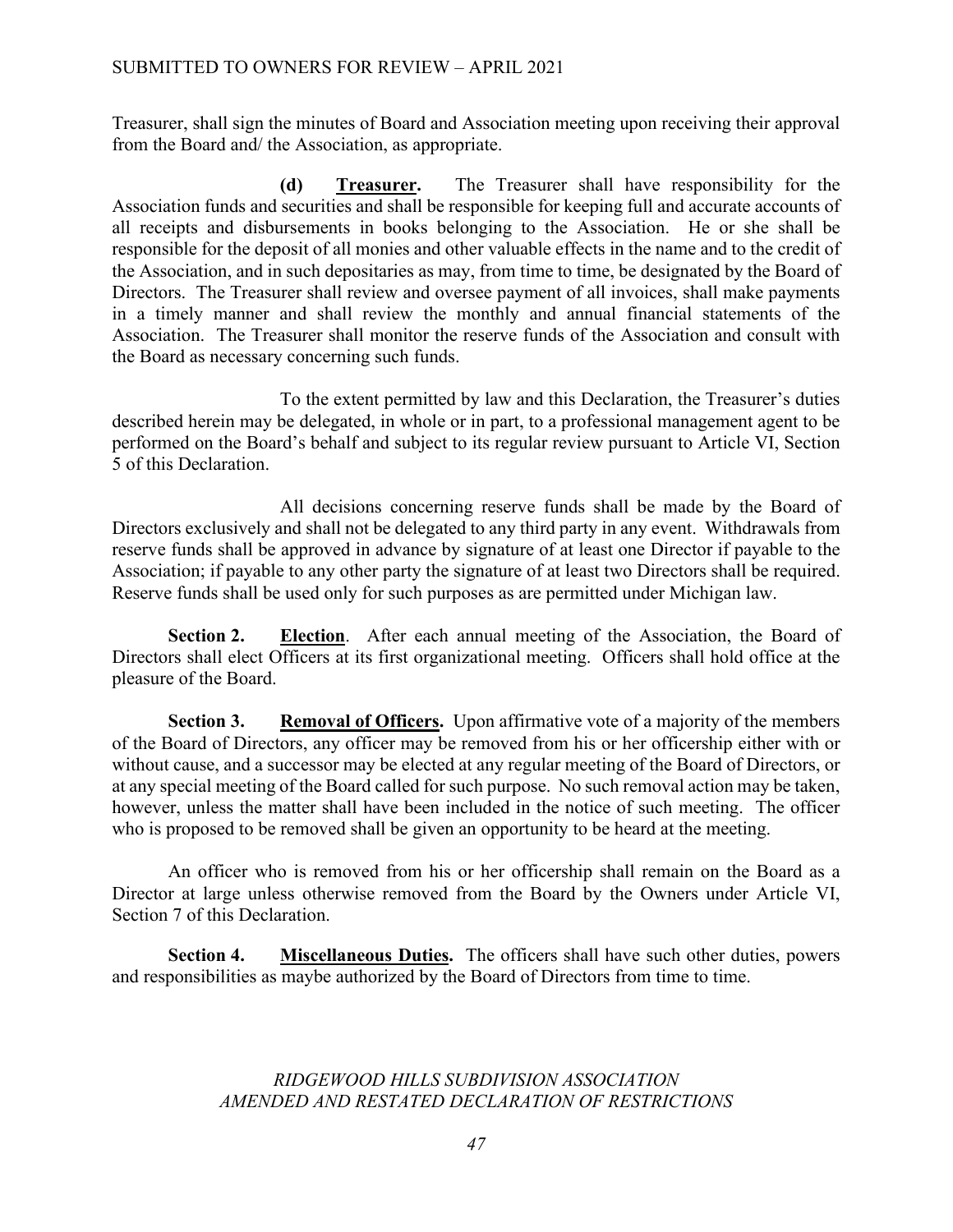### **ARTICLE XII**

### **RECORDS AND FINANCES**

**Section 1.** Records. The Association shall keep detailed books of account showing all expenditures and receipts of administration which shall specify the maintenance and repair expenses of the Subdivision, Common Areas and Lots and any other expenses incurred by or on behalf of the Association and the Owners. Such accounts and all other non-privileged Association records shall be open for inspection by the Owners and their mortgagees during reasonable working hours, subject to the other provisions of this Article and the Governing Documents generally.

**Section 2. Owner's Right to Inspect.** A member has the right to inspect the Association's books, contracts, records and financial statements in accordance with these Bylaws, as well as the rights and remedies afforded to members under the Nonprofit Corporation Act, MCL 450.2487, and any other applicable law.

A member who is a Director may examine any of the Association's book, records, contracts and financial statements for a purpose reasonably related to their position as a Director.

Any Owner desiring to view records of the Association pursuant to the Nonprofit Corporation Act, MCL 450.2487, shall tender a prior written demand to the Board of Directors describing the following aspects of the request with reasonable particularity:

- **(a)** the purpose of the inspection;
- **(b)** the records that the Owner desires to inspect; and
- **(c)** how the records sought are directly connected to the purpose of the

inspection.

For purposes of this Section, a "proper purpose" means a purpose that is reasonably related to an Owner's interest as a member of the Association, as further defined by the Declaration, the Act, and applicable common law.

A member's right to inspect the Association's books, contracts, records and financial statements under the Bylaws and all applicable laws shall be cumulative and not exclusive. An Owner may choose to exercise some or all of these legal rights in their discretion, and a Member's failure to exercise any of these rights shall not constitute a waiver of any rights.

The "right to inspect" under this Section includes the right of the Owner to make copies (including photographic copies of the documents inspected) and to make extracts from the records. The Association may assess the Owner a reasonable charge for the cost of any copies requested by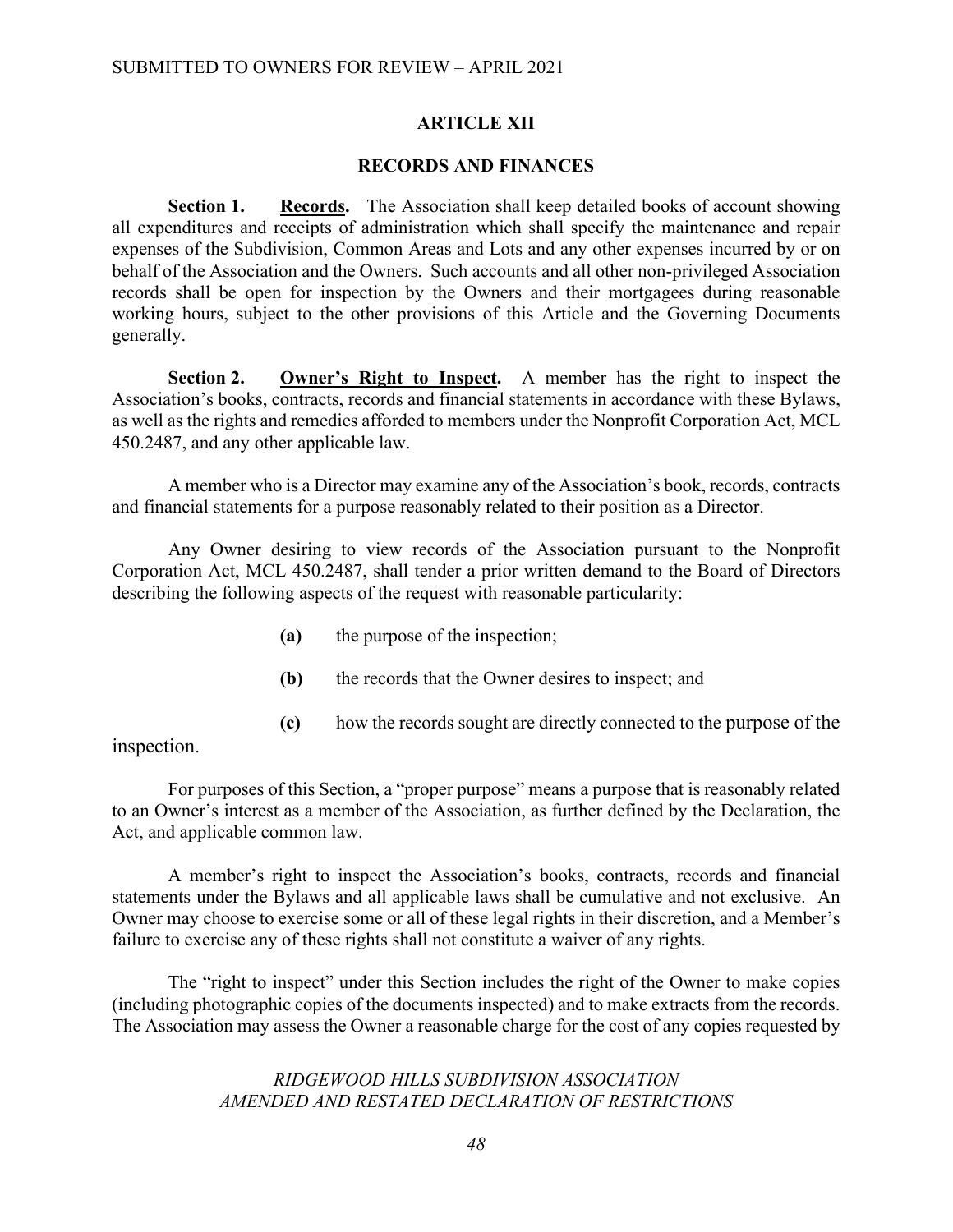the Owner.

**Section 3. Limits on Owner's Right to Inspect.** Notwithstanding the foregoing, an Owner does not have the right to inspect, copy or make extracts of the books, records, contracts and financial statements of the Association if the Board of Directors has made a good faith determination, in its sole discretion, that one or more of the following applies to the documents requested for inspection and copying by the Owner:

**(a)** The documents contain privileged communications between the Board of Directors and counsel for the Association, or any other matter to which a privilege against disclosure pertains under Michigan Statute, common law, the Michigan Rules of Evidence, or the Michigan Court Rules;

**(b)** The documents contain information regarding any unpaid amounts owed by a specific Owner to the Association;

**(c)** Disclosure of the documents requested would impair the lawful purposes of the Association;

**(d)** Disclosure of the documents would impair the rights of privacy or free association of any Owner of the Association; or

**(e)** Disclosure of the documents may compromise or adversely affect the Association in any pending or threatened legal proceedings.

**Section 4. Financial Statements.** The Association shall prepare and make available to each Owner at least once a year a financial statement, the contents of which shall be defined by the Association's Board of Directors. The financial statement shall be made available to the Owners along with the Notice for the Annual Meeting each year.

Upon receiving a written request from an Owner, the Association shall mail to the Owner its balance sheet as of the end of the preceding fiscal year, statement of income for that fiscal year, and, if prepared by the Association, its statement of source and application of funds for that fiscal year.

**Section 5. Fiscal Year**. The fiscal year of the Association shall be an annual period commencing on such date as may be initially determined by the Directors. Absent such determination by the Board of Directors, the fiscal year of the Association shall be the calendar year. The commencement date of the fiscal year shall be subject to change by the Directors for accounting reasons or other good cause.

**Section 6. Depositories**. The funds of the Association shall be initially deposited in such credit unions, banks or with insured securities brokers or invested in federally insured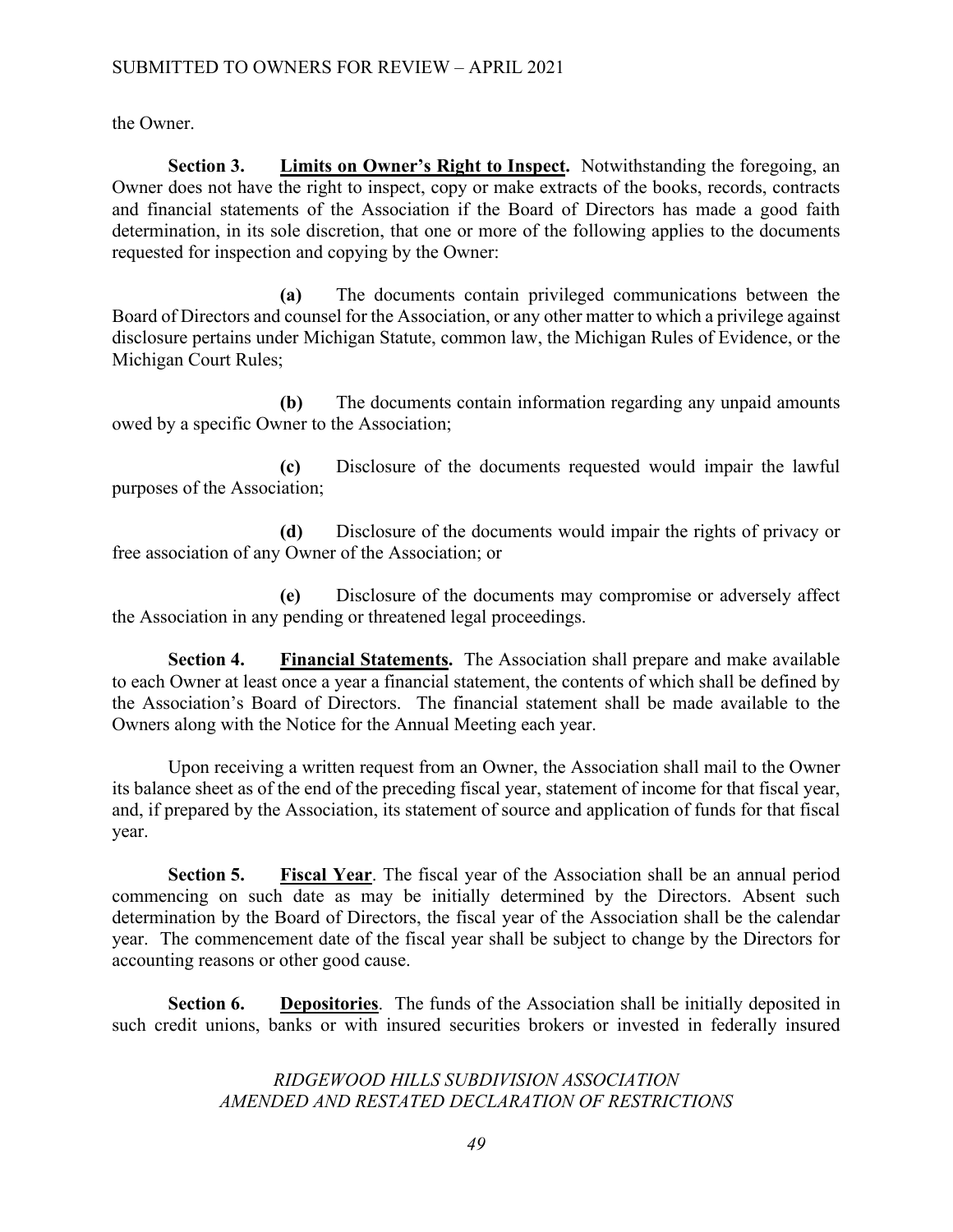securities as may be designated by the directors and shall be withdrawn only upon the check or order of such officers, employees or agents as are designated by resolution of the Board of Directors from time to time. The funds may be invested from time to time in accounts or deposit certificates of such banks or credit unions as are insured by an agency of the federal government and may also be invested in interest-bearing obligations of the United States Government or in such other depositories as may be adequately insured in the discretion of the Board of Directors.

### **ARTICLE XIII**

#### **INDEMNIFICATION OF OFFICERS, DIRECTORS AND VOLUNTEERS**

In regard to the indemnification, insurance and protection from liability of Directors, Officers, agents and non-Director volunteers, the Association shall be governed by this Article XIII, as well as by Articles VII and VIII of the Association's Amended and Restated Articles of Incorporation, which are hereby incorporated by reference, as they might be amended from time to time.

**Section 1. Indemnification of Directors, Officers, and Nondirector Volunteers by the Association - Generally.** The Association shall indemnify any person who was or is party or is threatened to be made a party to a threatened, pending or completed action, suit or proceeding, whether civil, criminal, administrative or investigative and whether formal or informal, other than an action by or in the right of the Association, by reason of the fact that he or she is or was a Director, Officer, nondirector volunteer, agent or employee of the Association, against expenses, including attorneys' fees, judgments, penalties, fines and amounts paid in settlement actually and reasonably incurred by him or her in connection with the action, suit or proceeding, if the person acted in good faith and in a manner he or she reasonably believed to be in or not opposed to the best interests of the Association or its members, was not guilty of willful and wanton misconduct or gross negligence and, with respect to a criminal action or proceeding, if the person had no reasonable cause to believe his or her conduct was unlawful.

The termination of an action, suit or proceeding by judgment, order, settlement, conviction or upon a plea of nolo contendere or its equivalent, does not, of itself, create a presumption that the person did not act in good faith and in a manner which he or she reasonably believed to be in or not opposed to the best interests of the Association or its members and, with respect to a criminal action or proceeding, had reasonable cause to believe that his or her conduct was unlawful or was not guilty of willful and wanton misconduct or gross negligence; provided, however, that in the event of any claim for reimbursement or indemnification hereunder based upon settlement by the Director, Officer or other person seeking such reimbursement or indemnification, the indemnification provided for herein shall apply only if the Board of Directors (with the person seeking reimbursement or indemnification abstaining) approves such settlement and reimbursement or indemnification as being in the best interest of the Association.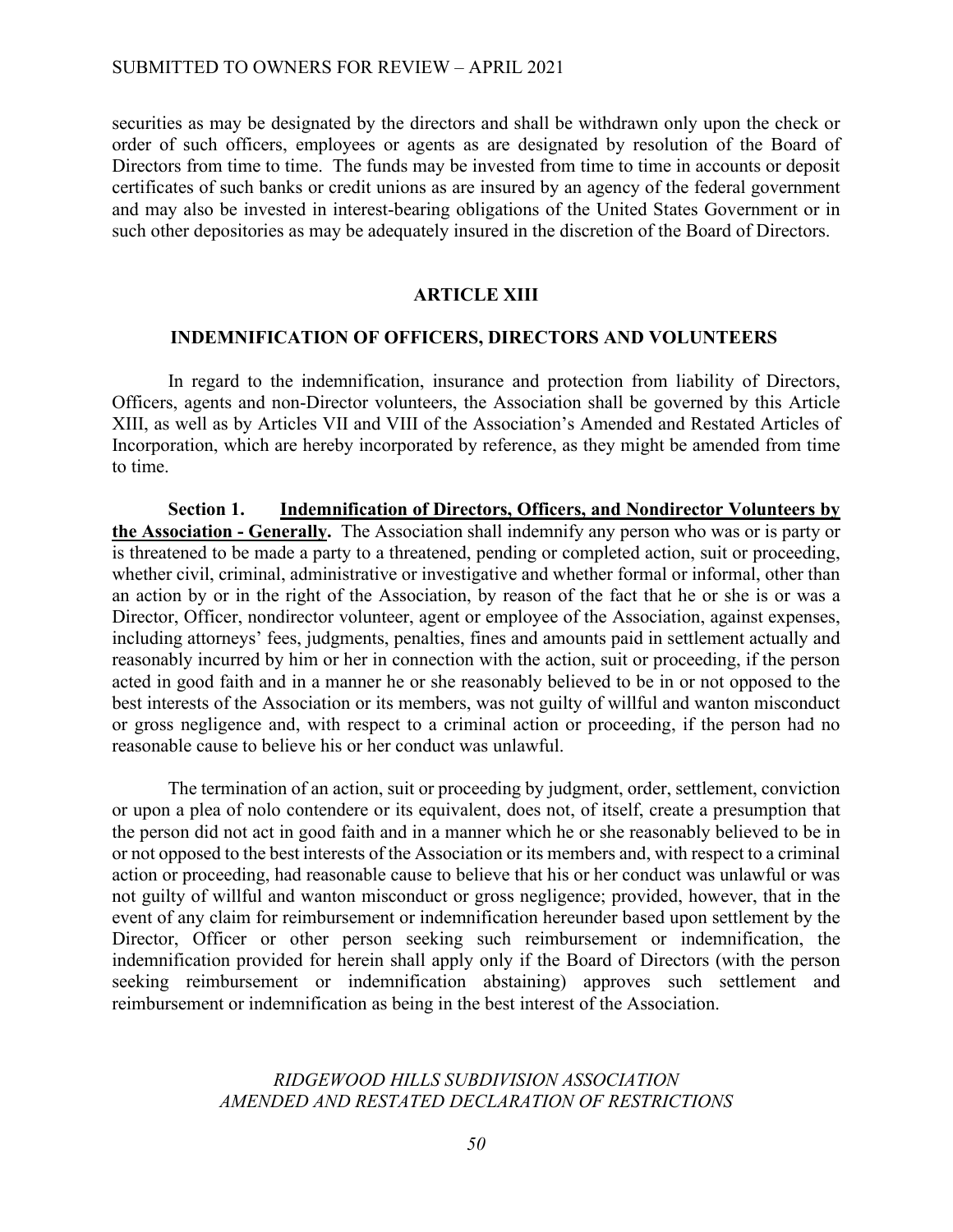The foregoing right of reimbursement or indemnification shall be in addition to and not exclusive of other rights to which such Director, Officer or other person may be entitled. At least ten (10) days prior to payment of any reimbursement or indemnification which it has approved, the Board of Directors shall notify all Owners thereof.

**Section 2. Indemnification of Directors, Officers, and Nondirector Volunteers by the Association – Derivative Actions in the Right of the Association.** The Association shall indemnify any person who was or is party or is threatened to be made a party to a threatened, pending or completed action or suit in the right of the Association to procure a judgment in its favor by reason of the fact that he or she is or was a Director, Officer, nondirector volunteer, agent, or employee of the Association, against expenses, including attorneys' fees and amounts paid in settlement actually and reasonably incurred by him or her in connection with the action or suit, if the person acted in good faith and in a manner he or she reasonably believed to be in or not opposed to the best interests of the Association or its members and was not guilty of willful and wanton misconduct or gross negligence.

Indemnification shall not be made for a claim, issue or matter in which the person has been found to be liable to the Association except to the extent authorized by Section 564c of the Business Corporation Act.

**Section 3. Directors and Officers Liability Insurance.** The Association shall provide liability insurance for every Director, Officer, employee, nondirector volunteer or agent of the Association for the same purposes provided above in Sections 1 and 2 and in such amounts as may reasonably insure against any potential liability asserted against the person and incurred by the person in that capacity or arising out of the person's status as such.

With prior written consent of the Association, a Director or an Officer of the Association may waive any liability insurance for such Director's or Officer's personal benefit. No Director or Officer shall collect for the same expense or liability under Sections 1 or 2 above and under this Section 3; however, to the extent that the liability insurance provided herein to a Director or Officer was not waived by such Director or Officer and is inadequate to pay any expenses or liabilities otherwise properly indemnifiable under the terms hereof, a Director or Officer shall be reimbursed or indemnified only for such excess amounts under Sections 1 or 2 above.

### **ARTICLE XIV**

#### **COMPLIANCE**

The Association of Owners and all present or future Owners, Tenants, Non- -Owner Occupants, and/or any other persons acquiring an interest in or using the facilities of the Subdivision, its Common Areas, or any Lots within the Subdivision in any manner are subject to and shall comply with the Act and the Association's Governing Documents, as amended. The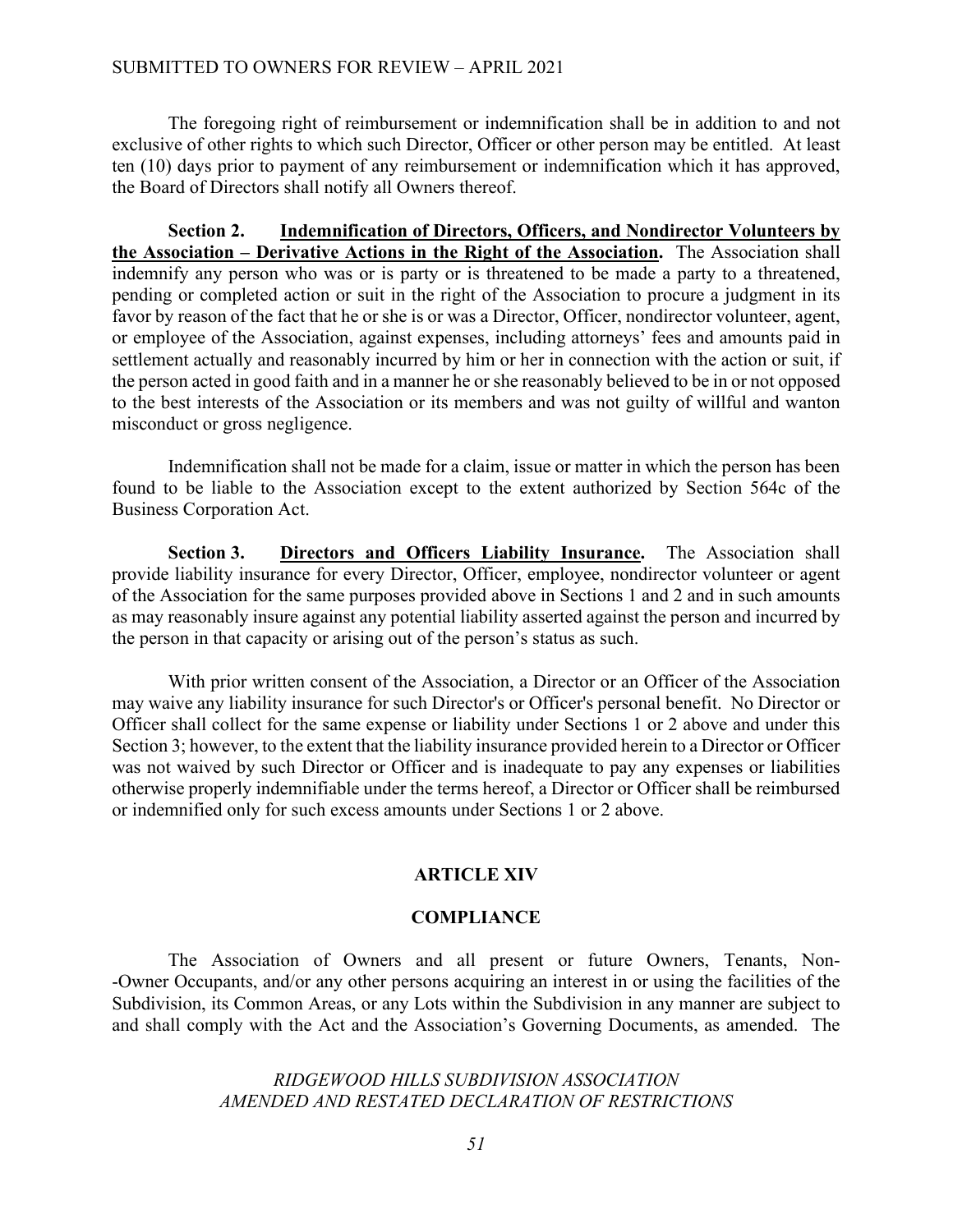mere acquisition, occupancy or rental of any Lot or an interest therein or the utilization of or entry upon the Subdivision premises, Lots and/or Common Areas therein shall signify that the Association's Governing Documents are accepted and ratified.

## **ARTICLE XV**

### **SEVERABILITY**

In the event that any of the terms, provisions or covenants of this Declaration are held to be partially or wholly invalid or unenforceable for any reason whatsoever, such holding shall not affect, alter, modify or impair in any manner whatsoever any of the other terms, provisions or covenants of this Declaration or the remaining portions of any terms, provisions or covenants held to be partially invalid or unenforceable.

#### **ARTICLE XVI**

#### **CAPTIONS**

The captions contained in this Declaration are for convenience and reference purposes only, and shall not add to or detract from nor in any way expand or limit the content of the Articles and Sections set forth herein.

#### **ARTICLE XVII**

#### **AMENDMENTS**

**Section 1. Amendment.** Amendments to this Declaration may only be proposed as follows:

**(a)** By the Board of Directors of the Association acting upon the vote of the majority of the directors; or

**(b)** In a written instrument signed by Owners representing at least onethird (1/3) in number of all of the Lots in the Subdivision in total.

The Association shall be required to provide prior written notice to all of the Owners of Lots in the Subdivision of the text of any and all proposed amendments to this Declaration before a vote of the membership may be held on the amendments.

### **Section 2. Membership Meetings Regarding Amendments; Voting by Written**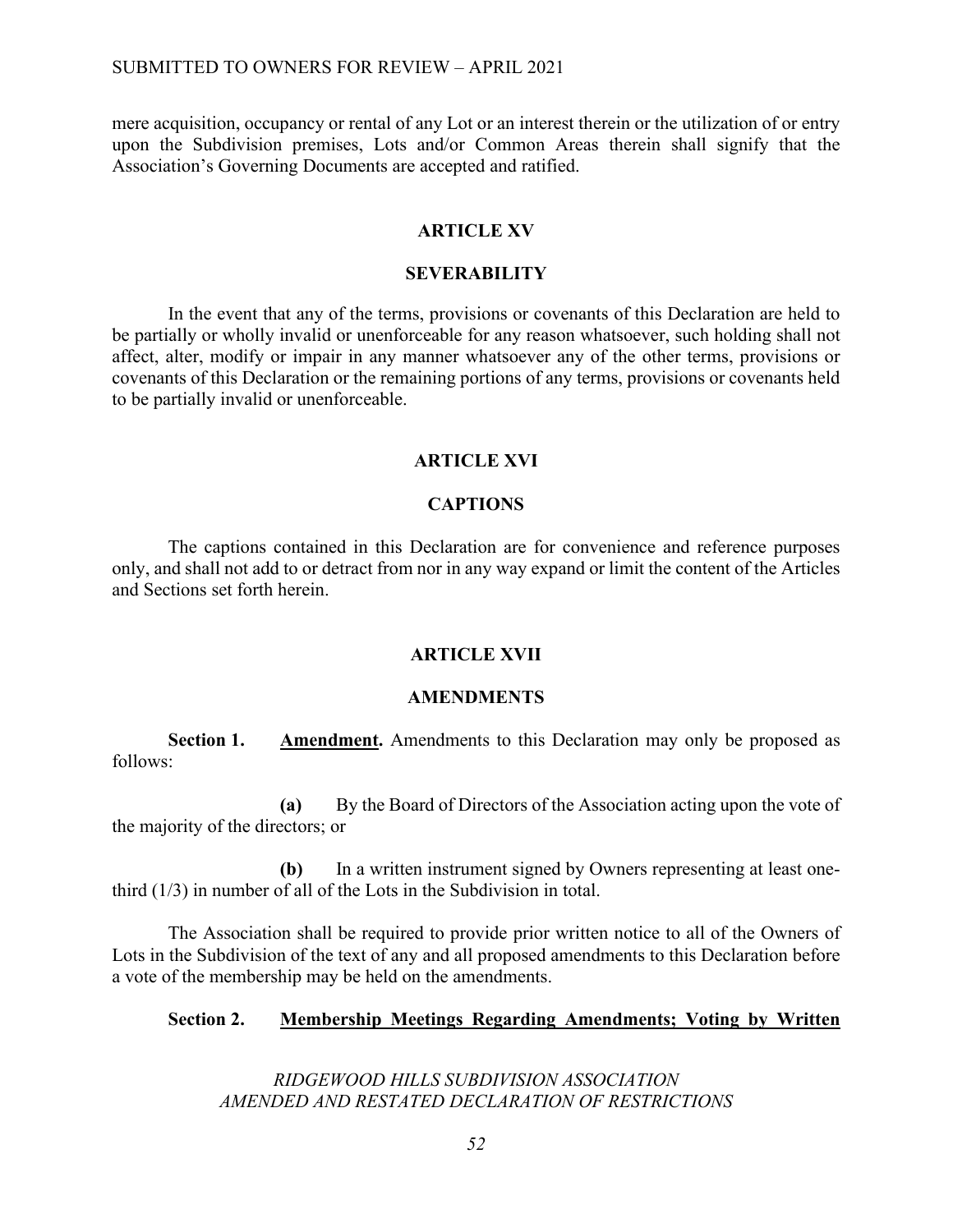### SUBMITTED TO OWNERS FOR REVIEW – APRIL 2021

**Ballot.** The Board may, in its sole discretion, call a meeting of the membership to discuss and review with the Owners any proposed amendment that would require a vote of the Owners under this Declaration. The actual vote on the amendments may (but need not) take place at this same membership meeting. In lieu of calling a membership meeting, the Association may conduct an amendment vote solely by written instrument or written ballot without a meeting.

The quorum requirement for such a meeting, if one is called, shall be the same as the requirement for the Annual Meeting set forth in Article V Section 5 of this Declaration, and may be met by in person, proxy or by written ballot.

The covenants, conditions, restrictions and agreements of this Declaration may be amended at any time with the approval of those Owners who represent at least sixty-six and two-thirds percent (66 2/3%) of all the Lots in the Subdivision. Such approval may be evidenced by a written instrument signed by the Owners of the aforesaid percentage of Lots in the Subdivision in total, or via a vote taken by written ballot, either at or outside of a meeting of the membership.

The written ballots, instruments or consents which indicate the Lot Owners' approval of the amendments need not be notarized. As long as the ballot, instrument and/or consent used for the vote on the amendments requires the Owner who signs the document to represent that they are authorized by the Owners of the Lot to execute the document on their behalf, the document need not be signed by all of the Owners of the Lot. In such event, the signature of one Lot Owner shall be sufficient to indicate that approval of the amendments by the Lot's Owners has been received.

Amendments may be made to this Declaration at any time and during any of the automatic 10-year successive renewal periods mentioned below. All amendments that are approved in accordance with the requirements for approval stated in this Article XVII shall take immediate effect upon their recording with the Register of Deeds regardless of whether they were approved during the initial 10-year period of this Amended and Restated Declaration, or during any one of the 10-year successive renewal periods mentioned below.

Notwithstanding the foregoing, any and all such amendments shall be subject to the approval of the Township if such approval is required by this Declaration or other applicable law.

All amendments shall be distributed to the membership via regular mail or email after their recording.

**Section 3. Term and Automatic Renewal.** The covenants, conditions, restrictions and agreements of this Declaration, as they might be amended from time to time, shall continue in full force and effect and shall run with and bind the land for successive periods of ten (10) years from the date this Amended and Restated Declaration is recorded.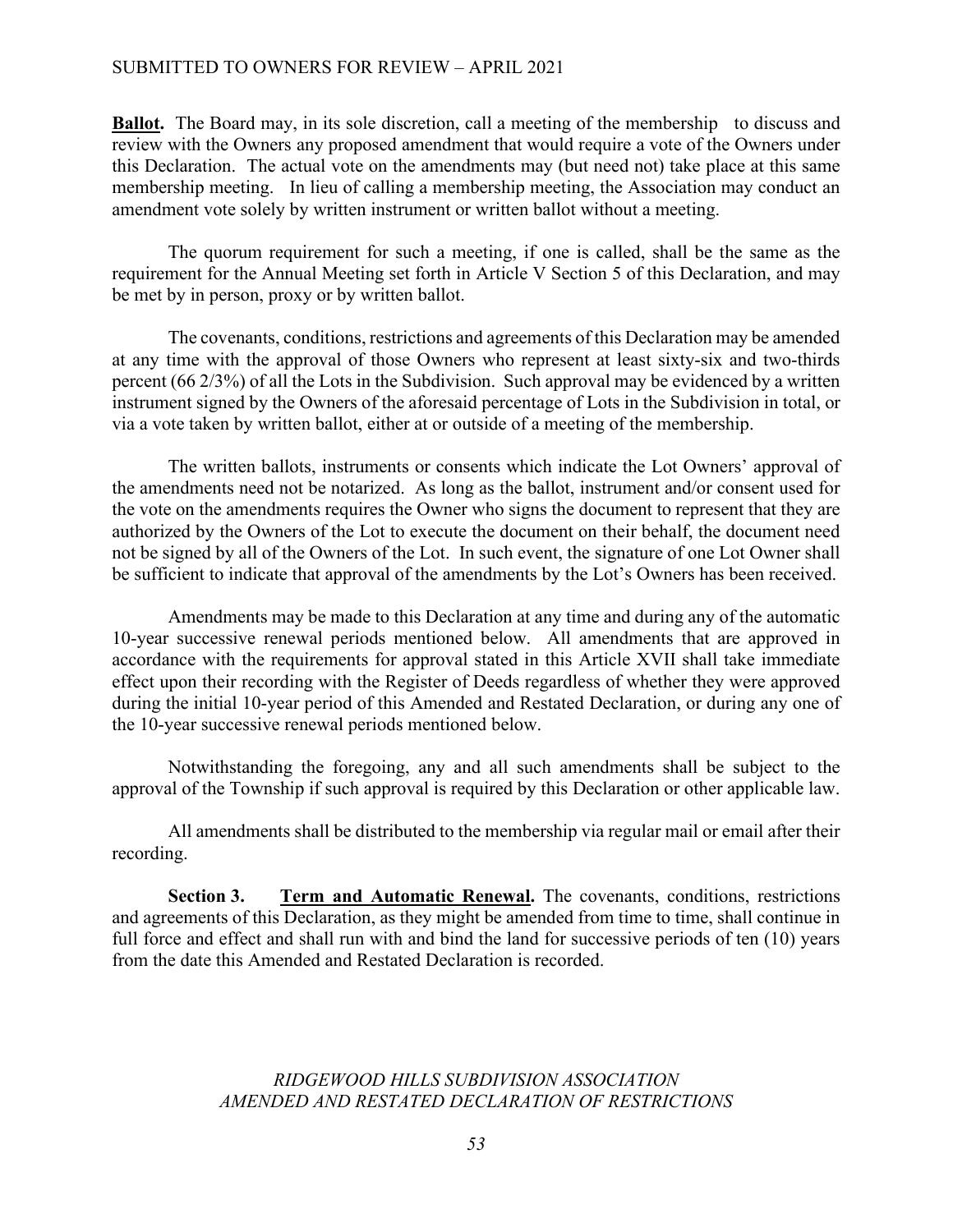### SUBMITTED TO OWNERS FOR REVIEW – APRIL 2021

This Declaration, as it might be amended at any time, shall automatically renew for successive periods of ten (10) years from the date this Amended and Restated Declaration is recorded.

The 10-year renewal time periods stated in this Section 3 shall not be construed as requiring the delay of the legal effect of any amendments to this Declaration to the end any current 10-year period, and/or to the commencement of any subsequent 10-year renewal period. Any and all amendments to the Declaration shall take immediate effect upon their recordation.

**Section 4. Termination.** The covenants, conditions, restrictions and agreements of this Declaration, as they might be amended from time to time, shall continue in full force and effect and shall run with and bind the land for successive periods of ten (10) years from the date this Amended and Restated Declaration is recorded unless otherwise terminated by a vote of the Membership.

This Declaration may only be terminated upon the written approval of those Owners who represent at least seventy-five percent (75%) of all the Lots in the Subdivision. Such approvals may only be obtained by the voting methods set forth in Section 2 above.

#### **ARTICLE XVIII**

#### **ENFORCEMENT AND REMEDIES**

**Section 1. Remedies – Generally.** The Association and any Owner shall have the right to enforce, by proceedings at law or in equity, all covenants, conditions, restrictions, reservations, liens and charges now or hereafter imposed by the provisions of this Declaration. Failure by the Association or any Owner to enforce any covenants or restrictions herein contained shall in no event be deemed a waiver thereof or a waiver of any right to enforce the same at any time thereafter.

In addition to any other remedies available to the Association, the Association may enforce collection of delinquent assessments by a suit at law for a money judgment or by foreclosure of the lien that secures payment of assessments, or both, in accordance with this Declaration. No Owner may assert in an answer or set-off to a complaint brought by the Association for nonpayment of assessments the fact that the Association or its agents have not provided services or management to the Owner.

In the event of default by any Owner in the payment of any installment of the annual assessment levied against the Owner's Lot, any portion of any additional or special assessment levied against their Lot, or any other obligation of an Owner that, according to this Declaration, may be assessed to and collected from the responsible Owner, the Association shall have the right to declare all unpaid installments of any annual assessment for the pertinent fiscal year (and for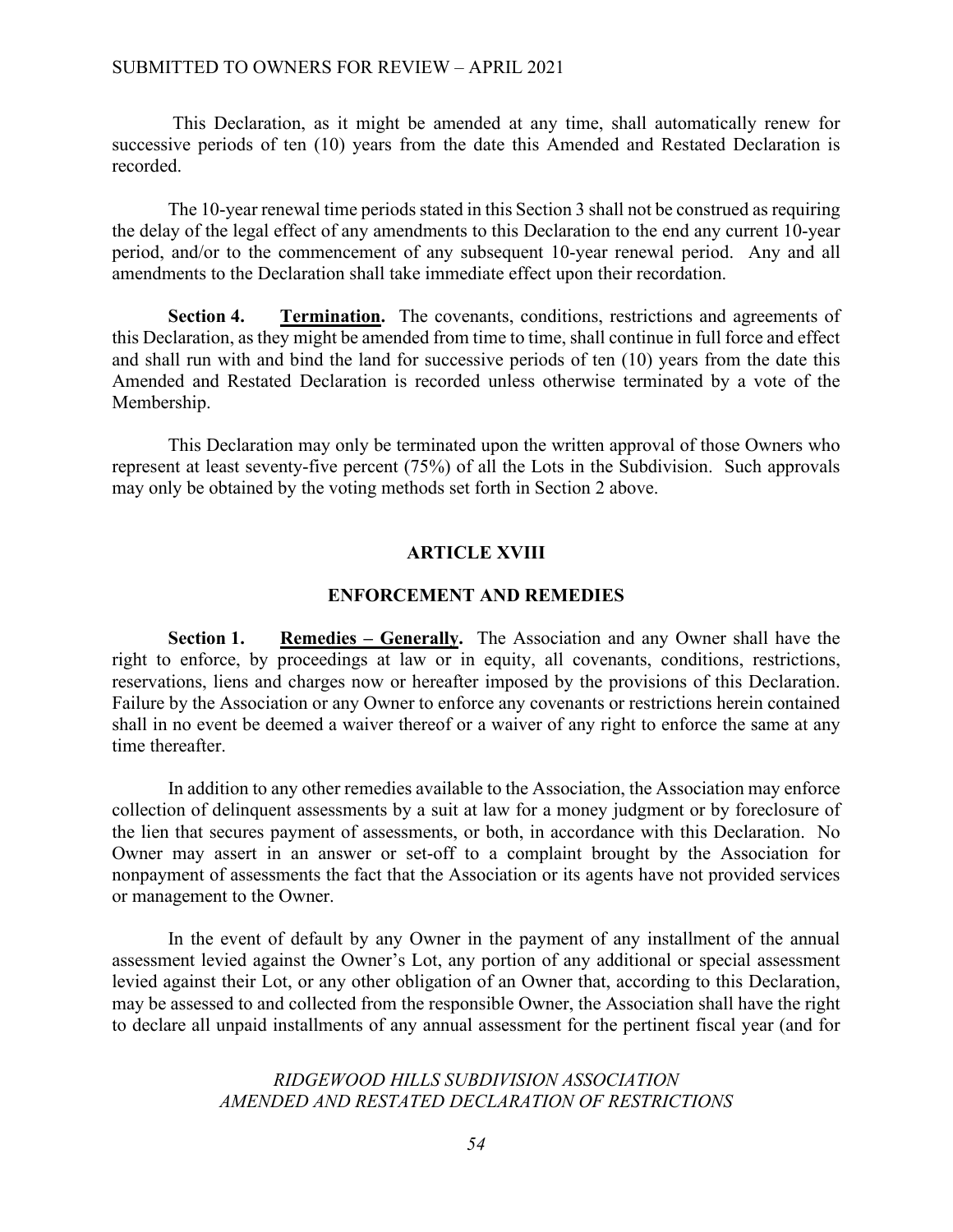any future fiscal year in which said delinquency continues), and/or all unpaid portions or installments of any additional or special assessment, if applicable, immediately due and payable.

### **Section 2. Foreclosure of Liens – Unpaid Assessments**.

**(a) Foreclosure Proceedings.** Each Owner, and every other person who from time to time has any interest in the Subdivision, shall be deemed to have granted to the Association the unqualified right to elect to foreclose the liens which might arise against an Owner's Lot under Article VII or any other provision of this Declaration either by judicial action or by advertisement. The provisions of Michigan law pertaining to foreclosure of mortgages by judicial action and by advertisement, as the same may be amended from time to time, are incorporated herein by reference for the purpose of establishing the alternative procedures to be followed in lien foreclosure actions and the rights and obligations of the parties to such actions. Further, each Owner and every other person who from time to time has any interest in the Subdivision, shall be deemed to have authorized and empowered the Association to sell or to cause the Lot to be sold with respect to which the assessment(s), is or are delinquent and to receive, hold and distribute the proceeds of such sale in accordance with the priorities established by applicable law.

Each Owner of a Lot in the Subdivision acknowledges that at the time of acquiring title to such Lot, the Owner was notified of the provisions of this Section. In the event the Association elects to foreclose the lien by advertisement, the Association shall so notify the delinquent Owner, and shall inform them that they may request a judicial hearing by bringing suit against the Association. The Association, acting on behalf of all Owners, may bid in at the foreclosure sale, and acquire, hold, lease, mortgage or convey the Lot.

**(b) Notice of Action.** Notwithstanding the foregoing, a judicial foreclosure action shall not be commenced, nor shall any notice of foreclosure by advertisement be published, until the expiration of ten (10) days after mailing, by first class mail, postage prepaid, addressed to the delinquent Owner(s) at their last known address of a written notice that one or more installments of the annual assessment and/or a portion or all of an additional or special assessment levied against the pertinent Lot is or are delinquent and that the Association may invoke any of its remedies hereunder if the default is not cured within ten (10) days after the date of mailing.

Such written notice shall be accompanied by or in the form of a written Affidavit of an authorized representative of the Association that sets forth:

- **(i)** the Affiant's capacity to make the Affidavit,
- **(ii)** the authority for the lien,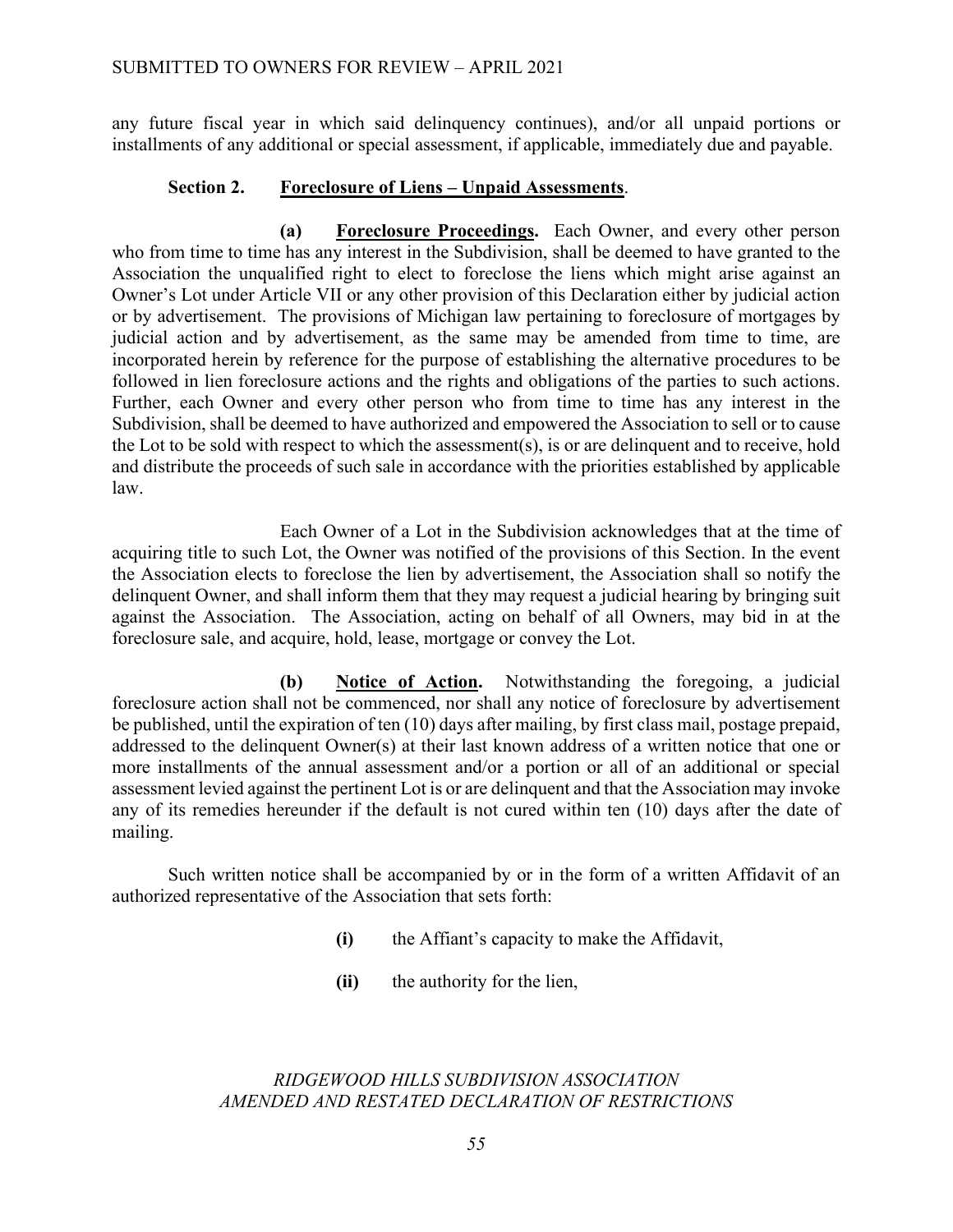**(iii)** the amount outstanding (exclusive of interest, costs, attorney fees and future assessments),

- **(iv)** the legal description of the subject Lot(s), and
- **(v)** the name(s) of the Owner(s) of record.

The Affidavit may contain other information that the Association considers appropriate including but not limited to the amount of any unpaid interest, costs, attorney fees, future assessments and/or court costs. Such Affidavit shall be recorded in the office of the Wayne County Register of Deeds prior to commencement of any foreclosure proceeding, but it need not have been recorded as of the date of mailing to the Owner. If the delinquency is not cured within the ten (10) day period, the Association may take such remedial action as may be available to it hereunder or under Michigan law.

In the event the Association elects to foreclose the lien by advertisement, the Association shall so notify the Owner and shall inform the Owner that he/she may request a judicial hearing by bringing suit against the Association.

**(c) Expenses of Collection.** The expenses incurred in collecting unpaid assessments, including interest, costs, unpaid fines, actual attorney's fees (including pre-litigation attorney's fees and costs, and not limited to statutory fees), late charges and advances for taxes or other liens paid by the Association to protect its lien, if any, shall be chargeable to the Owner in default, and shall be secured by the lien on the Owner's Lot.

**(d) Other Remedies for Nonpayment and Default.** An Owner who is not in Good Standing shall not be entitled to do any of the following:

- **(i)** Serve on any Committees;
- **(ii**) Act as an inspector of any elections;
- **(iii)** Use any of the Common Areas, including but not limited to,

the Recreational Facilities;

**(iv)** Continue serving on the Board of Directors (if already elected or appointed before the delinquency or default arose);

- **(v)** Vote at any Association or Board meeting;
- **(vi)** Sign any petitions;
- **(vii)** Run for election or be nominated to serve on the Board of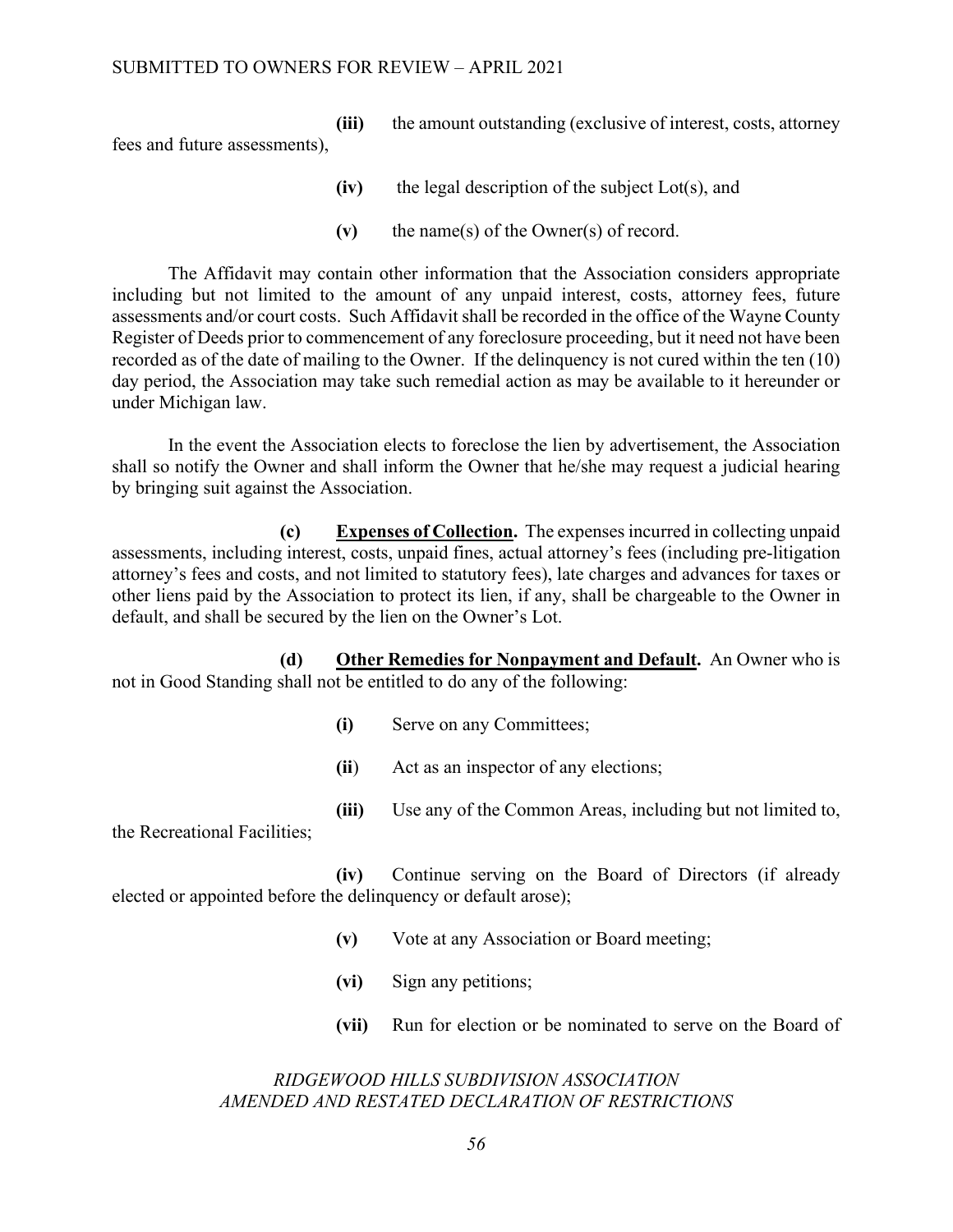Directors;

**(viii)** Be appointed as a Director to fill a vacancy on the Board;

**(ix)** Be appointed as an officer of the Association (or continue to serve as an officer, if already appointed before the delinquency or default rose).

Provided, however, that this provision shall not operate to deprive any Owner of ingress and egress to and from the Owner's Lot.

**Section 3. Remedies.** Any default by an Owner shall entitle the Association or another Owner or Owners to the following relief:

**(a) Legal Action**. Failure to comply with any of the terms and provisions of this Declaration, including any of the rules and regulations promulgated by the Board of Directors of the Association hereunder, shall be grounds for relief, which may include without intending to limit the same, an action to recover sums due for damages, injunctive relief, foreclosure of lien (if default in payment of obligations or assessments owed to the Association) or any combination thereof, and such relief may be sought by the Association or, if appropriate, by an aggrieved Owner or Owners.

**(b) Recovery of Costs and Legal Fees.** In the event of a default of an Owner and/or non-Owner occupant, resident, or guest, the Association shall be entitled to recover from the Owner and/or non-Owner occupant, resident or guest, the pre-litigation costs and attorney fees incurred in obtaining their compliance with the Governing Documents. The Association may assess such amounts to the Owner in default in the same manner as other assessments under Article VII of these Bylaws.

In any proceeding arising because of an alleged default by an Owner, the Association, if successful, shall be entitled to recover the costs of the proceeding and such reasonable attorney's fees and costs (not limited to statutory fees) as may be determined by the Court, but in no event shall any Owner be entitled to recover such attorney's fees or costs from the Association.

The Association, if successful, shall also be entitled to recoup the costs and attorney's fees incurred in defending any claim, counterclaim or other matter from the Owner asserting the claim, counterclaim or other matter, but in no event shall the Owner be entitled to recover their attorney's fees and costs from the Association in such proceedings.

**(c) Removal and Abatement.** The violation of any of the provisions of the Governing Documents, including any rules and regulations promulgated by the Board of Directors of the Association hereunder, shall also give the Association, or its duly authorized agents, the right, in addition to the rights set forth above, to enter upon the Common Areas, or onto any Lot, where reasonably necessary, and summarily remove and abate, at the expense of the Owner in violation, any structure, thing or condition existing or maintained contrary to the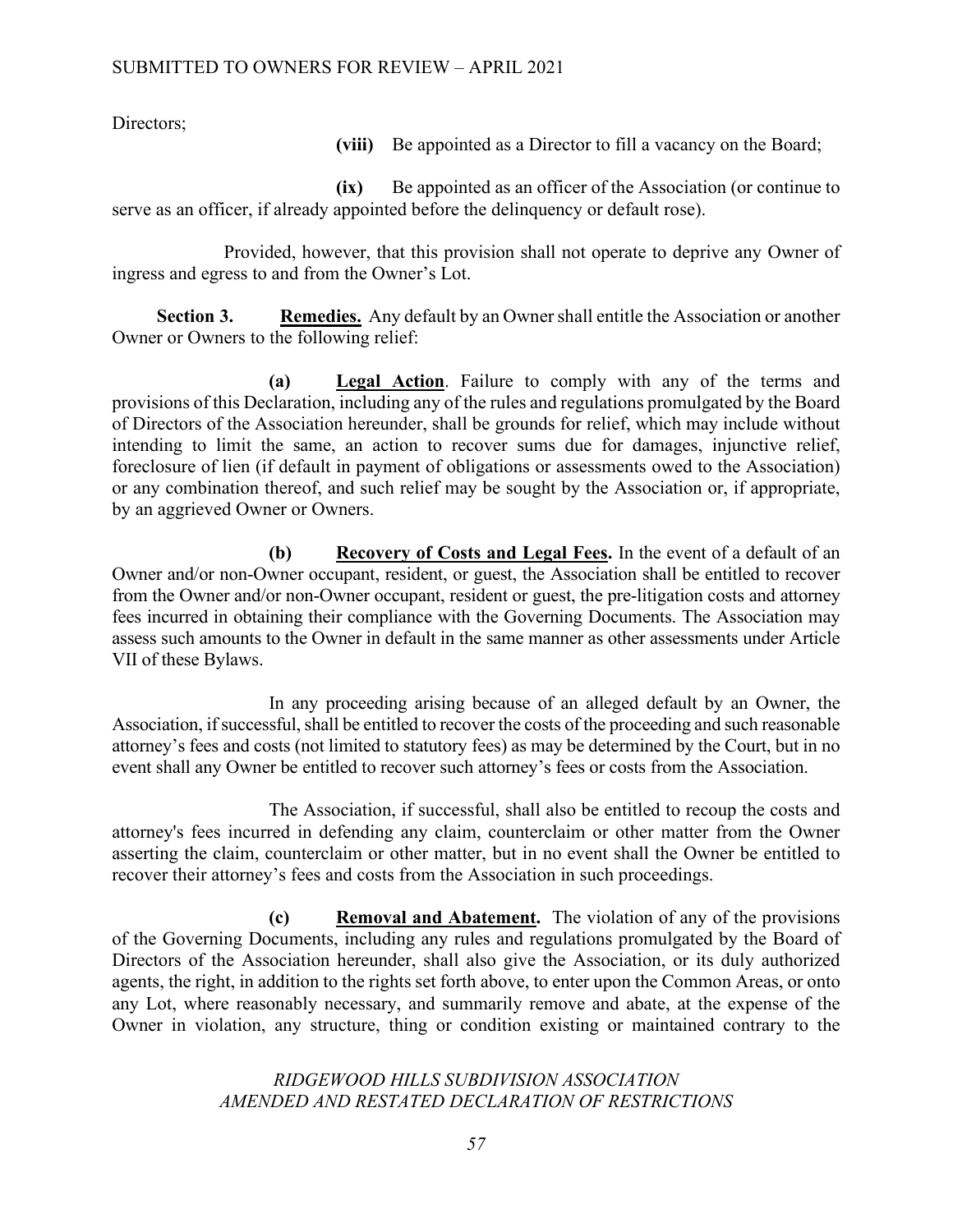provisions of the Governing Documents; provided, however, that judicial proceedings shall be instituted before items of construction are altered or demolished pursuant to this subsection. This provision shall not be construed to authorize entry by the Association into the interior of any Dwelling on the Property.

The Association shall have no liability to any Owner arising out of the exercise of its removal and abatement power authorized herein. The Association may assess any and all expenses, attorney's fees and costs incurred arising out of or relating to the removal or abatement in the same manner as assessments under Article V of this Declaration.

**(d) Assessment of Fines.** The violation of any of the provisions of this Declaration, the Articles of Incorporation, Bylaws, and/or any of rules and regulations promulgated by the Board of Directors, by any Owner, in addition to the rights set forth above, shall be grounds for assessment by the Association of a monetary fine for such violation. Such Owner shall be deemed responsible for such violations whether they occur as a result of their personal actions or the actions of their family, guests, Non-Owner Occupants, Tenants, or any other person admitted through such Owner to the Property. Nothing in this Article shall be construed as to prevent the Association from pursuing any other remedy under the Governing Documents and/or the Act or other applicable law for such violations, or from combining a fine with any other remedy or requirement to redress any violation.

The Board of Directors, without the necessity of an amendment to this Declaration may, in its sole discretion, make changes to any of the fines or fine amounts stated herein (including, but not limited to, indexing and adjusting such fines to the rate of inflation), to the periodicity of fines, and/or may adopt alternative fines in accordance with duly adopted Rules and Regulations promulgated in compliance with the Association's Bylaws. The Board shall provide prior written notice to the Owners of the adoption of any such rules or regulations changing the fine amounts or the periodicity of fines in accordance with the Association's Bylaws.

**(i) Procedures.** Upon any violation being alleged by the Association, a written notice shall be sent to the offending Owner describing the facts constituting the alleged violation and the specific restriction alleged to have been violated. The notice shall advise the Owner if the alleged violation is of the nature of a continuing violation or a Repeat Violation as such terms have been defined later herein. The notice also shall give the Owner the opportunity to request a hearing on the alleged violation before the Board of Directors at the next regularly scheduled Board meeting, or at a Special Meeting held at the Board's earliest convenience, but in no event shall the hearing take place fewer than seven (7) days from the date of the notice.

At the hearing, the Owner shall have the right to appear before the Board and offer evidence in defense of the alleged violation. Failure to respond to the Notice of Violation shall constitute a Default.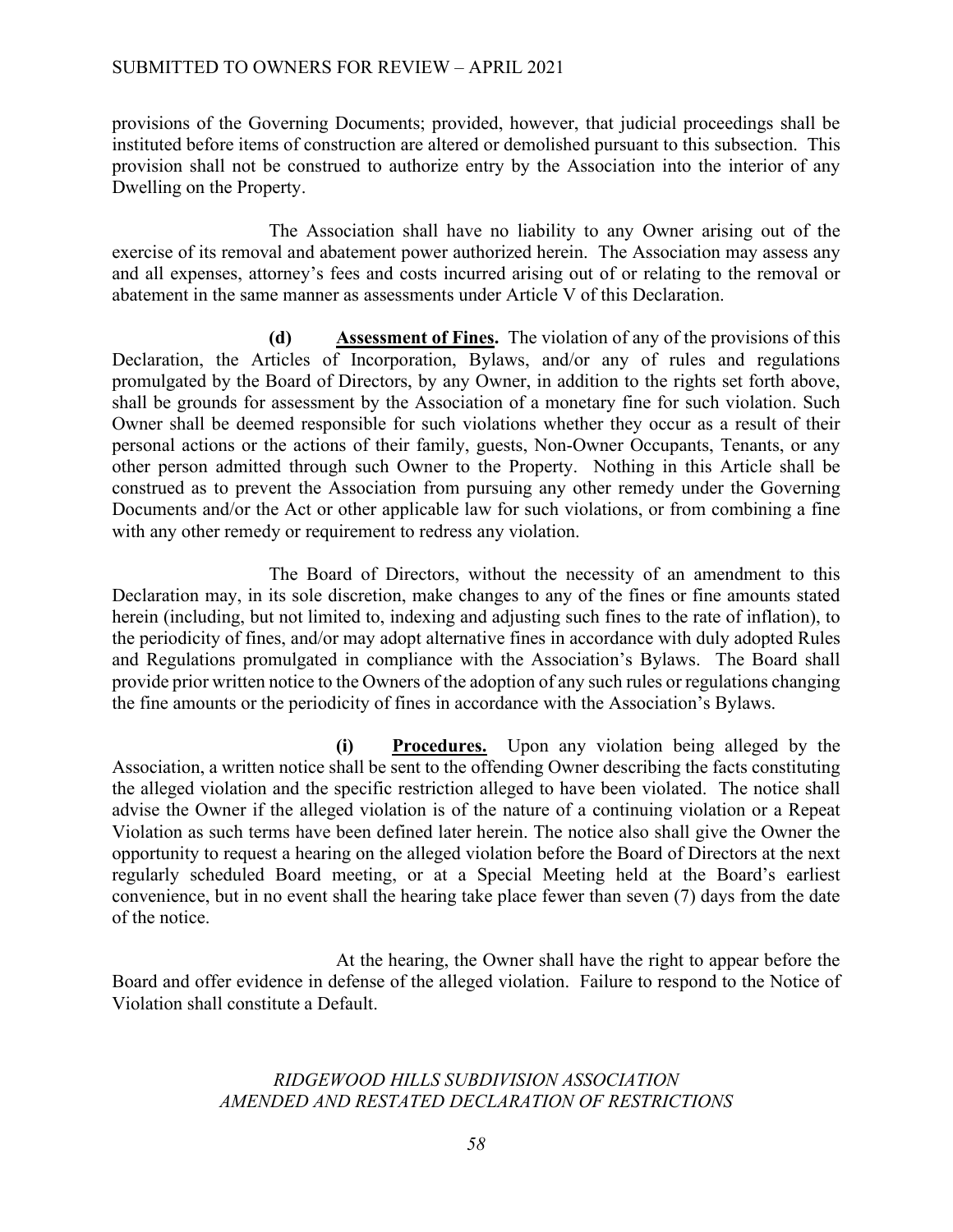**(ii) Decision**. Upon appearance by the Owner before the Board and presentation of evidence of defense; or, in the event of the Owner's default, the Board shall, by majority vote of a quorum of the Board, decide whether a violation has occurred. The Board shall issue a written notice of its determination within ten (10) days after the hearing and, upon finding that a violation has occurred, the Board of Directors may levy a fine in accordance with the following subsection. The Board's decision is final.

**(iii) Default**. Failure to respond to the notice of violation within thirty (30) calendar days or to appear for a hearing before the Board about the violation shall constitute a default.

**(iv) Fine Schedule.** Upon a determination that a violation of any of the provisions of the Governing Documents has occurred, the following fines may be levied:

| 1 <sup>st</sup> Violation        | No fine shall be levied |
|----------------------------------|-------------------------|
| $2nd$ Violation                  | \$25.00 fine            |
| 3 <sup>rd</sup> Violation        | \$50.00 fine            |
| $4th$ & Subsequent<br>Violations | \$100.00 fine           |

The fines levied pursuant to this Section shall be assessed against the Owner and shall be due and payable within 30 days of notice of the fine being to the Lot Owner. Failure to pay the fine will subject the Owner to all liabilities set forth in the Governing Documents including, without limitation, those described in this Declaration for non-payment of assessments.

**(v) Repeat Violations – Defined.** For purposes of this Article, the number of a violation (i.e., First, Second, Third, etc.) is determined with respect to the number of times that an Owner violates the same provision of the Governing Documents for as long as that Owner may be an Owner of a Lot or an occupant in the Subdivision, and is not based upon a period of time or on violations of entirely different provisions of the Governing Documents. Violations of the same provision of the Governing Documents that are repeated more than once by the same Owner shall be known as "Repeat Violations" for purposes of this Article. The fine schedule applicable to repeat violations is set forth in sub-Section (3) (d) (iv) above.

**(vi) Continuing Violations – Defined.** For purposes of this Article, a "Continuing Violation" is any violation of the Governing Documents which has persisted for more than one day and which has continued unabated for a period of time at least up until the date on which the notice of violation letter is sent to the Owner about the alleged violation.

For any violations that are in the nature of Continuing Violations,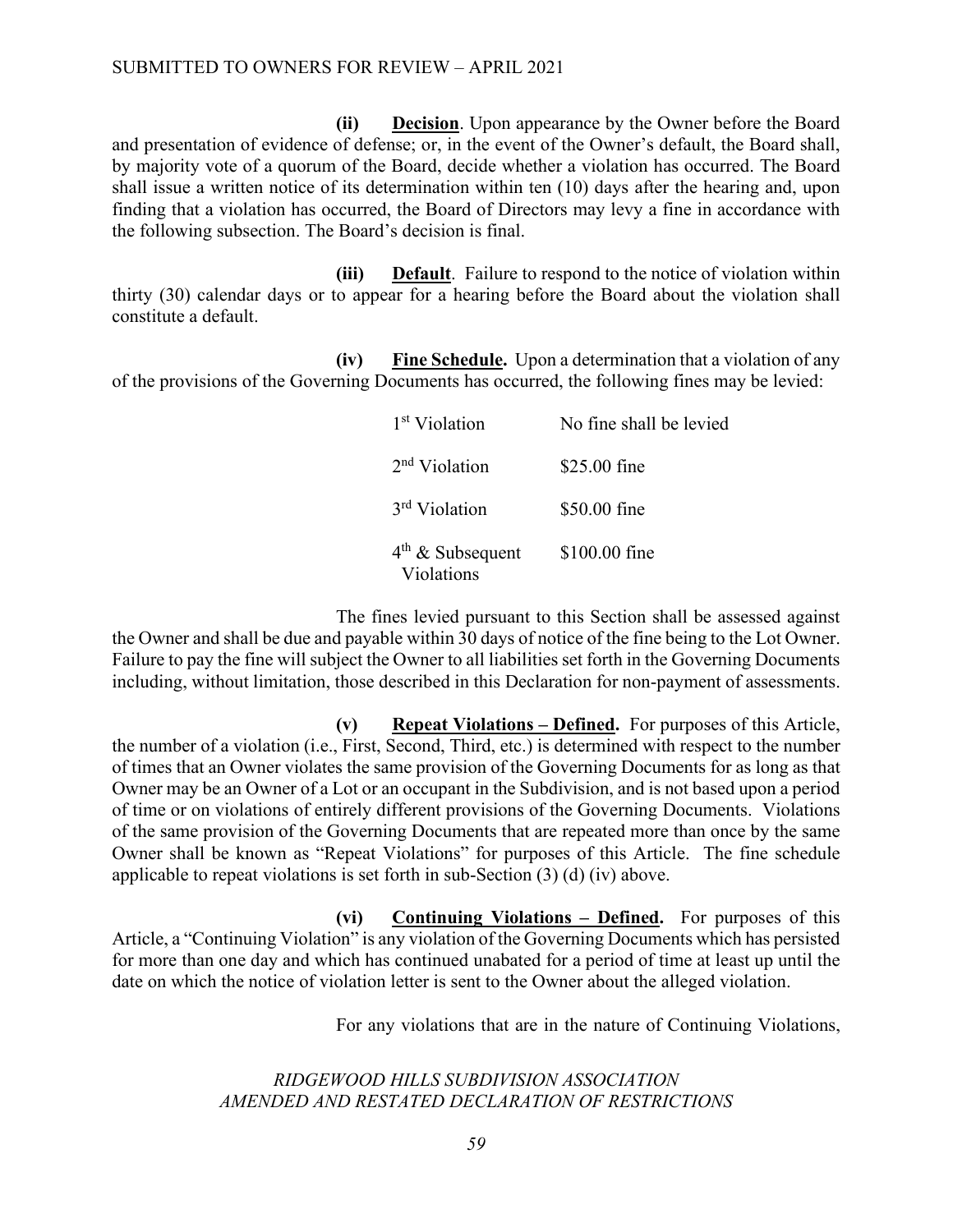the Board may, in its discretion, levy a fine against the Owner in the amount of ten dollars (\$10.00) per day. Such fines shall accrue from the day after the date on which the Association mails written notice of the continuing violation to the offending Owner until such time as the violation is cured. If the Board imposed a daily fine amount hereunder, such fine shall be in lieu of (and not in addition to) any fine that could have been assessed to the Owner under sub-Section (3) (d) (iv) - (v) above.

If the Continuing Violation is upheld at the Board hearing concerning the violation that takes place under Section (3) (d) (ii) of this Article, all fines levied against the Owner for the Continuing Violation shall then be added to the Owner's account and shall be due and payable on the first day of the following month along with the Owner's assessment amount (if any), and shall be collected from the Owner in the same manner as unpaid assessments pursuant to Article VII hereof.

If the Board finds an Owner to be in violation of the Governing Documents at the hearing that takes place on a Continuing Violation (whether as a result of the hearing or by default), the Association may continue to impose per diem fines for a Continuing Violation and assess them to the Owner's account each month as set forth herein without the need for any further or additional Board hearings with the Owner regarding the same Continuing Violation until the violation is cured by the Owner.

 **Section 4. Nonwaiver of Right**. The failure of the Association or of any Owner to enforce any right, provision, covenant or condition which may be granted by the Governing Documents shall not constitute a waiver of the right of the Association or of any such Owner to enforce such right, provision, covenant or condition in the future.

**Section 5. Cumulative Rights & Remedies**. All rights and remedies granted to the Association or any Owner under any terms of the Governing Documents, in law or equity shall be cumulative and not exclusive. The exercise of any one or more of these rights or remedies by the Association or by an Owner shall not in any way constitute an election of remedies, nor shall it preclude the party from exercising any other rights or remedies which may be available to such party under the Governing Documents, at law, or in equity.

**Section 6. Enforcement of Provisions of Governing Documents.** An Owner may maintain an action against the Association and its Officers and Directors to compel such persons to enforce the terms and provisions of the Governing Documents. An Owner may maintain an action against any other Owner for injunctive relief or for damages or any combination thereof for noncompliance with the terms and provisions of the Governing Documents, the Act, or any other applicable law.

## **ARTICLE XIX**

## **OTHER GENERAL PROVISIONS**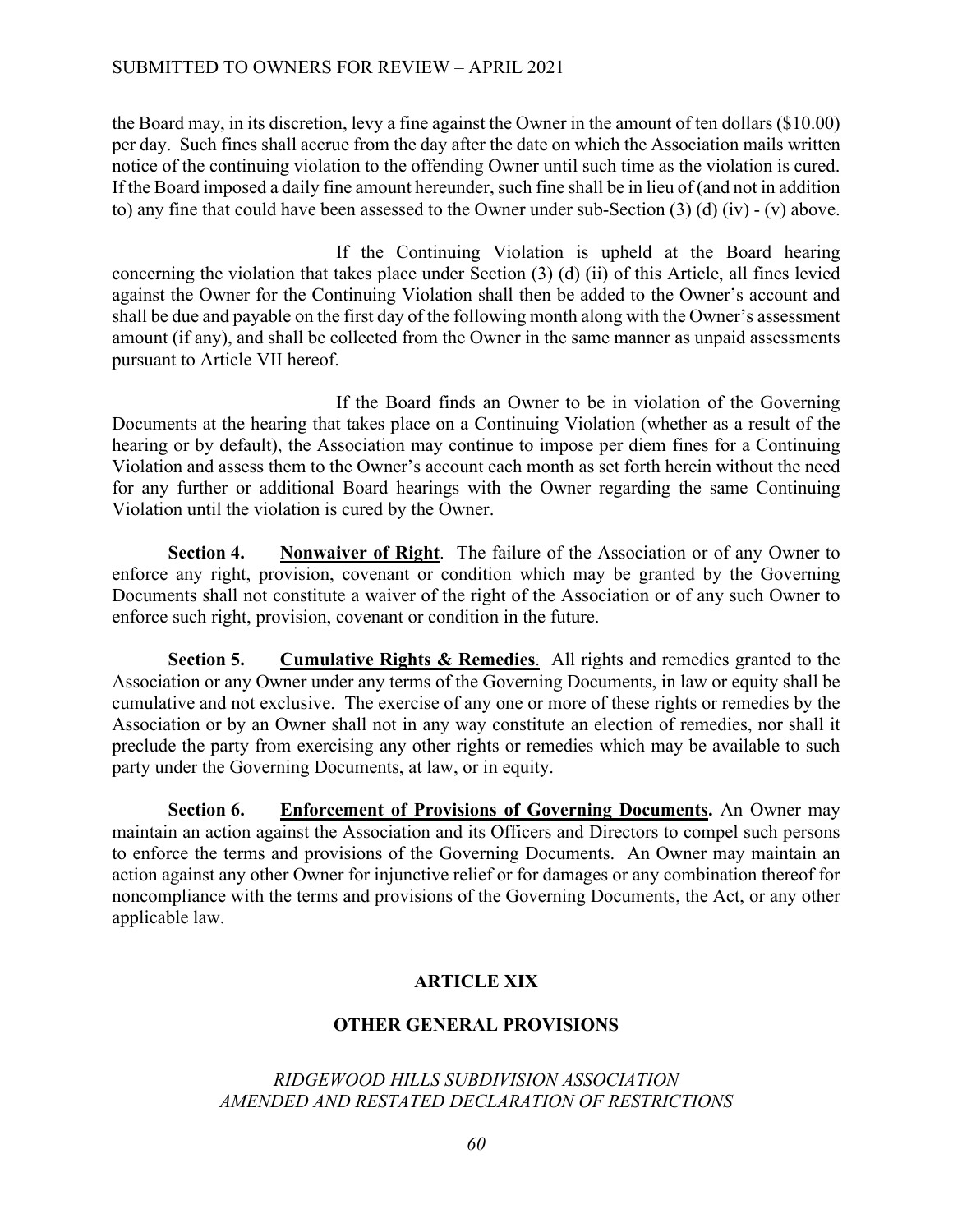**Section 1. Annexation of Additional Lots and Common Area.** Additional residential Lots and Common Area may be annexed only with the written consent or voting approval of two-thirds (2/3) of the Owners of all Lots in the Subdivision.

**Section 2. Applicability of Township Ordinances and Consent Judgment.** The entire premises, Association, Owners and Declarant are subject to the ordinances of the Township of Plymouth except as modified by the explicit terms of a Consent Judgment entered in the case of Plymouth West Two Associates vs. Township of Plymouth, et al, Wayne County Circuit Court Case No. 74-021,351CE, and the terms and conditions of such ordinances and the Consent Judgment shall govern the premises, anything herein to the contrary notwithstanding.

**Section 3. Insurance Proceeds.** All proceeds of any insurance maintained with respect to any assets of the Association, and the Common Areas (if the Common Areas have been conveyed to the Association) and Recreational Facilities, and all proceeds of any condemnation proceedings or sales in lieu of condemnation relating to the assets of the Association or the Common Areas (if the Common Areas have been conveyed to the Association) or Recreational Facilities, shall be paid to the Association and shall be the property of the Association and not of its Members or any other persons or entities.

**Section 4. Number and Gender.** As used in this Declaration, any gender shall include any other gender, the plural shall include the singular and the singular shall include the plural, whenever appropriate.

**Section 5. Appointment of Association as Attorney in Fact.** All Owners, their successors and assigns hereby irrevocably appoint the Association and its Board of Directors as their agent and attorney in fact for the purpose of executing any document necessary to allow Association to do anything which the Association is entitled to do under the terms of this **Declaration** 

**Section 6. Non-Discrimination and Fair Housing Compliance.** The Association and its Board of Directors and Officers do not participate in or tolerate any conduct that might constitute discrimination based upon race, color, national origin, religion, sex, disability, familial status (including children under the ages of eighteen (18) living with parents or legal custodians), pregnant women, people securing custody of children under the age of eighteen (18), disability, sexual orientation, gender identity, or LGBT status.

The Association and its Board of Directors and Officers will not enforce any of the provisions in the Governing Documents or take any other actions or fail to act in any manner that might constitute unlawful discrimination under the Fair Housing Act or any other applicable federal, state or local laws against such discriminatory conduct.

The Association makes reasonable accommodations in its policies and procedures and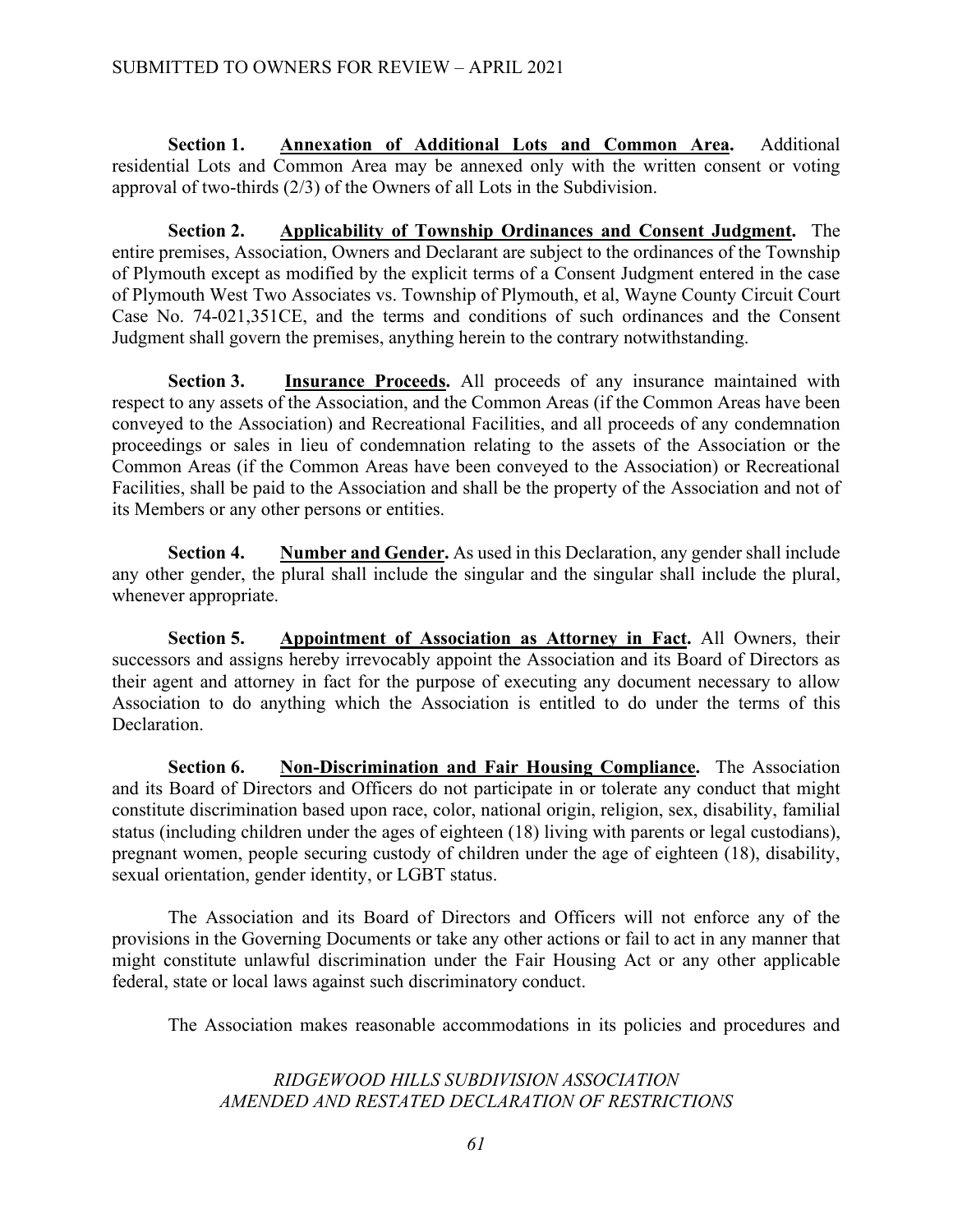permits reasonable modifications of the Property, Lots, Dwellings and Common Areas where necessary or appropriate to comply with Fair Housing laws.

\*\*\*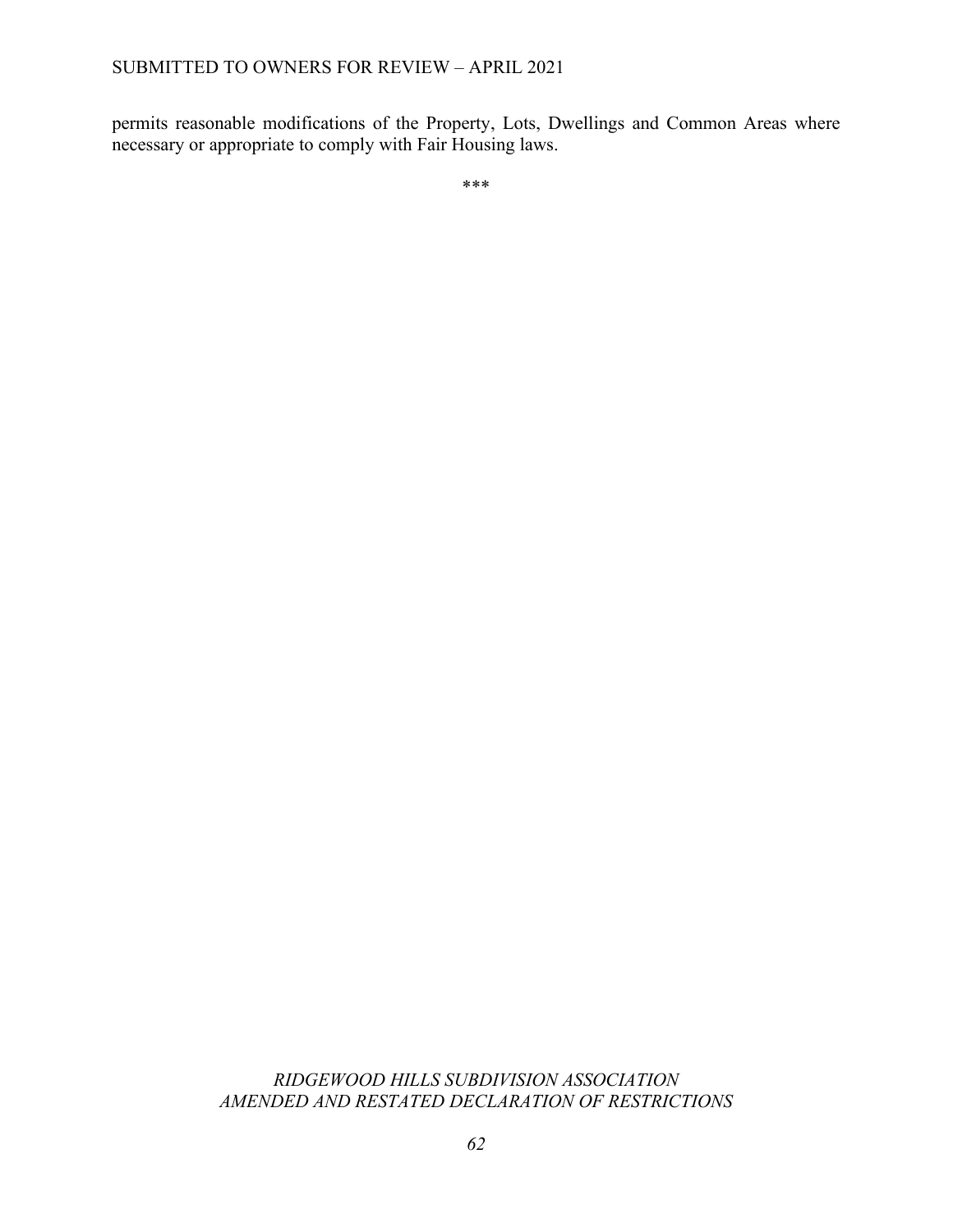## **Ridgewood Hills Subdivision Association**,

a Michigan nonprofit corporation

 $\mathbf{By:}$ 

Its: President

STATE OF MICHIGAN )  $\overline{\phantom{a}}$  ss. COUNTY OF WAYNE

The foregoing Amended and Restated Declaration of Restrictions was acknowledged before me, a notary public on  $\_\_\_\_\_\_\$  day of September, 2021, by  $\_\_\_\_\_\_\_\_\_\_\_\_\_$ known to me to be the President of the Ridgewood Hills Subdivision Association, a Michigan nonprofit corporation, and that he has executed this Amended and Restated Declaration of Restrictions as his own free act and deed on behalf of the Corporation.

|                         | Notary Public    |
|-------------------------|------------------|
|                         | County, Michigan |
| My commission expires:  |                  |
| Acting in the County of |                  |

PREPARED BY and WHEN RECORDED RETURN TO:

Gregory J. Fioritto (P61893) Zelmanski, Danner, & Fioritto, PLLC 44670 Ann Arbor Road, Ste. 170 Plymouth, MI 48170 (734) 459-0062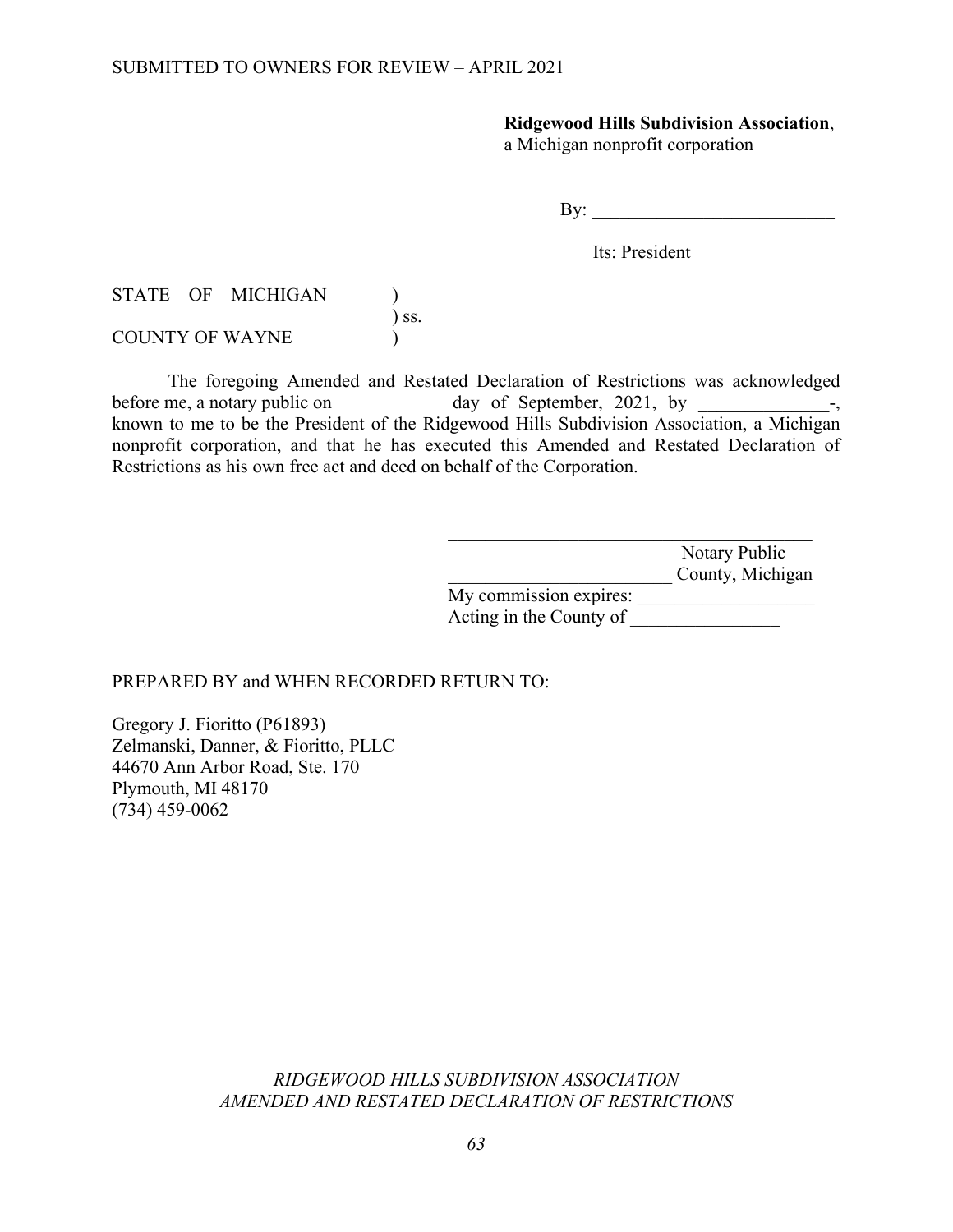## SUBMITTED TO OWNERS FOR REVIEW – APRIL 2021

# **EXHIBIT A**

[legal description]